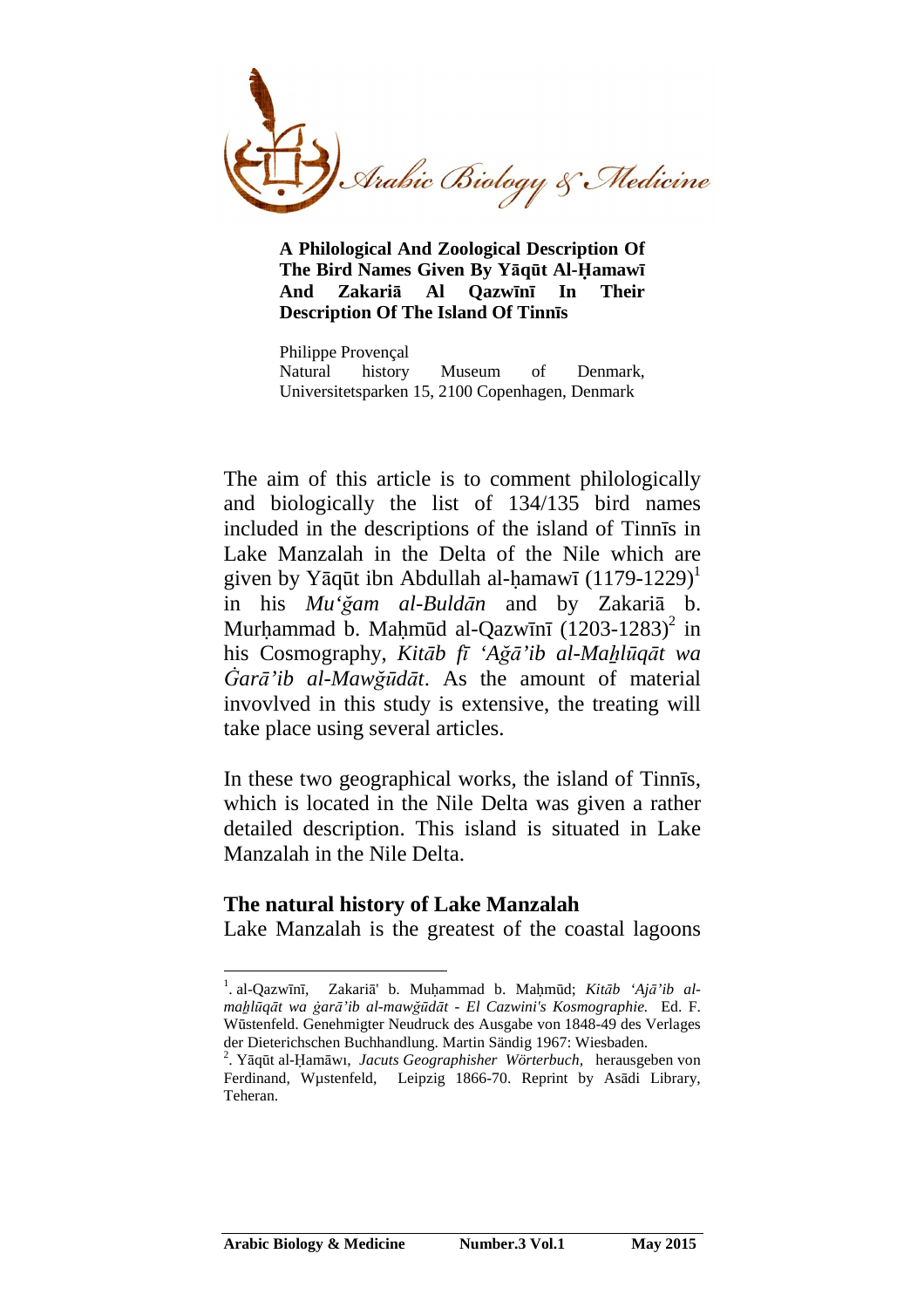which follow the coast line of the Delta of the Nile. These coastal lagoons are lake Maryut, Idku, Burullus and Manzalah. These lakes have brackish water. They are shallow, their average depth being about 1 m. The shores of these lakes and the low islands which are situated in them give shelter to swamp-habitats which are still biologically healthy<sup>3</sup>. This I witnessed personally during my stay at Lake Manzalah in April 1993. The surface area of Lake Manzalah was officially  $1200^4$  km<sup>2</sup>, but this number had in all probability to be reduced to its half due to the heavy draining made by the Egyptian authorities in their efforts to acquire new arable land<sup>5</sup>. In the 12th century the surface area of the lake was, as far as I could see according to maps which were shown to me at the Historical Museum in Port Said, between 2000 km2 and 3000 km2.

 At the present time the Delta of the Nile runs from a little north of Cairo to the coast and it follows the coast from Rašīd (Rosetta) to Dimyāṭ (Damietta), but the Delta has had a much greater area in historical times. In the first century A.D. the Delta of the Nile contained seven river arms. In the twelfth century A.D. this number was reduced to six, and at the present time it is reduced to two river arms (Goodman et al. 1989 p. 33, cf. also Ṣūrat al-Arḍ (Configuration

<sup>3</sup> . Goodman, S. M. and P. L. Meininger, S. M. Baha el Din, J. J. Hobbs, W. C. Mullié 1989: *The Birds of Egypt.* Oxford University Press. Oxford, New York, p. 34.

<sup>4</sup> . Goodman et al. *The Birds,* p. 34.

<sup>&</sup>lt;sup>5</sup> Personal information given by the director of the Egyptian Wildlife Service dr. Gamīl 'Aṭṭā' in 1993.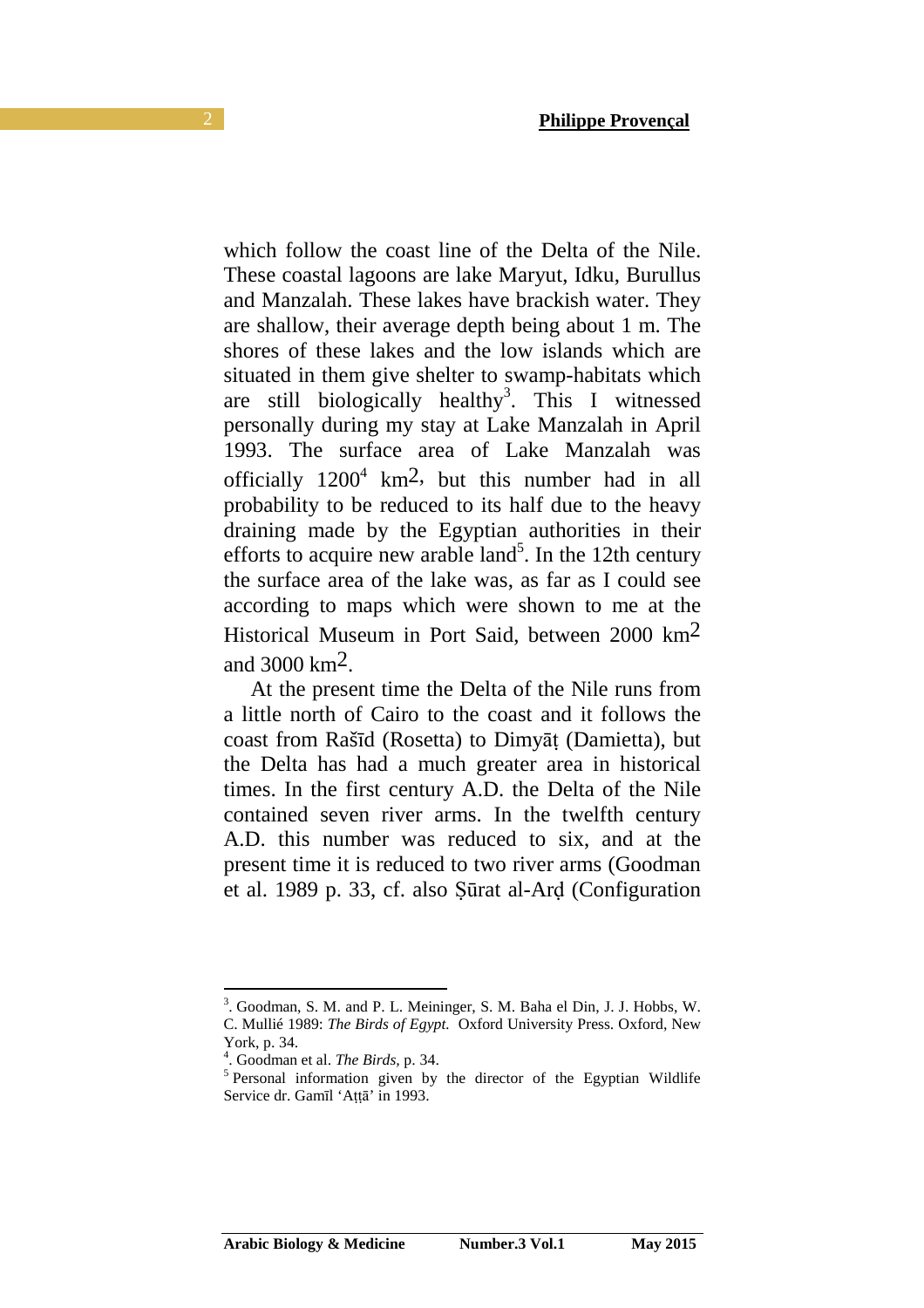de la Terre) by Ibn Ḥawqal<sup>6</sup>.

 Historical time in Egypt begins approximately about 3200 B.C. and the oldest historical records mention the Delta as "bird tanks of pleasure"<sup>7</sup>. The Delta of the Nile was populated and taken to agricultural use much later than the Nile Valley, and it was not before 1100 B.C. that the population of the delta began to exceed the population of the Nile Valley, but the real shift of productivity and regional power was undertaken in the Hellenistic and Roman period. Many new towns were built in the delta by Greek and Roman enterprise $8$  with the city of Alexandria as the most famous.

 At the present time the Nile Delta has an area of approximately 22.000 km2 and the greatest part is used intensively in agriculture but it is clear from the very detailed historical records of the presence of a population of hippopotamus in the Nile Delta<sup>9</sup>, that at least until the 14th century A.D. some great parts of the Delta were not cultivated especially in the northeastern region. There was in addition some wooded areas around the southern shores of Lake Manzalah in medieval time<sup>10</sup>.

## **Survey of the history of Lake Manzalah and the island of Tinnīs**

The name of the island of Tinnīs is composed of the

<sup>6</sup> . Ibn Ḥawqal 1964. *Configuration de laTerre (Ṣūrat al-Arḍ)* Introduction et traduction avec index par J. H. Kramers et G. Wiet. Édition G.P. Maisonneuve et Larose: Paris.

<sup>7</sup> . Goodman et al. *The Birds*, p. 33.

<sup>8</sup> . Goodman et al. *The Birds*, p. 34.

<sup>9</sup> . Provençal, P., Nouvel essai sur les observations zoologiques de 'Abd al-Laṭıf al-Baġdādı, *Arabica* 1995, vol. 42, pp. 315-333.

<sup>10</sup> Personal information received in 1993 from dr. 'Abbās a¸s-¸sanāwī, the General Director of the Historical Museum in Port Said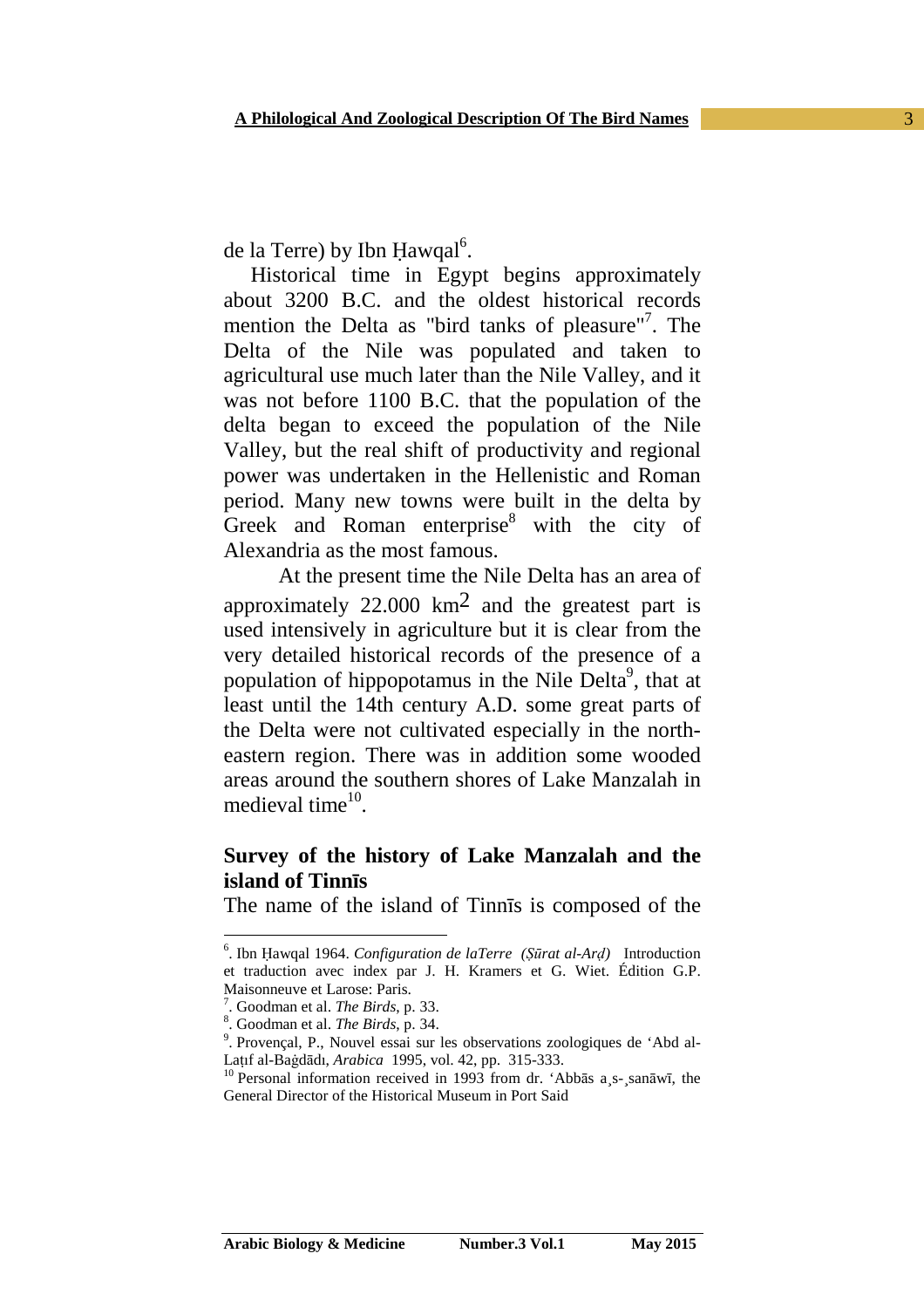Coptic definite article t and the Greek word for island νησος. It was also called at a certain time Dāt-al- 'Ahsās (ذات الأخصاص), but in the end it was only called  $T$ inn $\overline{1}$ s<sup>11</sup>. Tinnīs was founded as a naval base by Ibn Tulūn in 269 a.h.  $= 882-883$  A.D. for his navy. Ibn Ṭulūn was formally a governor of the Caliph al-Mu'tamid in Baghdād, but in practice he succeeded in attaining political independence. For the use of the navy and the civil population a number of cisterns were made. The cisterns were filled with water when the Nile rose, and they were able to keep water for up to 6 months<sup>12</sup>. Tinnīs became a rich city in this way with an especially renowned textile industry. It was one of the few places in the Arab world were the glossy fabric abū qalamūn was manufactured. This should especially have taken place in Dimiāṭ and Tinnīs <sup>13</sup>. The name abū qalamūn also became the name of birds with a strongly glossy plumage, and according to some of the Arabic descriptions it may be identified with the Black Stork *Ciconia nigra*<sup>14</sup>.

Tinnīs thus became, together with Alexandria and Dimiāṭ, an important commercial port for Egypt, especially as this country went into a period of renewed economic prosperity upon being liberated from fiscal burdens to the 'Abbasid court (Hitti 1985 p. 453) . The reason it was chosen as a naval base was, as far as I can see, that being located in a coastal lagoon with an average depth of 1 - 1,5 m, this port

<sup>11</sup>. Personal information from dr. 'Abbās a¸s-¸sanāwī, cf. also Yāqūt al-Ḥamāwı, *Jacuts Geographisher Wörterbuch*.

<sup>&</sup>lt;sup>12</sup>. Pers. inf. from dr. Abbās a<sub>, S-,</sub> sanāwī.

<sup>13</sup>. Dozy, R. 1927. *Supplement aux dictionnaires arabes.* Deuxième édition.

É. J. Brill, Maisonneuve frères. Paris, Leiden.

<sup>&</sup>lt;sup>14</sup>. Dozy ibid. and bird No. 100 in the list treated here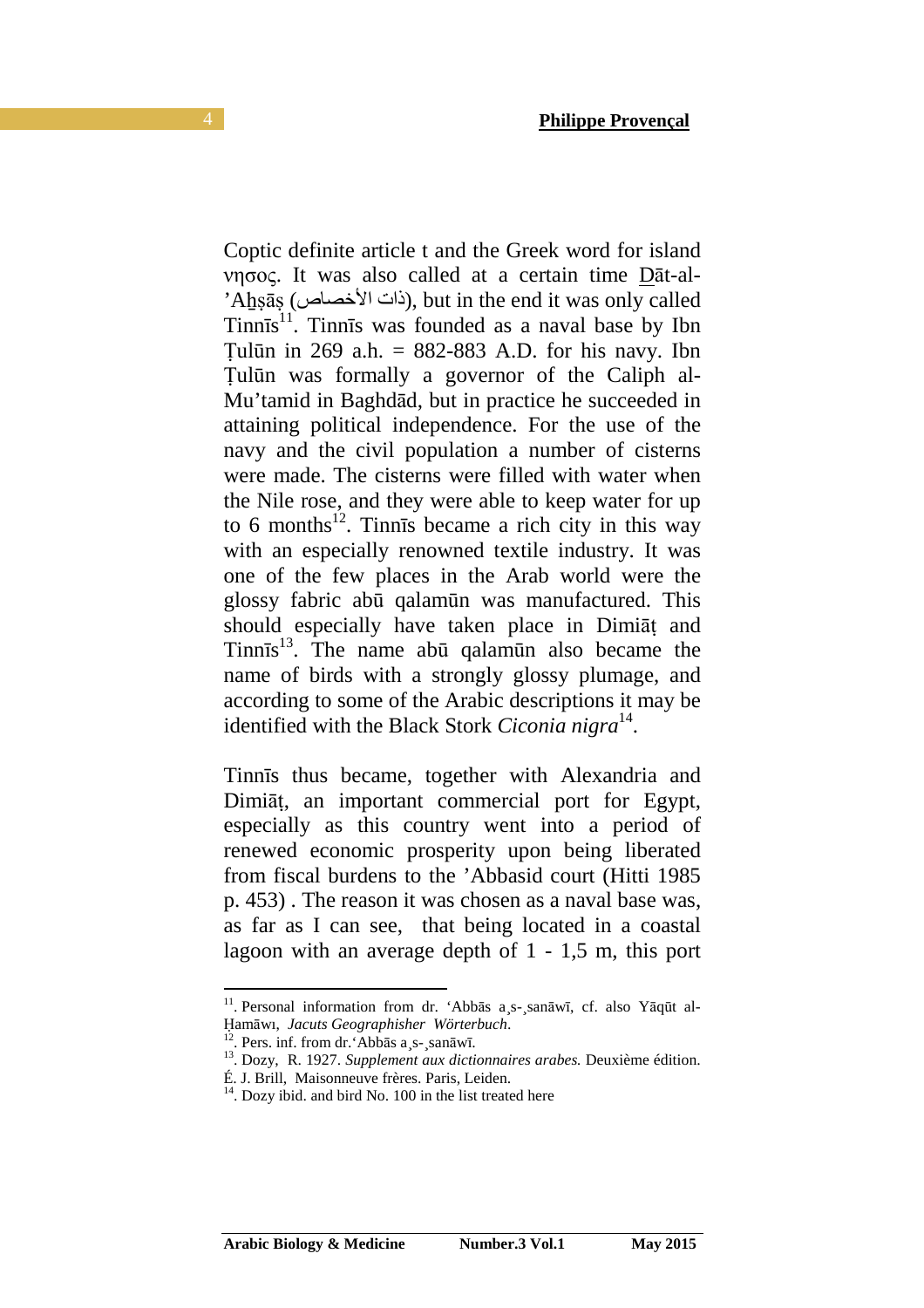was completely inaccessible for sea- going ships if the pilots did not know the channels and fairways. It is obvious that such a good and well protected harbour had to become an important export harbour for Egyptian products. The city of Tinnīs flourished to the year 624 a.h. / 1227 A.D. when the Ayyūbid ruler of Egypt al-Kāmil (ruled 1218-1238 A.D. (Hitti 1985 p. 653)) ordered it emptied of the civil population, and a little later he dismantled it as a naval base<sup>15</sup>. The dismantling was presumably a result of the military engagements with crusaders who took Dimiāṭ in November 1219 and were first utterly repelled in august  $1221^{16}$ . The poet Ibn 'Unayn  $(1154-1233)$ celebrated this victory in a long qaṣīdah which may be read in A.J. Arberry's *Arabic Poetry - a primer for*  students<sup>17</sup>.

At the present time Tinnīs is completely abandoned. When I visited this island on the 8th of April 1993 the only recent traces of human activities (except for the archaeological activities) were a little cattle and some simple huts on the island, but I was unable to see if these were signs of a more permanent settling. A great part of the island is covered by the site of the old city, which covers an area of several hectares. The site is covered by a 4 m high earth layer and appears as a flat earth mound without vegetation. The archaeological activities were organised and supervised by the Historical Museum in Port Said. This site is of unparalleled archaeological importance as it is one of

<sup>15</sup>. personal information from dr. 'Abbās a¸s-¸sanāwī.

<sup>16</sup>. Hitti, P. K. 1970. *History of the Arabs,* MacMillan Education Ltd. : London, p. 653-654.

<sup>17</sup>. Arberry, A.J. 1965. *Arabic Poetry - a primer for students,* Cambridge University Press, Cambridge, poem No. 22 pp. 122-125 and p. 174.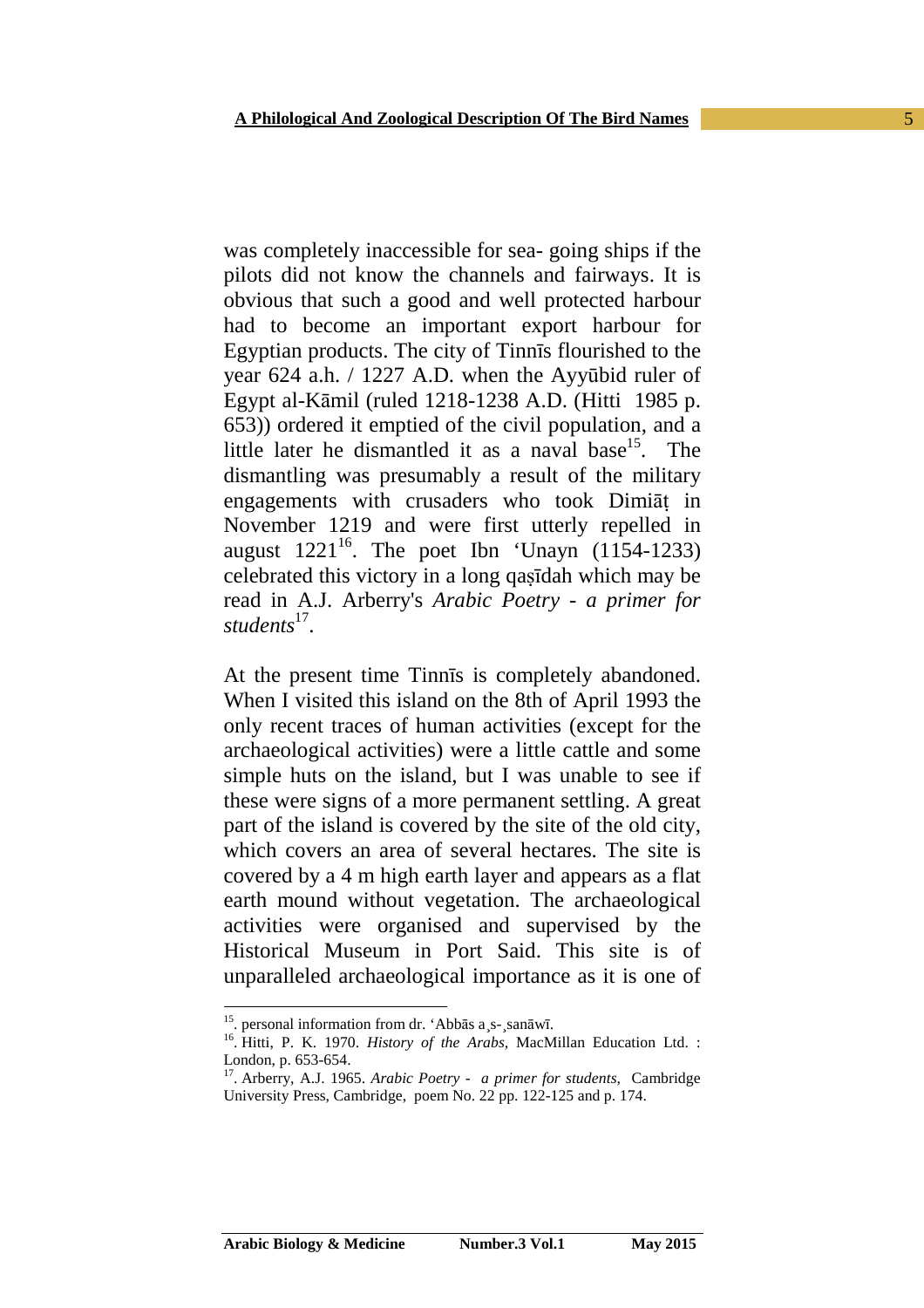the few, or perhaps the only medieval Islamic city which does not have a modern city lying above it.

# **The medieval description of Lake Manzalah and the island of Tinnīs**

Yāqūt al hamawī writes:

"...and concerning its description (i.e. of the island of Tinnīs) it is an island (located) in the middle of a lake [buhayrah] (i.e. Lake Manzalah in the north-eastern part of the Nile Delta) which is separated from the great sea. The sea encircles the lake on all sides as between it and the great sea lies another (piece of) land of elongated shape being an island between (these) two stretches of water [baḥrayni]. The beginning of this (stretch of) land is (situated) near Faram**ā** (Pelusium, an ancient site lying about 30 km to the south east of the actual city of Port Said when following the coast) and Ṭīnah. At this place, there is a mouth by which the water from the great sea enters the lake of Tinnīs at a site (which is) called Qurbāj. There, boats ferry from the land of Faramā to the elongated land which we (already) mentioned passes between the great sea and the lake of Tinnīs. One may travel about three day on this land till (a place) near Dimiāṭ is reached, and (at this place, another) mouth also lies, which takes (water) from the great sea into the lake of Tinnīs. Near this place is situated an outlet of the Nile which flows [yulqī ilā] into the lake of Tinnīs. When the rising of the Nile is at its fullest height [ازيادة تكامل النيل [its fresh (water) overcomes the sea water and (the water of) the lake becomes fresh. At this moment the people of Tinnīs store the water (of the lake) in their cisterns and reservoirs to (be used in the course of the coming) year. The people of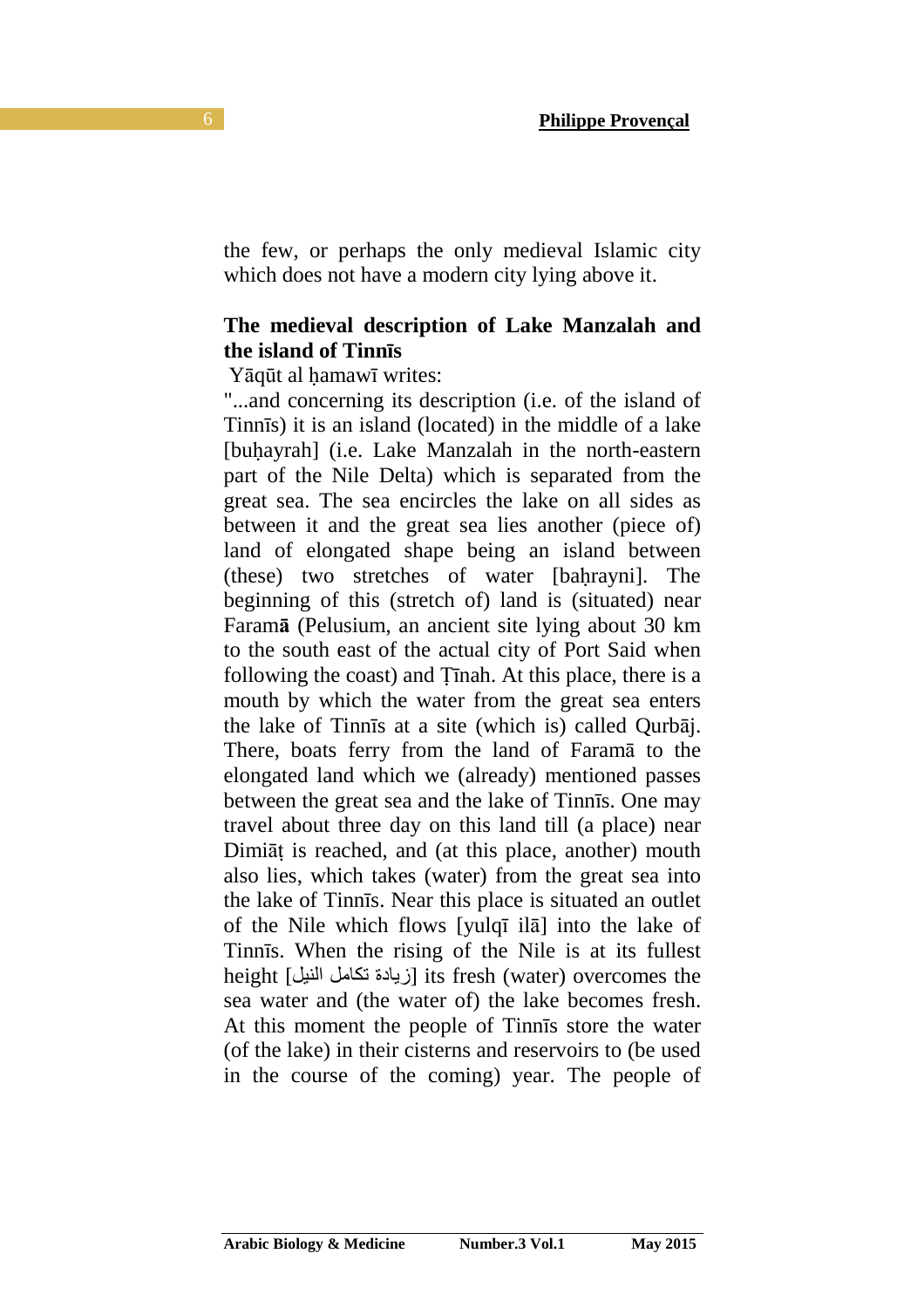Faramā however have subterranean canals which transport water to them when the lake gets empty (of salt water) and appears towards land.- This is a map of the island (...) One of the historians who wrote about Tinnīs has said (i.e. written): " At Tinnīs there is a season in which there are of bird species (a diversity) not found in any other place. There are some more than hundred and thirty species, and they are (the following): as-salwā etc. It is said that the Pelican belongs to the bird of the river Oxus [al-Jayḥūn] and that the bird, which are like this bird, are from the Oxus and the rivers of 'Irāq, the Eufrat and the Tigris. (It is said too) that the Graceful Warbler [al-busbus] rides on the back these (greater) birds which it may encounter. Many bird come to Tinnīs whose names are unknown. (In the waters of) Tinnīs there are 79 species of fishes and these are: Al-Būrī etc..."<sup>18</sup>.

#### Al- Qazwīnī writes:

 $\overline{a}$ 

" The island of Tinnīs is an island situated near the land between al Faramā and Dimiāṭ in the middle of a lake which is separated from the great sea. Between (this lake) and the great sea (lies) an elongated land being an island between the two seas (i.e. the Mediterranean and the lake). The first (part) of this land is (located) near Faramā.

 At this place there is a mouth by which the water of the great sea enters the lake of Tinnīs, at a place called Qurbāj. (This land) passes between the great sea and the lake of Tinnīs. One may travel on this land three days till one comes to (a place) near Dimiāṭ. There lies another mouth, which takes in water from the great

<sup>18</sup>. Yāqūt al-Ḥamāwī, *Jacuts Geographisher Wörterbuch,* vol. 1 pp. 884- 885.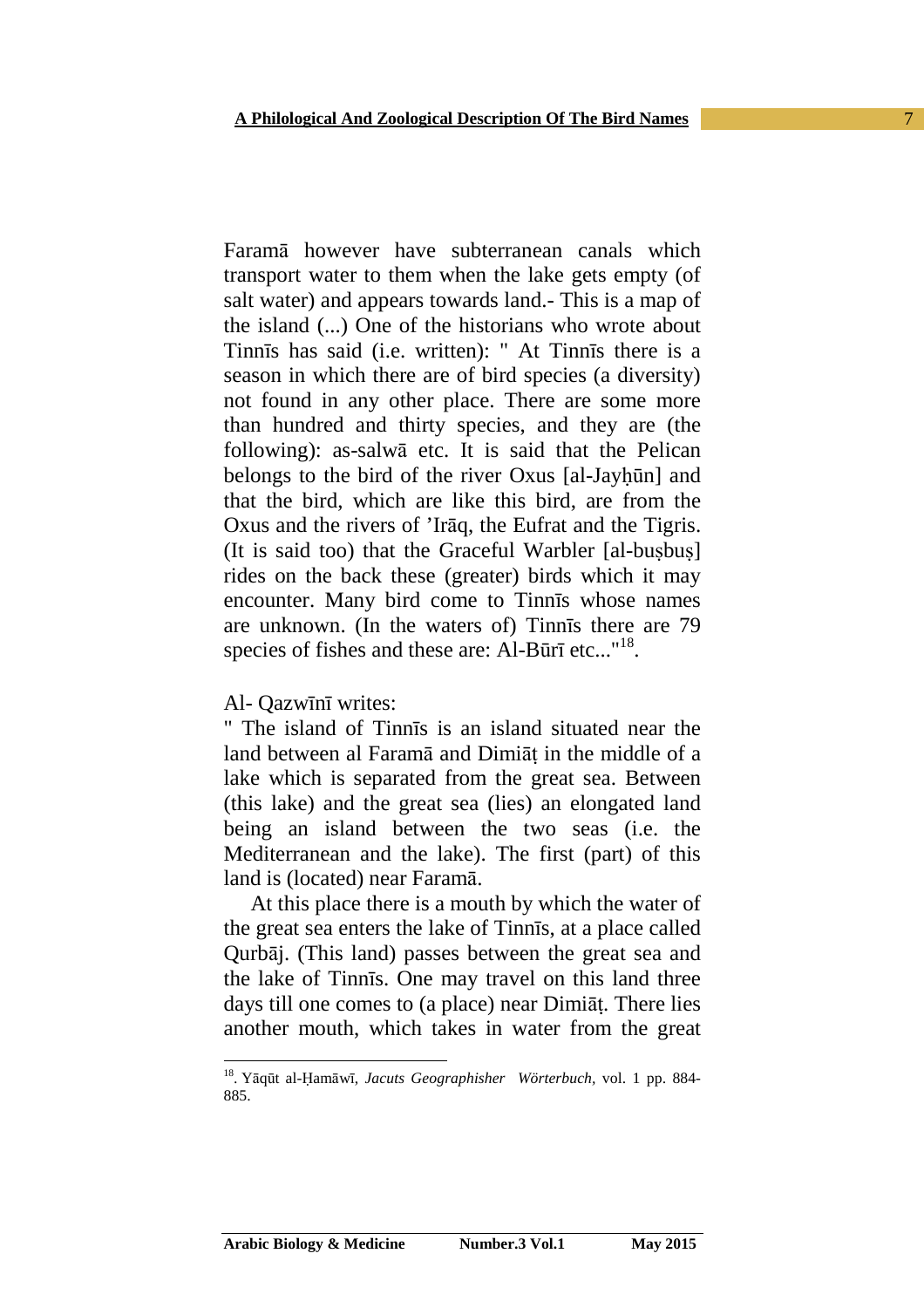sea to the lake of Tinnīs, and near this mouth lies a mouth of the Nile as it flows out in the lake of Tinnīs. The lake itself amounts to a length of one day's journey and a width of half a day. Its water is salt for most of the year because the sea water enters it during the northern gales, but when the Nile flows low at the beginning of winter and (of the season of) the western stormy winds the lake gets empty and so too the shores of the sea to an extent of about 48 km  $(bardayni)^{19}$ . When this happens the Nile rises to its fullest rise and the freshness (of its water) overcomes the water of the lake and (the lake) becomes fresh. At this moment the people of Tinnīs store the water (of the lake) in their cisterns and reservoirs to use as drinking water in the year to come. This is a map of the Island  $(\ldots)$ .

 It is said that at Tinnīs no insect pests are found because the soil (of the island) is very briny (...) and at Tinnīs there is a season were there are more birds than found in any other place. These are some hundred and thirty species (as-salwā etc...). In (the waters around) Tinnīs 79 species of fishes are known: Al-Būrı  $etc....<sup>20</sup>$ .

#### **The environment of Lake Manzalah**

At the present time Lake Manzalah is a natural eutrophic and sadly severely eutrophied and polluted lake<sup>21</sup>. It used to have a natural inflow of freshwater

<sup>19</sup>. Cf. Hinz, W. 1970. *Islamische Masse und Gewichte umgerechnet ins metrische System,* E.J: Brill. Leiden/Köln, p. 55.

<sup>20</sup>. Al-Qazwīnī, *Kitāb 'Ajā'ib al-maẖlūqāt,* pp. 117-120.

<sup>&</sup>lt;sup>21</sup>. F. Ayache,  $E$  J. R. Thompson et al. 2009, Environmental characteristics, landscape history and pressures on three coastal lagoons in the Southern Mediterranean Region: Merja Zerga (Morocco), Ghar El Melh (Tunisia) and Lake Manzala (Egypt), *Hydrobiologia* 622:15–43.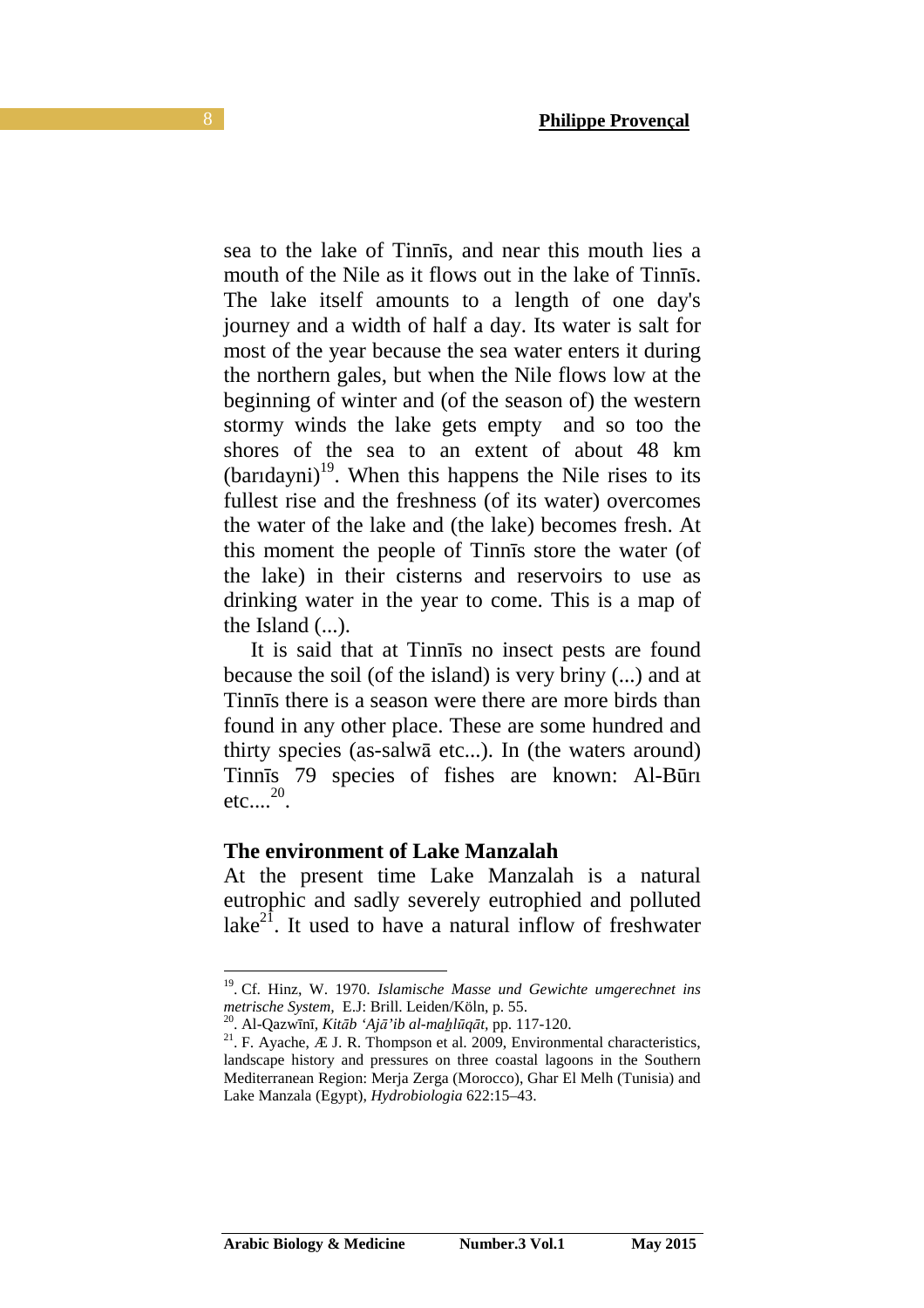by Dimiāṭ (Damietta) were one of the two delta arms of the Nile flows out and it used to have several channels leading out to the Mediterranean as natural breaches in the tongue of land which separates Lake Manzalah from the Mediterranean. The area on this tongue is widely used to aquaculture ponds with Mullets *Mugilidae* as culture fish. Now there are only two passages to the Mediterranean Sea, one located near Port Said and the other 25 km northeast of Damietta. The overall area of the lake has been halved form  $1700 \text{ km}^2$  in the beginning of the 20th century to less than  $700 \text{km}^2$  in 2003. The depth of the lake lies between 0.5 -1 m in 50% of its area, and it is shallower than 0.5 m in further 25% of its area. The lake is about 50 km long and 30 km wide where it is widest $^{22}$ .

 As may be understood from the medieval descriptions the lake was substantially wider in medieval times, where it was a brackish coastal lagoon wit a surface area exceeding  $2000 \text{ km}^2$ . The alternation within the salinity of water was recorded in modern times, but as may be read from the medieval record, it was much more extensive in medieval times, as water from the lake was stored in great cisterns for drinking and other use<sup>23</sup>.

Lake Burullus has been declared as a RAMSAR area together with lake Bardawil on the Mediterranean coast of the Sinai, but no legislation existed in 1993 to put this declaration into effect<sup>24</sup>. Lake Manzalah does stand up to the RAMSAR criteria too, but the attempts

<sup>22</sup>. F. Ayache et al., *Hydrobiologia.*

 $^{23}$  Provençal personal observations on the archeological site of Tinnis Island in 1993.

<sup>24</sup> Dr. Gamīl 'Aṭṭā', personal information April 1993.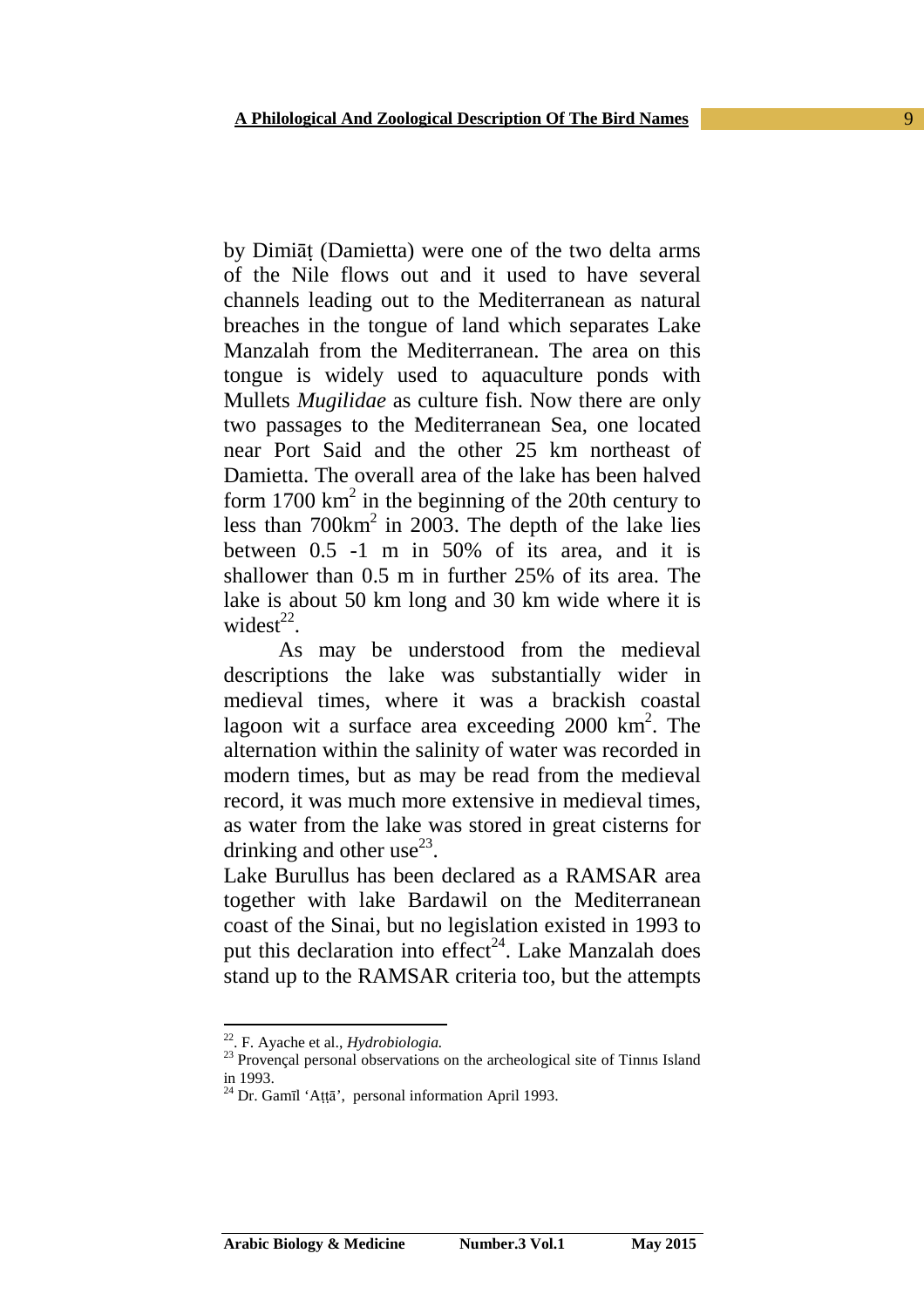to declare it as such an area have been given up on account of the economical interests involved in the draining of this stretch of water. Nevertheless, the Egyptian Wildlife Service succeeded in having the Egyptian authorities to declare the North-Eastern part of Lake Manzalah, including the historically very important Tinnīs island, as a reserve for both the wildlife and the historical sites using among other things ecotourism as an economical argument in doing so. It will however still be possible to undertake archaeological excavations within the boundaries of the reserve<sup>25</sup>.

Lake Manzalah is, like all the delta lakes in Egypt, an area of outmost interest for both passage migrants and winter visitors. Birds are most abundant in January early March (pers. inf. from dr. Gamīl 'Aṭṭā). During the three days in April 1993 which I spent in this area the following birds were observed (if nothing else is written, the number of birds is undetermined):

On the 7th of April 1993 the following species were observed during a automobile drive on the tongue of land separating Lake Manzalah from the Mediterranean. We drove the whole way from Port Said to Damietta (*Dimiāṭ* ) and back again.

By a separated and very shallow stretch of wetland near Port Said the following species were observed. The water was filled with waders, these were:

Ringed Plovers *Charadrius hiaticula* and *Charadrius* 

<sup>25</sup> Personal information from dr. Gamīl 'Aṭṭā'.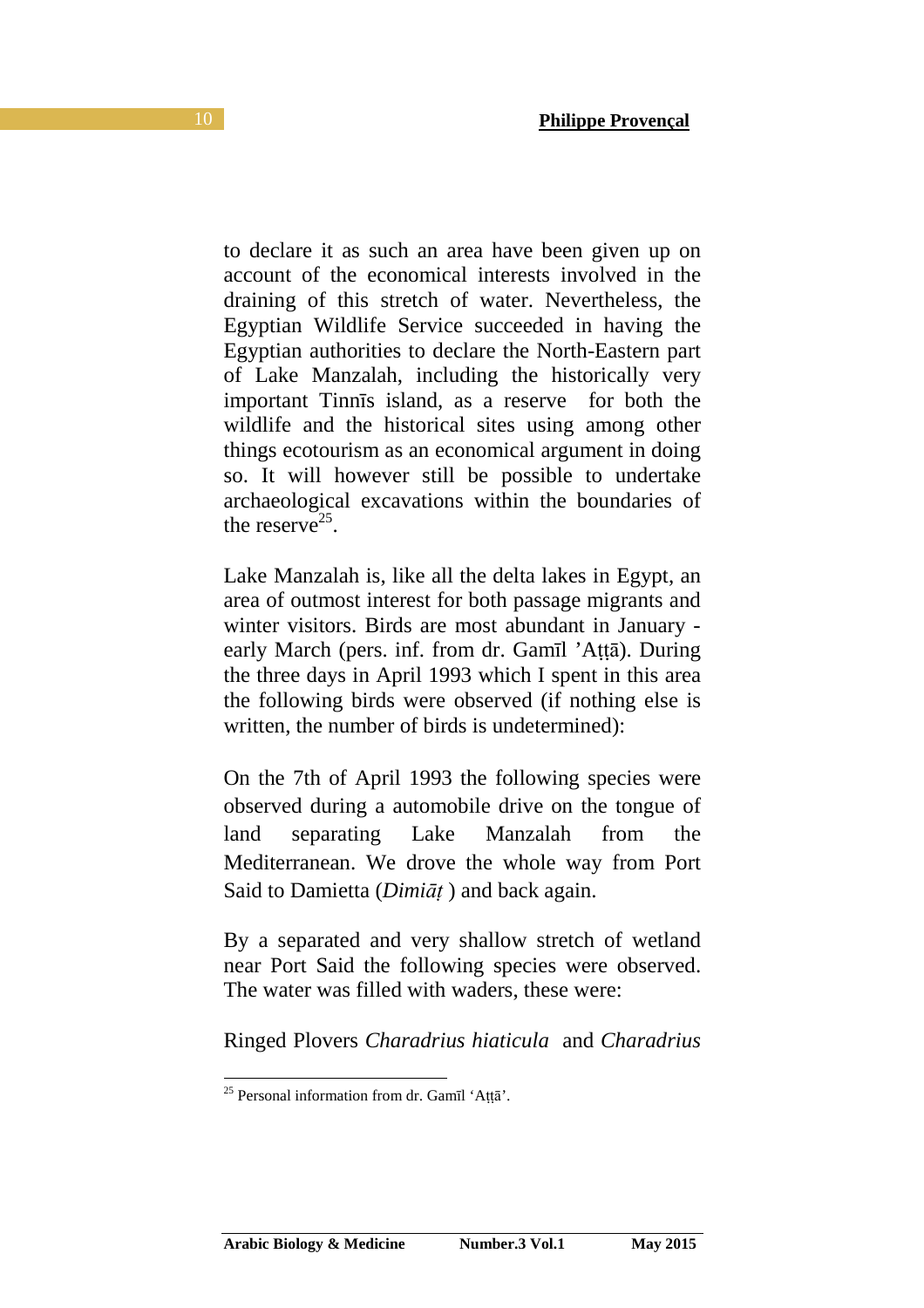*dubius* in flocks.

Kentish plovers *Charadrius alexandrinus* in flocks

Spur-winged Plover *Hoplopterus spinosus* in couples

Redshanks *Tringa totanus* and Greenshanks *Tringa nebularia* in flocks foraging in water.

Little Stint *Calidris minutta* in flocks.

Little Tern *Sterna albifrons* ; a little flock fishing.

White-winged Black Tern *Chlidonias leucopterus*.

Black-headed Gull *Larus ridibundus*

A single Lesser Black-backed Gull *Larus fuscus*

Pied Kingfisher *Ceryle rudis*

Egyptian Barn-Swallow *Hirundo rustica savignii*

At other places along the tongue of land the following birds were observed:

Grey Heron *Ardea cinerea*.

Great White Egret *Egretta alba*.

Little Egret *Egretta garzetta.* The Little Egret was the most common species among the Herons and Egrets by Lake Manzalah.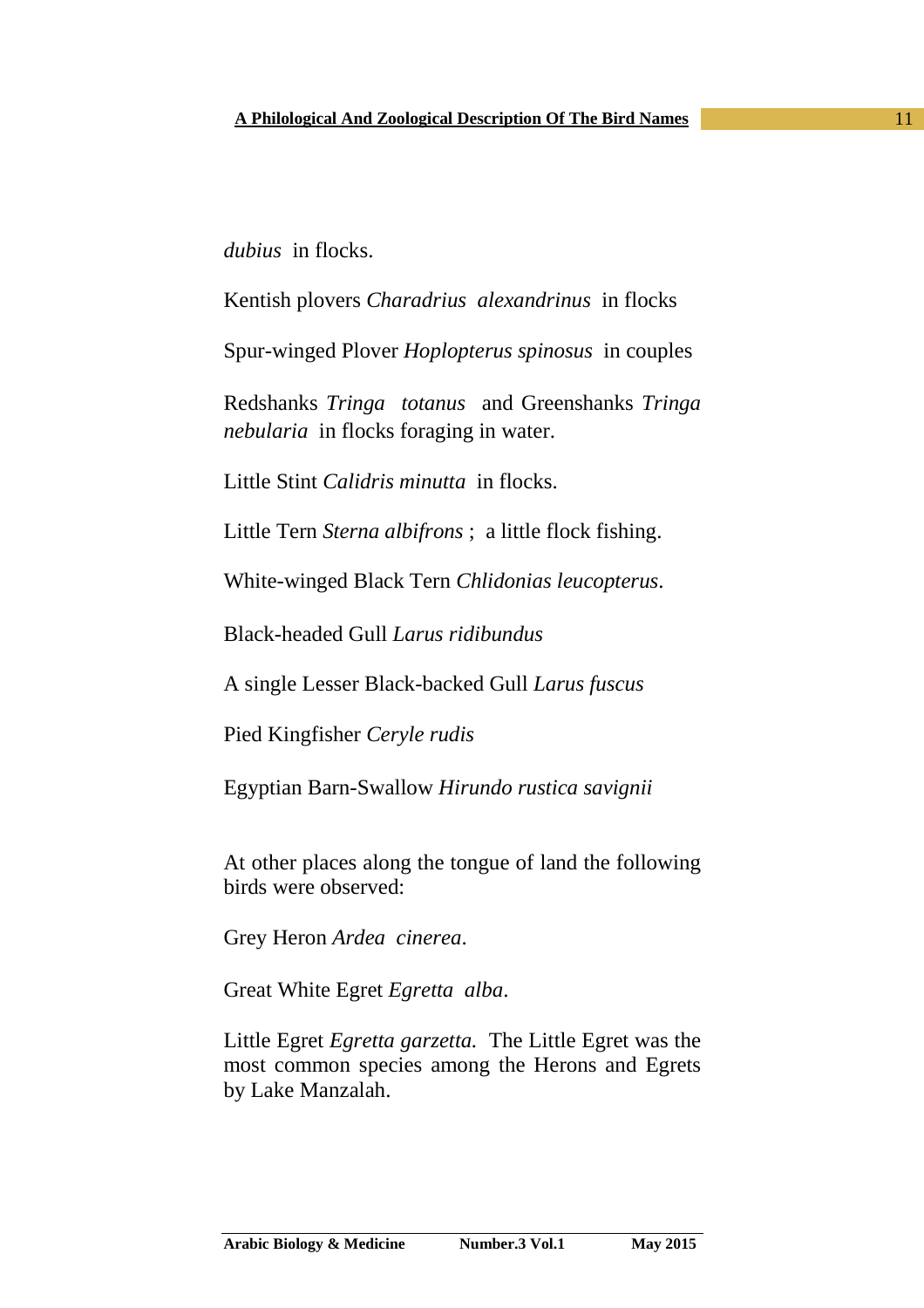All these Herons and Egrets were fishing on the more isolated water places on the land tongue. Gamīl 'ttā and I furthermore saw a flock of Little Egrets which flew up from their hiding place in the reed swamp as we were standing still and looked on the surroundings. They were at least 100 m from our standing place, and we would not have had any chance of seeing them if they had stayed where they were hiding. Gamīl 'Attā told me that all herons on the shores of the lake were very much afraid of hunters.

Spur-winged Plovers *Hoplopterus spinosus.* 

Slender-billed Gulls *Larus genei* flocks lying on the open water.

Marsh Harrier *Circus aeruginosus* 

Black-shouldered Kite *Elanus caerulus*

Domestic Pigeon *Columba livia*

Palm Dove *Streptopelia senegalensis* 

Pied Kingfisher *Ceryle rudis* these were common. We also observed their nesting holes.

Crested Lark *Galerida cristata* 

White Wagtail *Motacilla alba* 

Yellow Wagtail *Motacilla flava*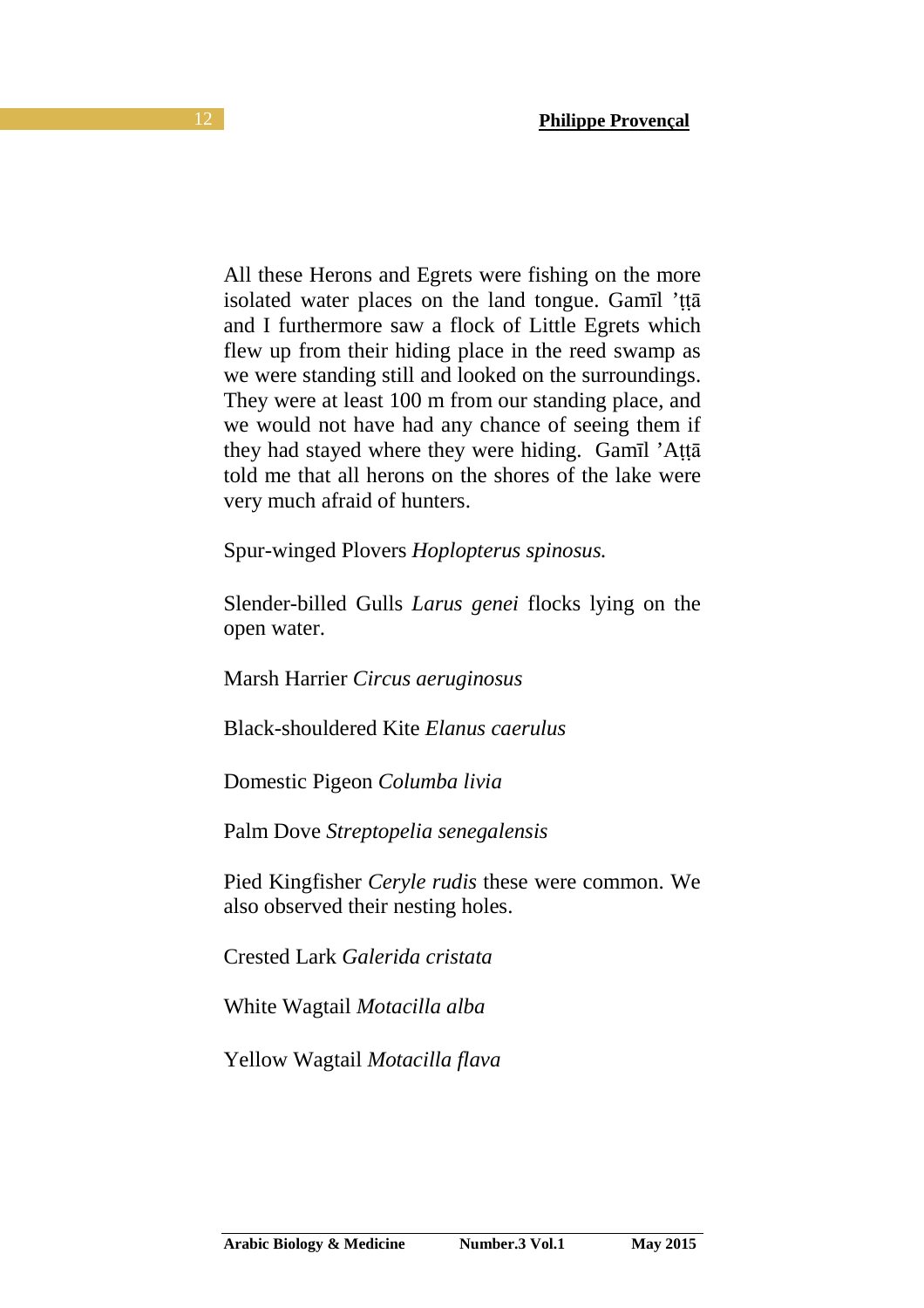The 8th of April 1993 on the Island of Tinnīs the following birds were observed:

Little Bittern *Ixobrychus minutus*

Redshank *Tringa totanus*

Greenshank *Tringa nebularia*

Snipe *Gallinago gallinago*

Black-winged Stilt *Himantopus himantopus* 

Spur-winged Plover *Hoplopterus spinosus*

Moorhen *Gallinula chloropus*

Teal *Anas crecca*, two females were observed.

Kestrel *Falco tinnunculus* 

Buzzard *Buteo buteo*

Marsh Harrier *Circus aeruginosus* one female + one couple circling.

Kingfisher *Alcedo atthis,* a single specimen sitting in the reeds near a little pond on the island.

Pied Kingfisher *Ceryle rudis.* 

Graceful Warbler *Prinia gracilis.* Common; some of the nests of this species were observed too in the low vegetation on the island.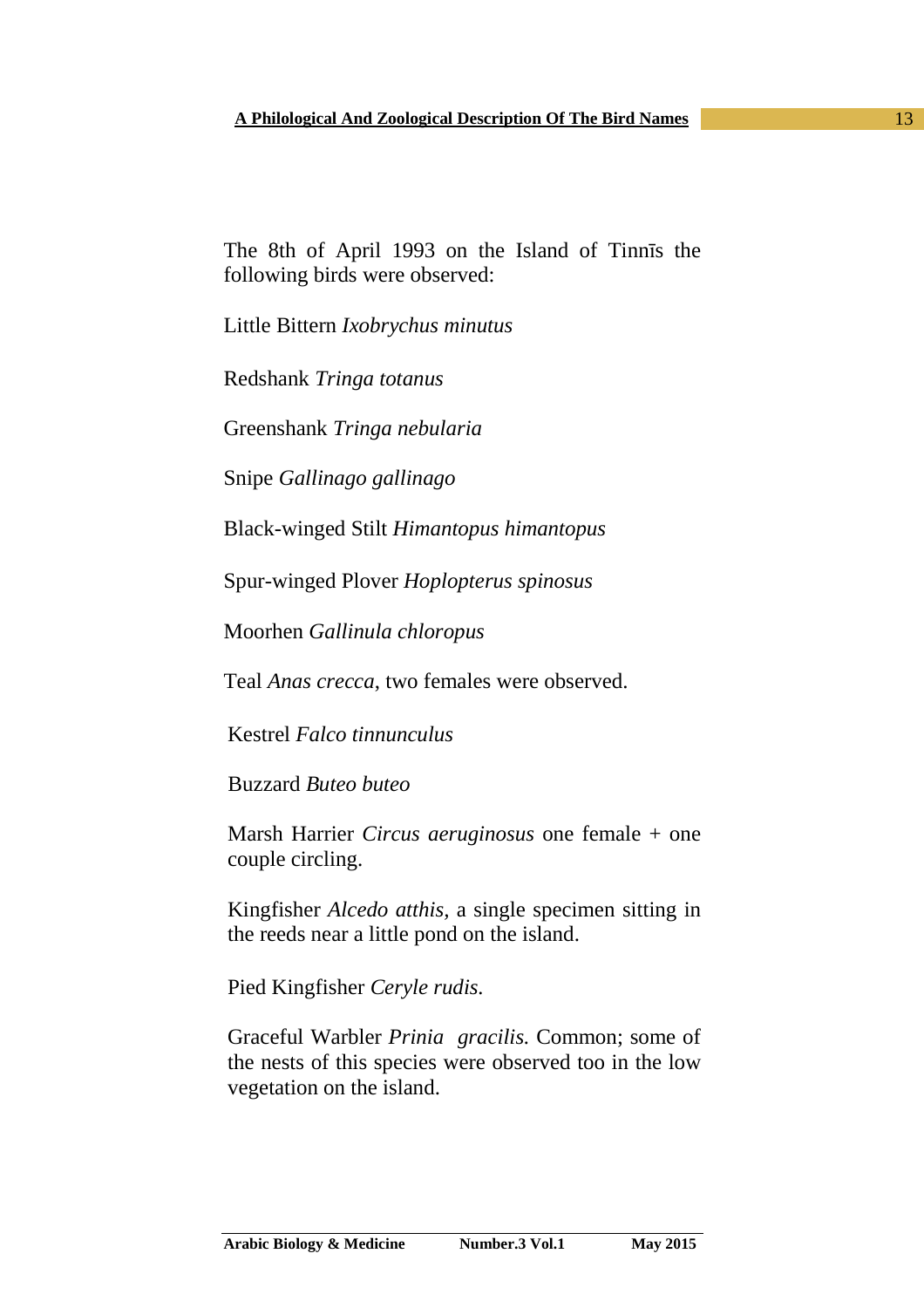Clamorous Reed Warbler *Acrocephalus stentoreus.* Some birds singing on top of the reeds.

Egyptian Swallow *Hirundo rustica savignii* 

Red-rumped Swallow *Hirundo daurica* 

Common Wheatear *Oenanthe oenanthe* 

Isabelline Wheatear *Oenanthe isabellina*

Black-eared Wheatear *Oenanthe hispanica.* The black-throated morph.

## **The list of bird names - philological aspects and importance**

The list written by Yāqūt al ḥamawī in his *Mu'ğam al-Buldān* comprises 134 bird names and the list written by Zakariā al Qazwīnī in his *Kitāb 'ağā'ib almaẖlūqāt wa ġarā'ib al-mawjūdāt* comprises 135 names. In the following a synoptic presentation of the two lists is given:

|        | الزرزور | النصطفير | القبح<br>المملوح | السلوى  |
|--------|---------|----------|------------------|---------|
| 10     |         |          |                  |         |
| القمرى | السقاء  | البلبا   |                  | لصفر و  |
| 15     | 14      | 13       | 12               |         |
| الز اغ | النوني  | الزريق   | النواح           | الفاختة |
|        |         |          |                  |         |

Yāqūt's list of the birds of the island of Tinn $\overline{s}^{26}$ :

<sup>26</sup>. Yāqūt al-Ḥamāwı, *Jacuts Geographisher Wörterbuch,* vol. 1 p. 885.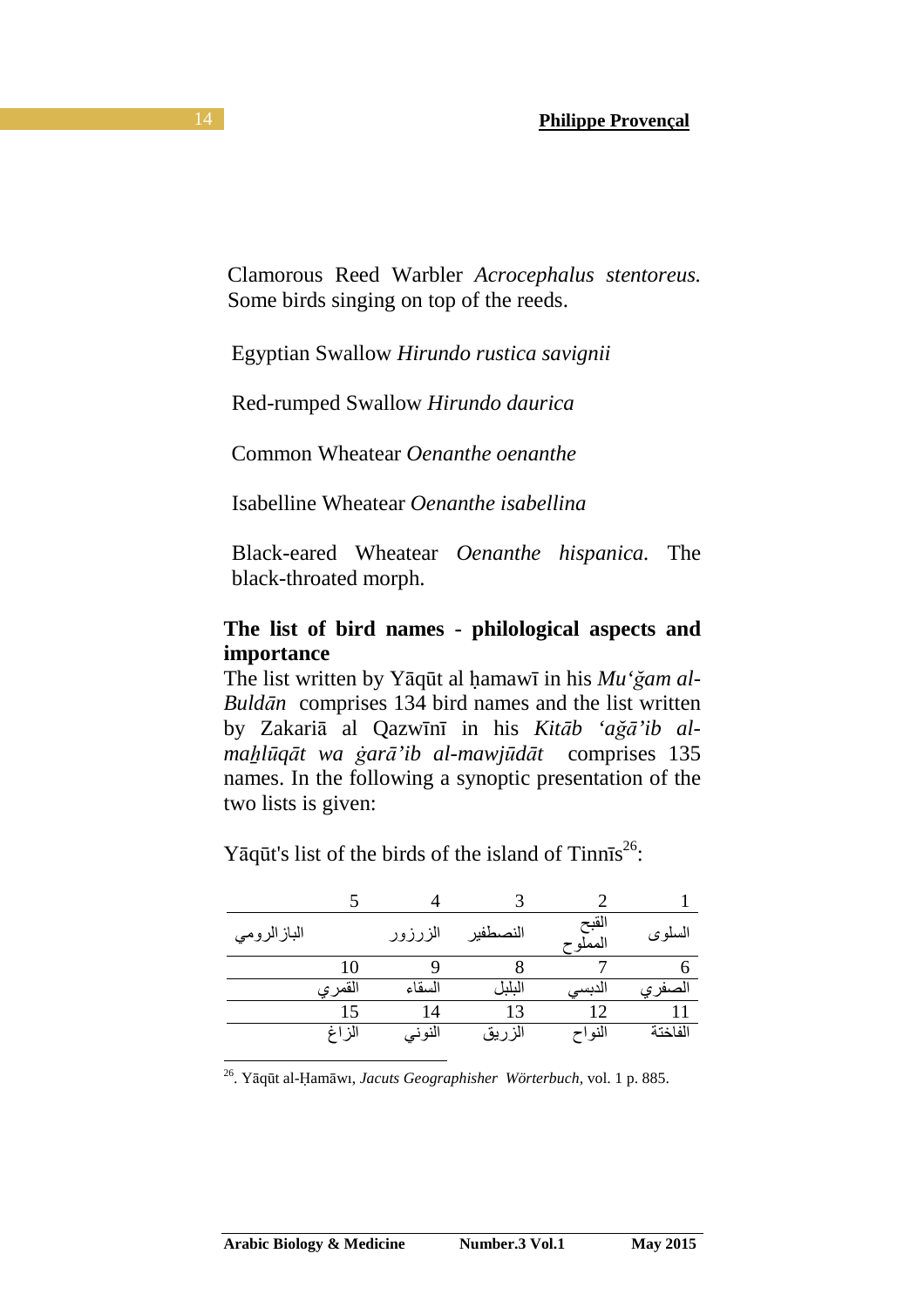| 20                        | 19                 | 18                     | 17                                 | 16                      |
|---------------------------|--------------------|------------------------|------------------------------------|-------------------------|
| لراهب                     | الأبلق             | الجر اد <i>ي</i>       | الحسينى                            | الهدهد                  |
| $\frac{25}{\text{binim}}$ | 24                 | $\frac{23}{1}$ السلسلة | 22                                 | 21                      |
|                           | در در اي           |                        | البزين                             | الشخاف                  |
| 30                        | 29                 | 28                     | 27                                 | 26                      |
| الخضير                    | الأزرق             | الأبهق                 | الأخضر                             | البصيص                  |
| 35                        | 34                 | 33                     | 32                                 | 31                      |
| وارية النهار              | وارية الليل        | أبو دينار              | أبو كلب                            | أبو الحناء              |
| 40                        | 39                 | 38                     | 37                                 | 36                      |
| الشامي                    | الزنجي             | الدوري                 | أم<br>برقع<br>حبيب                 | برقع<br>أم<br>علي       |
| 45                        | 44                 | 43                     | 42                                 | 41                      |
| السنة السوداء             | السنة<br>الخضراء   | البلسطين               | صدر<br>النحاس                      | شقراق                   |
| 50                        | 49                 | 48                     | 47                                 | 46                      |
| الرقشة الحمراء            | الضريس             | ديك الكرم              | الخرطوم                            | الأطروش                 |
| 55                        | 54                 | $\overline{53}$        |                                    |                         |
| ابن المر عة               | ابن السمان         | كاسر الوز              | $\frac{52}{\frac{52}{2}}$<br>الجوز | 51<br>الرقشة<br>الزرقاء |
| 60                        | 59                 | 58                     | 57                                 | 56                      |
| القبرة                    | الحصبية<br>الحمراء | الصردة                 | الوروار                            | اليونسة                 |
| 65                        |                    | 63                     | 62                                 | 61                      |
| السكسكة                   |                    | السلار                 | السقسفة                            | المطوق                  |
| 70                        | 69                 | 68                     | $\frac{67}{1}$                     | 66                      |
| السلونية                  | الأورث             | فرد قفص                | الخوخة                             | الأرجوحة                |
| 75                        | 74                 | 73                     | 72                                 | 71                      |
| العصفور                   | الوطواط            | العروس                 | اللبس                              | السهكة<br>البيضاء       |
| 80                        | 79                 | 78                     | 77                                 | $\overline{76}$         |
| العسر                     |                    | الجرين                 | اللفات                             | <u>الروب</u>            |
| $\frac{85}{ }$            | القليلة<br>84      | 83                     | 82                                 | $81\,$                  |
| البرك                     | <u>البون</u>       | البشر                  | الأزرق                             | الأحمر                  |
| 90                        | 89                 | 88                     | 87                                 | 86                      |
| الحمر                     | البح               | الزجا                  | الحد<br>ار ي                       | البرمد                  |
| 95                        | 94                 | 93                     | 92                                 | 91                      |
| الأقرح                    | الغرياق            | البط<br>الصنذ          | الملاعقي                           | الرومي                  |
| 100                       | 99                 | 98                     | 97                                 | 96                      |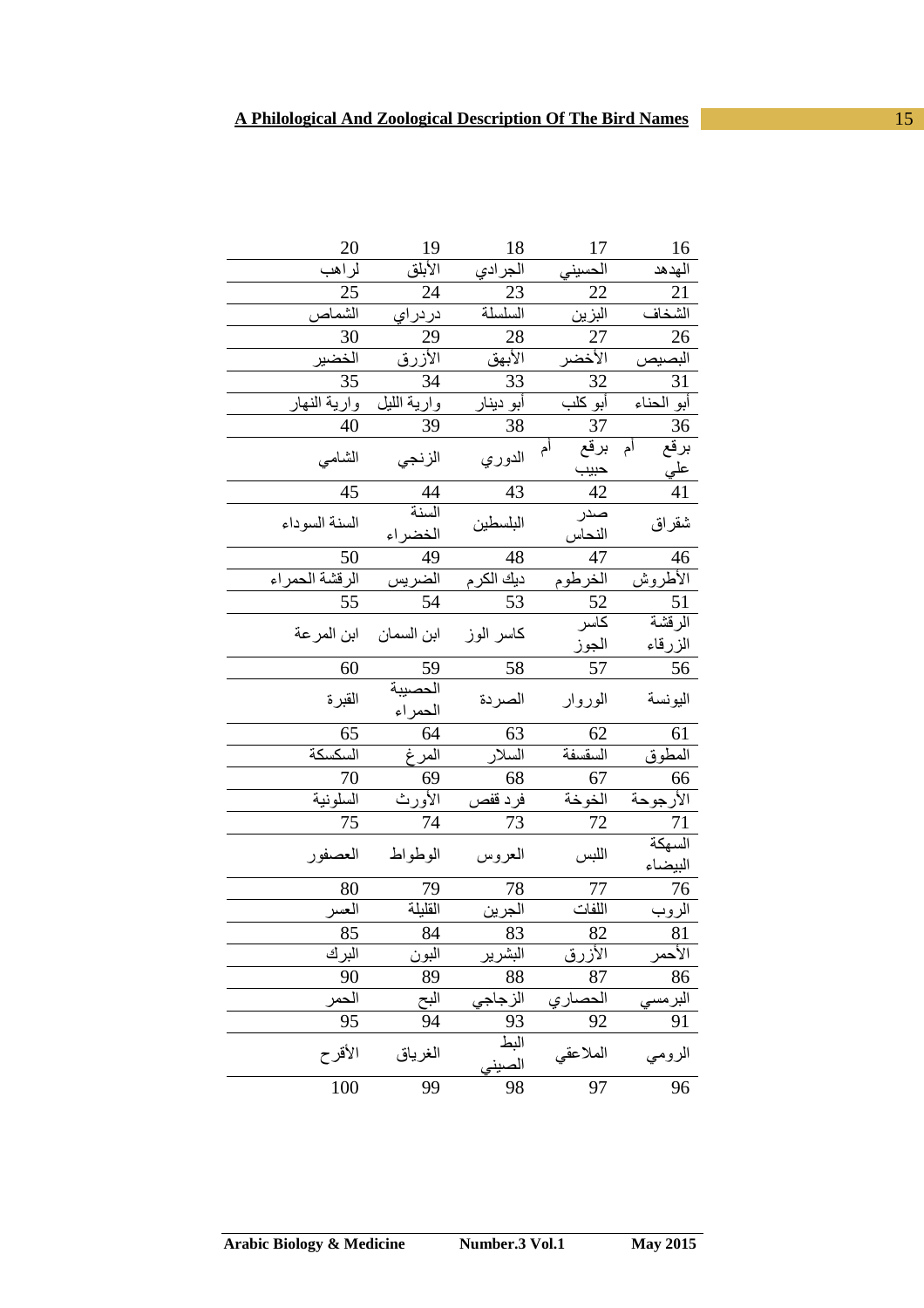## 16 **Philippe Provençal**

| أبو قلمون      | وز الفرط | البشروش | السطر ف  | البلوي   |  |
|----------------|----------|---------|----------|----------|--|
| 105            | 104      | 103     | 102      | 101      |  |
| الغطاس         | الكركي   | النجع   | أبو منجل | أبو قبر  |  |
| 110            | 109      | 108     | 107      | 106      |  |
| الكروان البحري | الر قادة | البجوية | البطميس  | البلجويد |  |
| 115            | 114      | 113     | 112      | 111      |  |
| الأرميل        | الحلف    | الخروطة | القرلي   | الكروان  |  |
|                |          |         |          | الحرجي   |  |
| 120            | 119      | 118     | 117      | 116      |  |
| المور شان      | البوم    | العقعق  | اللدد    | القلقوس  |  |
|                |          |         |          |          |  |
| 125            | 124      | 123     | 122      | 121      |  |
| الصردي         | البادى   | الحجل   | الدراج   | القطا    |  |
| 130            | 129      | 128     | 127      | 126      |  |
| الباشق         | الأبهق   | الغراب  | الهام    | الصقر    |  |
|                | 134      | 133     | 132      | 131      |  |

Al-Qazwīnī's list of the birds of the island of Tinn $\overline{s}^{27}$ :

| 5             | 4                | 3         | 2              |            |
|---------------|------------------|-----------|----------------|------------|
| الباز الرومي  | الزرزور          | النصطفير  | القبح المملوح  | السلوى     |
| 10            | 9                | 8         | $\tau$         | 6          |
| القمري        | السقاء           | البلبل    | الدبسي         | الصفري     |
| 15            | 14               | 13        | 12             | 11         |
| الزاغ         | الهوني           | الزريق    | النواح         | الفاختة    |
| 20            | 19               | 18        | 17             | 16         |
| الراهب        | الأبلق           | الجر ادي  | الحسيني        | الهدهد     |
| 25            | 24               | 23        | 22             | 21         |
| الشماس        | در در اي         | السلسلة   | البرين         | الحساف     |
| 30            | 29               | 28        | 27             | 26         |
| الخضير        | الأزرق           | آلأبهق    | الأخضر         | البصبص     |
| 35            | 34               | 33        | 32             | 31         |
| برقع أم علي   | وارية الليل      | أبو دينار | أبو كلب        | أبو حناء   |
| 40            | 39               | 38        | 37             | 36         |
| الشامي        | وارية النهار     | الزنجي    | الدور <u>ي</u> | أبو الحناء |
| 45            | 44               | 43        | 42             | 41         |
| السوداء السئة | الخضراء<br>السئة | البلطين   | صدر النحاس     | شقراق      |

<sup>27</sup>. Al-Qazwīnī, *Kitāb 'Ağā'ib al-maẖlūqāt,* part 2, pp. 118-118.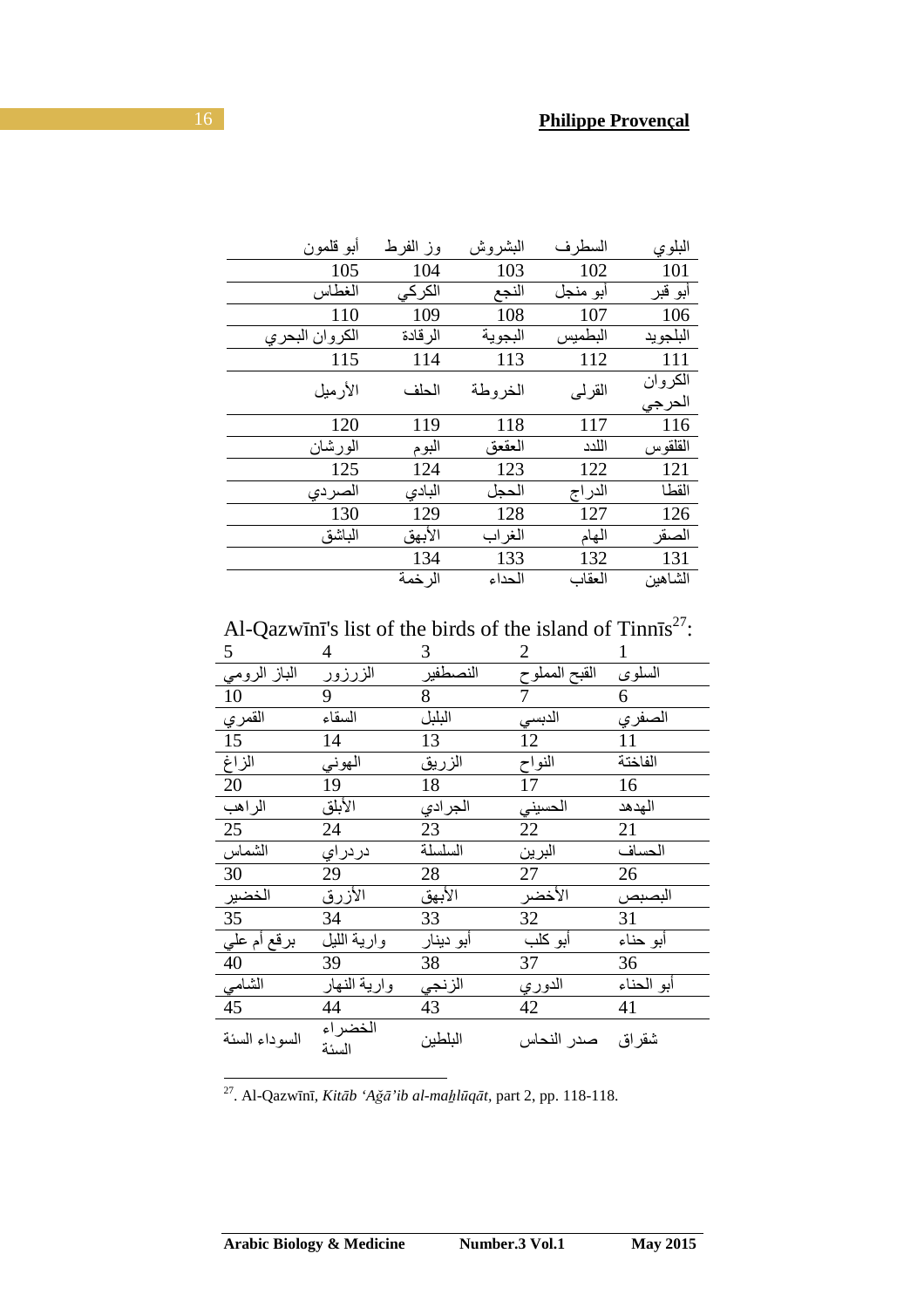| 50               | 49                        | 48             | 47                      | 46                |
|------------------|---------------------------|----------------|-------------------------|-------------------|
| الحمراء          | الضريس                    | ديك الكرم      | الخرطوم                 | الأطروش           |
| الرقشة           |                           |                |                         |                   |
| 55               | 54                        | 53             | 52                      | 51                |
| النويسة          | ابن المرعة                | ابن السمان     | كاسر الجوز              | الزرقة<br>الرقشاء |
| 60               | 59                        | 58             | 57                      | 56                |
| القبرة           | الحصبة<br>الحمراء         | الصردة         | الوروار                 | السن              |
| 65               | 64                        | 63             | 62                      | 61                |
| السكسكة          | المرغ                     | السلار         | السقسفة                 | المطوق            |
| 70               | 69                        | 68             | 67                      | 66                |
| السلونية         | الأورث                    | فرد قفص        | الخوخة                  | الأرجوجة          |
| 75               | 74                        | 73             | 72                      | 71                |
| العصفور          | الوطواط                   | العروس         | اللبس                   | السهكة<br>البيضاء |
| 81               | 80                        | 78             | $77 \,$                 | 76                |
| العسر            | القليلة                   | آلجري <u>ن</u> | اللقاب                  | الزوب             |
| 86               | 85                        | 84             | 83                      | 82                |
| البرك            | ال <u>بون</u>             | االشرير        | الأزرق                  | الأحمر            |
| 91               | 90                        | 89             | 88                      | 87                |
| ا <u>لرومي</u>   | الحمر                     | <u>البح</u>    | الز جاجي                | الحصاري           |
| 96               | 95                        | 94             | 93                      | 92                |
| البلبو           | الأقرح                    | <u>العراق</u>  | البط الصيني             | الملاعقي          |
| 101              | 100                       | 99             | 98                      | 97                |
| أبو قير          | أبو قلمون                 | وزن الفرط      | البشروش                 | الشطرف            |
| $\frac{10}{6}$   | 105                       | 104            | 103                     | 102               |
| اللجوبة          | الغطاس                    | <u>الكركي</u>  |                         | أبو منجل          |
| $\overline{111}$ | 110                       | 109            | البجع $\frac{108}{108}$ | 107               |
| أبو مسكة         | الكروان<br>البحر <i>ي</i> | الرقادة        | البجوبة                 | البطميس           |
| 116              | 115                       | 114            | 113                     | 112               |
| الأرميل          | الحلف                     | الخروطة        | القرلى                  | الكروان<br>الحرجي |
| 121              | 120                       | 119            | 118                     | 117               |
| ا <u>لبوم</u>    | العقعق                    | الأزد          | الفلفوس                 | القطا             |
| 126              | 125                       | 124            | 123                     | 122               |
| الصرد <u>ي</u>   | آلبازي                    | الحجل          | الدراج                  | المورشان          |
| 131              | 130                       | 129            | 128                     | 127               |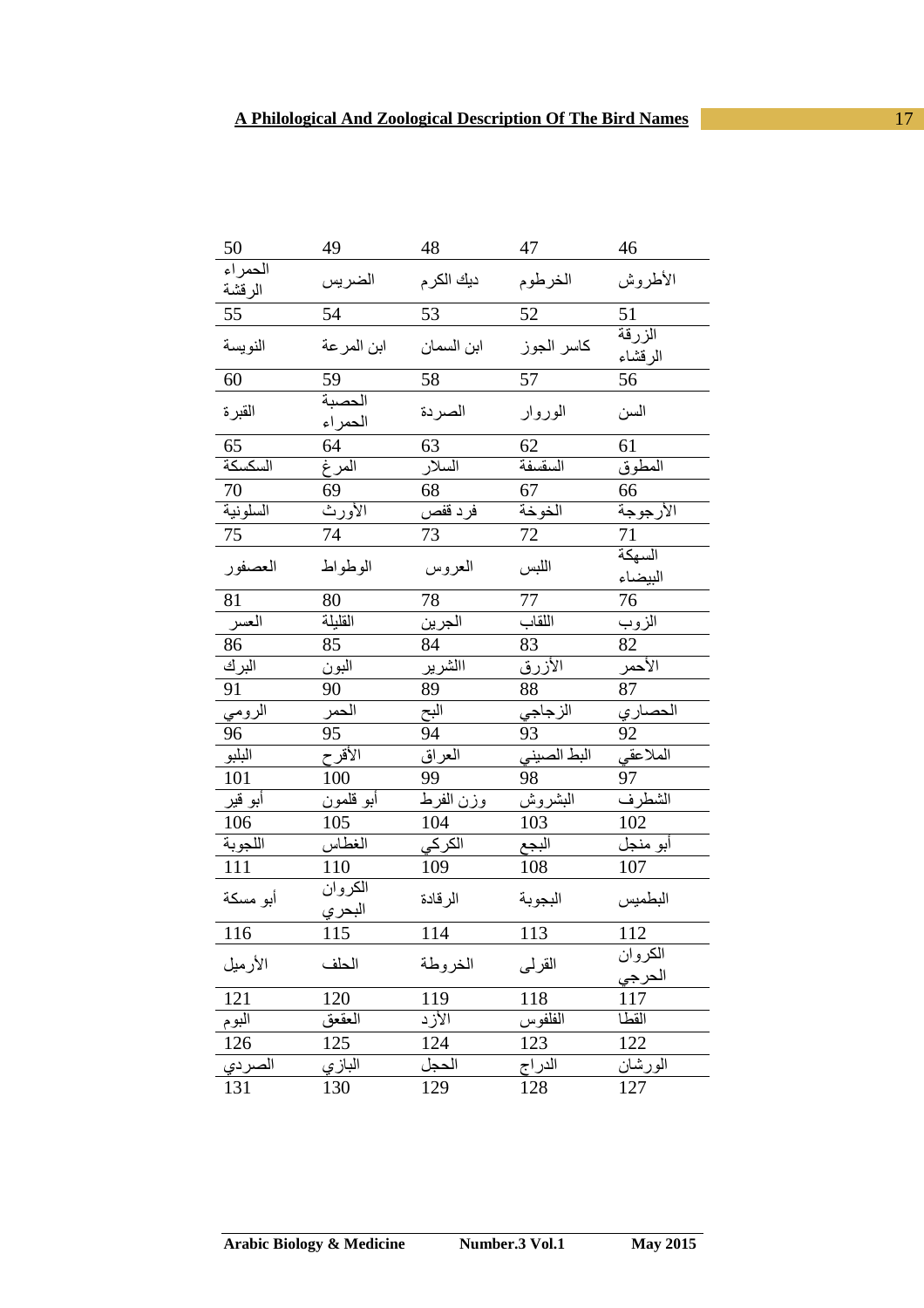| الباشق | الأبهق  | الغراب | الهام  | الصقر   |
|--------|---------|--------|--------|---------|
|        | 135     | 134    | 133    | 132     |
|        | الر خمة | الحد   | العقاب | الشاهين |

As Yāqūt al ḥamawī is the oldest of the two authors (1179-1229 whereas al-Qazwīnī lived 1203-1283) the text of Yāqūt is in all probability the oldest of the two and for this reason his version has been used as the chief recension in this study. The author of the original source has yet to be found. The two lists have obviously both been taken from the same source as they correspond both in the listed names and in the order of the names in the two lists. The differences that occur may all be explained as the results of the unavoidable variations that will occur in hand-written texts. These differences consist chiefly of differences in diacritical signs, but one must also account for the following features:

1. There are 134 names in the list writen by Yāqūt al hamawī whereas there are 135 in the list written by Zakariā b. Muhammad b. Mahmūd al-Qazwīnī. This is due to an additional name between the names No. 110 and 111 found only in the list of al Qazwīnī: مسكه أبو.

2. There are some differences in the order of the listed names. Thus the names follow each other in the same order without any differences from No. 1 to No. 34 (both included) but name No. 35 by Yāqūt has the place of No. 39 by al-Qazwīnī. The names No. 36 - 39 by Yāqūt are found in the same order in the list of al Qazwīnī; thus the order is as following:

Yāqūt al ḥamawī : 34 - 35 - 36 - 37 - 38 - 39 - 40. Al Qazwīnī : 34 - 36 - 37 - 38 - 39 - 35 - 40.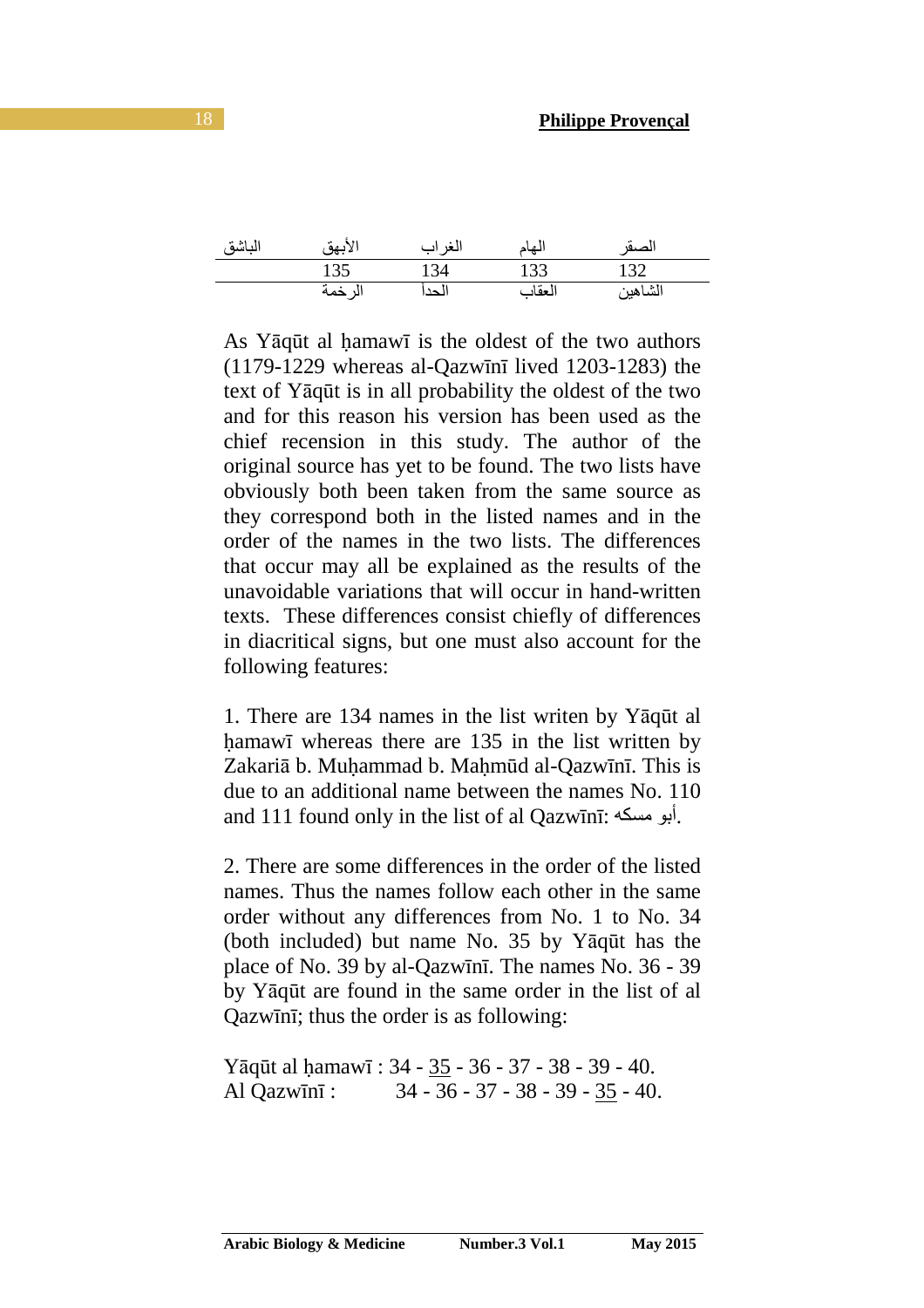3. From No. 40 to No. 52 (both included) the orders of names are the same by the two authors. Then name No. 53 by Yāqūt al ḥamawī is not found in the list of Zakariyā al-Qazwīnī. The following names until No. 56 by Yāqūt follow in the same orders in the two versions and is followed by a name which is only found in al-Qazwīnī : **السن**The orders thus become: Yāqūt al hamawī : 52 - 53 - 54 - 55 - 56 - 57 Al Qazwīnī : 52 - 54 - 55 - 56 - السن

The text as it appears to us in its present state does not list the bird names randomly, but on the contrary *clear literary and biological patterns are found.* The literary patterns are the following:

1. Names showing common features are placed together, thus No. 31, 32 and 33, No. 100, 101 and ابو ، قلمون ابو ، دينار ابو ، بكل ابو ، الحناء ابو :Yāqūt by 102 قير ، ابو منجل all six having the character of a *kunyah.*

2. Names No 34, 35, 36, 37, 44, 45, 51, 52, 53, 54 and 110, 111 by Yāqūt, were two kinds of *W*ā*riyyah,* two kinds of *Barqa'* two kinds of *Sittah,* two kinds of *Riqšah* and two kinds of *Karawān* are placed together.

The biological patterns are of great interest, as they show an attempt of systematisation:

 The birds from name No. 1 to name No. 80 are, as far as can be judged from the present state of the identifications, all birds of small size ranging from small warblers to pigeons.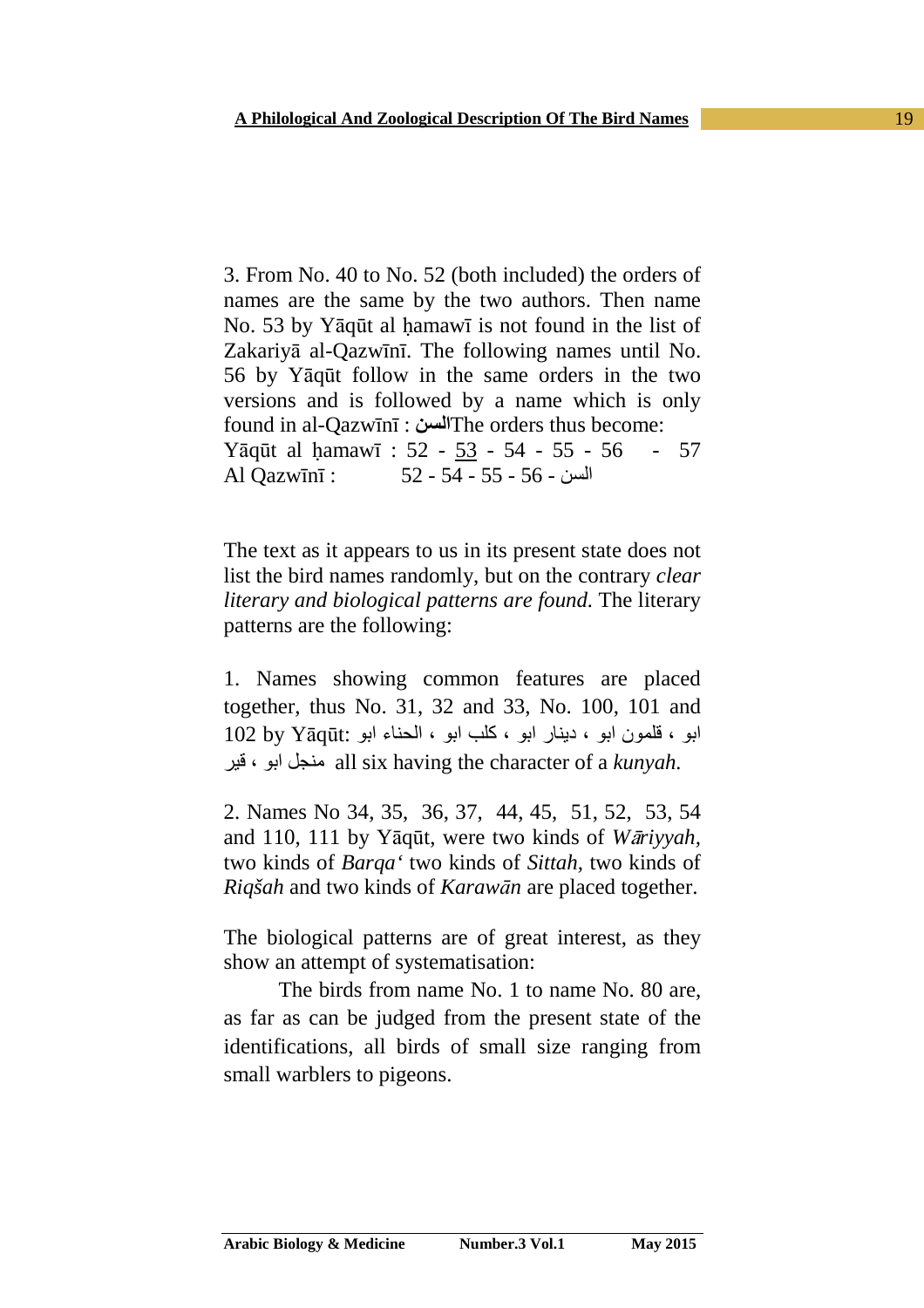The birds from No. 81 to No. 117 No. are birds connected to water or wetland environment.

 The birds from no. 118 to No. 134/135 are conspicuous birds of interest for the Arabic civilisation i.e. raptors, larger gallinaceous used as game birds and the like.

There are however breaks in these patterns. For instance No. 5 al-Bāz al-Rūmī where a great Raptor has been placed among the small birds. These anomalies are here seen as the inevitable alterations on a text handed down in the form of manuscripts. The pattern is so clear, that despite the danger from an epistemological point of view of proving by using an assumption, this systematization has been used as one of the clues in the identification work.

One of the important questions regarding the interpretation of this list is the understanding of the َمْو ِسم *mawsim* word . Does it mean season or market. The word carries both meanings in Arabic. Eisenstein understands it as market (Eisenstein 1990 p. 73). This understanding is enhanced by the fact that al kinds of water fowl and other birds are caught and sold on the bird markets at the present time in the towns surrounding the Delta lakes<sup>28</sup>.

<sup>&</sup>lt;sup>28</sup> Cf. Roder, F. E., P.L. Meininger, U.G. Sørensen 1994, Some notes on market sales of birds and bird hunting in Egypt, 1989 - 90,in: Meininger, P. L. & Atta G. A. M. (eds). *Ornithological Studies in Egyptian Wetlands 1989/90.* FORE-report 94-O1, Wivo-report 40, Vlissingen/Zeist, pp. 273- 280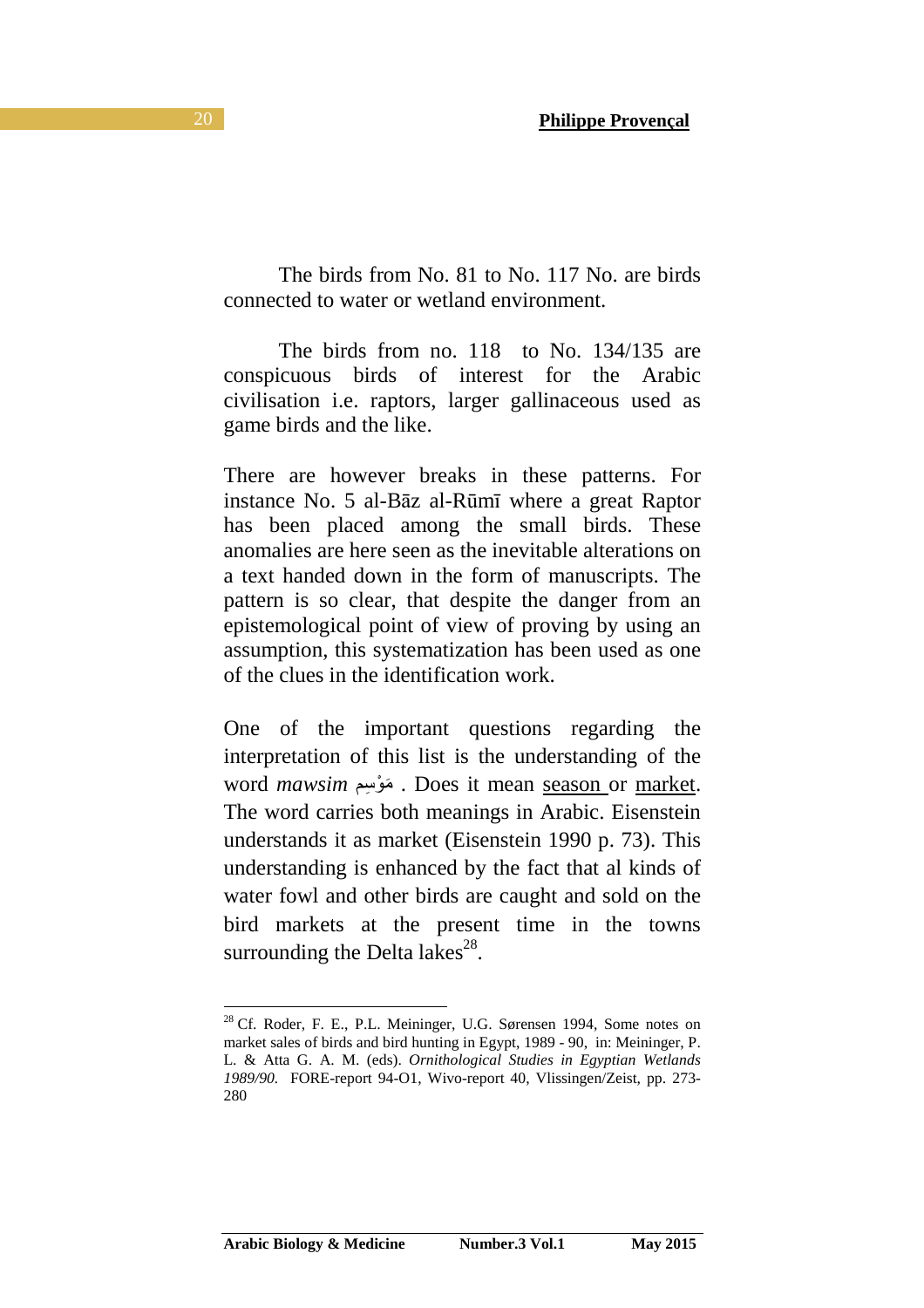The understanding of *mawsim* as meaning a season is enhanced by the fact, that winter is the season were most birds are found on the delta lakes, as they serve as very important passage and wintering grounds for migrants from the West Palearctic area.

The main reason to understand the word *mawsim* as season is the fact, that the list does not comprise names of truly domestic birds. There are no hen *dağāğ*, no cock *dīk*, no domestic duck *baṭṭ*, no domestic goose '*iwazz*, no parrots *babaġā'*, no pigeons *ḥamām* and no peacock *ṭāwus,* all of these being birds which one might expect were being sold on an important bird market. The words *dīk, baṭṭ* and *wizz* do occur in the list, but these names are generally used to denote wild species too and then usually as the first name in a binomial naming where the second name indicates the species, which is the case here. The *baṭṭ aṣ-Ṣīn* which is present in the list is indicated by the classical authors to be a domestic species, but it is here understood as being feral (see infra).

# **Methods used in the identification work of the bird name material**

Usually the name of the bird was first searched in interdisciplinary works giving a zoological identification of the name, i.e. the books of Malouf<sup>29</sup>, Goodman et al.<sup>30</sup>, Bruun et al.<sup>31</sup> (1990) and Peter

<sup>29</sup> Malouf, A.,1932, *An Arabic zoological dictionary* al-Muktataf Press, Cairo.

<sup>30</sup> Goodman, et al. *The Birds.*

<sup>31</sup> Bruun, B. and S. Baha el Din 1990.*Common Birds of Egypt.* Dar el Kutub

<sup>-</sup> The American University in Cairo Press .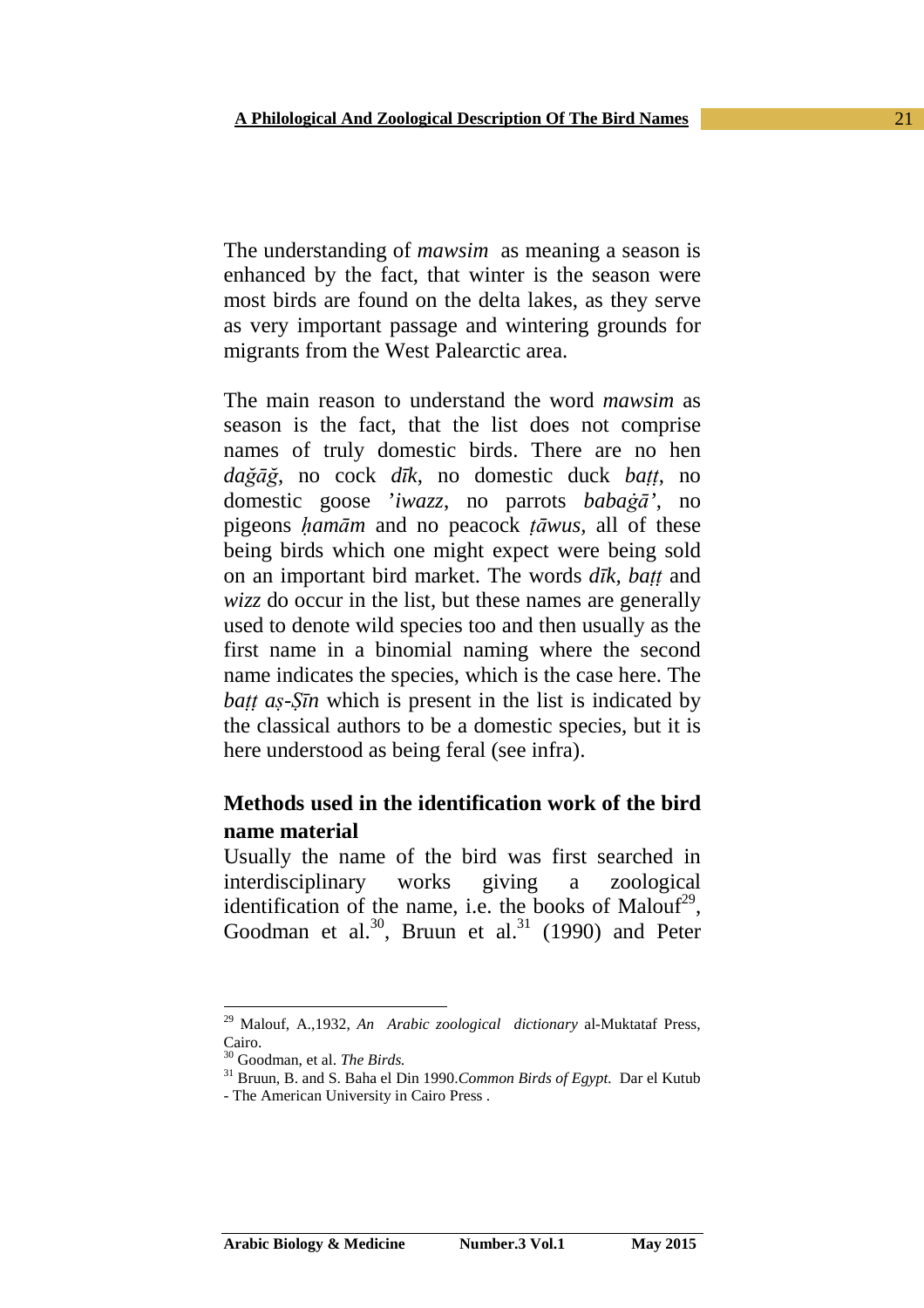Forskål<sup>32</sup>. If a name was found in this way, it was searched for in the works classical Arab authors and if found, the classical description was analyzed to see if it confirmed the identification. If the name was found in the interdisciplinary literature but not in the classical texts, the identifications given by this modern literature have been accepted. If the name was not found in the interdisciplinary literature but found in the classical literature an independent identification (certain or approximate) has been given based on the descriptions of the classical texts. If the name was not found any place the name remains without comments.

It has been assumed that the names indicate birds which were well known to the Arabic speaking people; i.e.people living in surroundings or environments where the birds occurred knew them by the names in the bird list. This does not in any way imply, that the birds did not have other names. On the contrary, just by looking on the state of bird names in present day Arabic speaking countries, it is found that a given species may have several names, and that the different sexes and ages in a given species may have different names. There may be wide difference in dialectal names within a limited area. On the other hand several different species, sometimes only remotely related, may be called by the same name. This rises the problem of classical contra vernacular names. According to my investigation *there are no real divisions between classical Arabic animal names and dialectal names except when talking about well* 

<sup>32</sup> Forskål, P. 1775. *Descriptiones Animalium,* post mortem auctoris edidit Carsten Niebuhr, Möller, Copenhagen.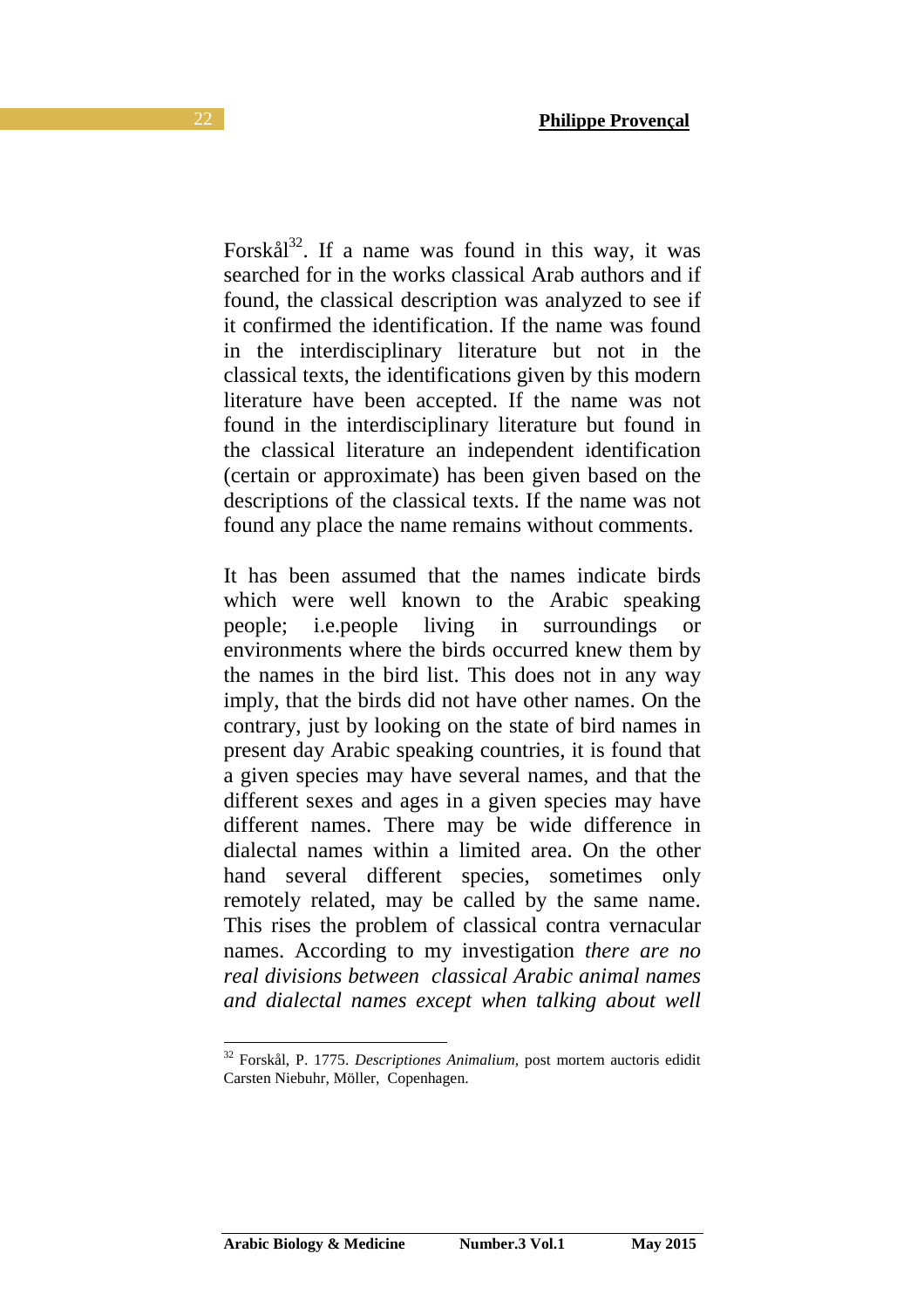*known animals.* That is to say, that in our present time where scientific zoological literature begins to be translated on a larger scale, there occurs a real lexicographic problem in the use and general acceptance of Arabic species names. One of the solutions may be to go back in the classical literature and try to determine the species identity behind the names, which even then were often mere writing down of contemporary dialectal names; e.g. Malouf (1932) sometimes uses the present list of bird names from the island of Tinnīs as literary sanction to give a "classical" i.e. faṣīḥ صيحِ فَ name.

 *In most cases no completely corresponding name was found in the literature. However bird names that clearly were derived from names found in the literature have been readily accepted in the identification. Words of the same triconsonantic root have been more or less accepted in the same way. In some cases however some linguistic reasons for the identifications have been given.* 

From a biological angle it has been assumed on the grounds given in the beginning of last paragraph, that the birds in the list were at least regularly seen on Lake Manzalah. That is vagrant birds and real rarities were dismissed as possible identifications. Nevertheless by reason of the vast span of time between the writing of this name list and the present day, a large tolerance has been permitted concerning geographical distances between the northern Nile delta and the present day geographical status of the birds. It is for instance very possible that the Egyptian avifauna in the 9th to 12th centuries included present day subsaharan species. It is even possible that it included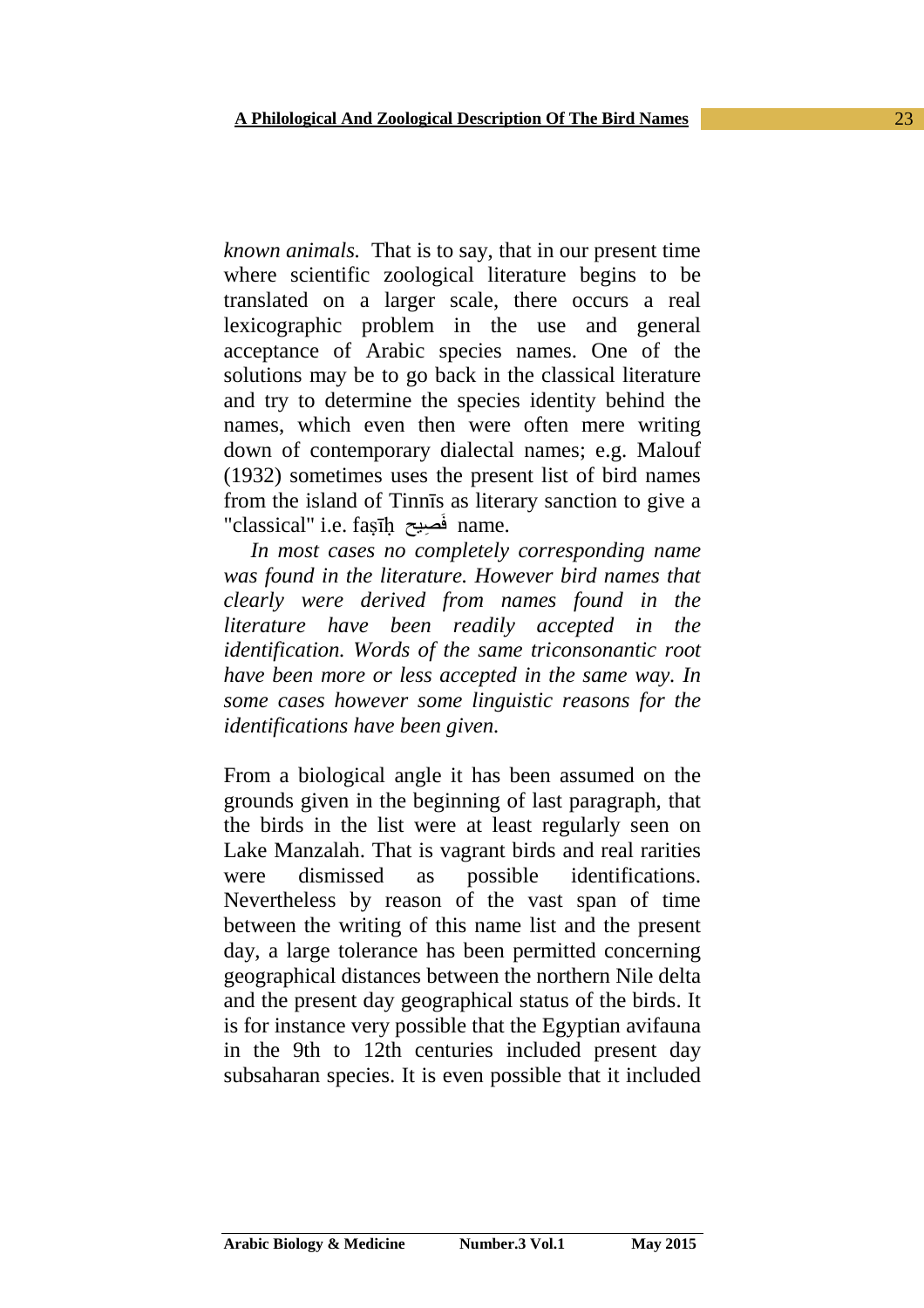endemic species to North-Eastern Africa that are extinct at the present day, even though the written records do not point out in any conclusive way that this was the case. Bird species that are found at the present day in the Syro-Palestinian region or in other places in North Africa are accepted readily as possible identifications unless there are reasons not to do so. Birds which at the present day are found further away are accepted too as possible identification, but in those cases the reason why is explained.

The birds listed in this medieval "check-list" have been presumed to be found in the whole area around Lake Manzalah and not only on the island of Tinnīs proper.

Philologically in analysing the classical descriptions of birds the following linguistic problems have to be considered:

## *Colour adjectives:*

The colour adjectives in Arabic present a problem, as they have changed semantically from the pre-classical Arabic to the present day, where they follow closely the European methods of describing colours, i.e. the present day classical Arabic colour adjectives all have more or less equivalents in European languages. It seems from the descriptions of the birds in Classical texts that the semantic position of the colour adjectives lay between the modern use and the ancient use, i.e. both type of uses have been accepted concerning the Classical descriptions of the birds, but the traditional or "modern" use has nevertheless been put in the first place.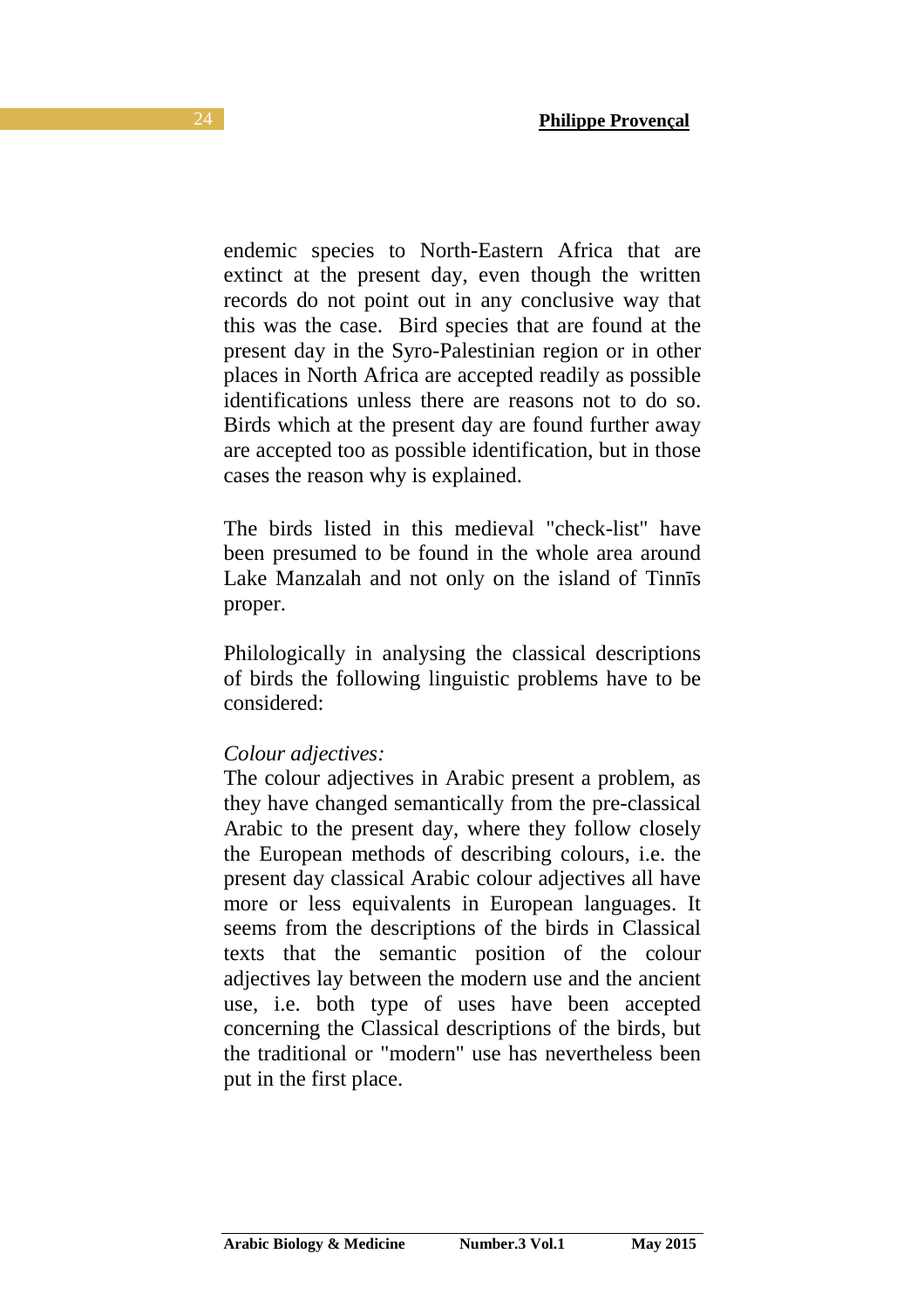One special problem is represented by the colour adjective *ahdar* أَخْضَر which usually is understood as "green". This adjective seems to be able to indicate in animals colours of a grey and brown-grey hue. Thus the crane is said to be *ahdar* by An-Nuwayrī and likewise the partridge *Alectoris spp.* Both birds have the same grey hue in their feather covering (personal observations in 1994 on live specimens of *Grus grus , Anthropoides virgo* and *Alectoris chukar* and *Alectoris rufa* belonging to the collections of the *Menagerie du Jardin des Plantes* in Paris; the same observation was made on two specimens of *Grus grus*  and two specimens of *Alectoris rufa* belonging to the collections of *The Natural history Museum* of Aarhus, Denmark). Al-Qalqašandī writes that it is one of the colours of the domestic pigeon, even though it never has had green colours. Nevertheless, if we are to believe W. Fischer<sup>33</sup> in his study of the colour and form adjectives in the old Arabian poetry, all these features may be explained as the adjective *ahdar* in the pre-classical Arabic meant dark hues going from green to blue to  $\text{grey}^{34}$ .

#### **Evaluation of the Classical authors**

The full list of classical authors used here is given in the bibliography. Nevertheless a personal evaluation of the documentary value of the most used authors is given here. This evaluation may be regarded as a contribution to the history of Classical Arabic

<sup>33</sup> Fischer, W., 1965, *Farb- und Formbezeichnungen in der Sprache der Altarabischen Dichtung,* Otto Harrassowitz, Wiesbaden، pp. 306 - 314.

 $34$  Fischer ibid. p. 237.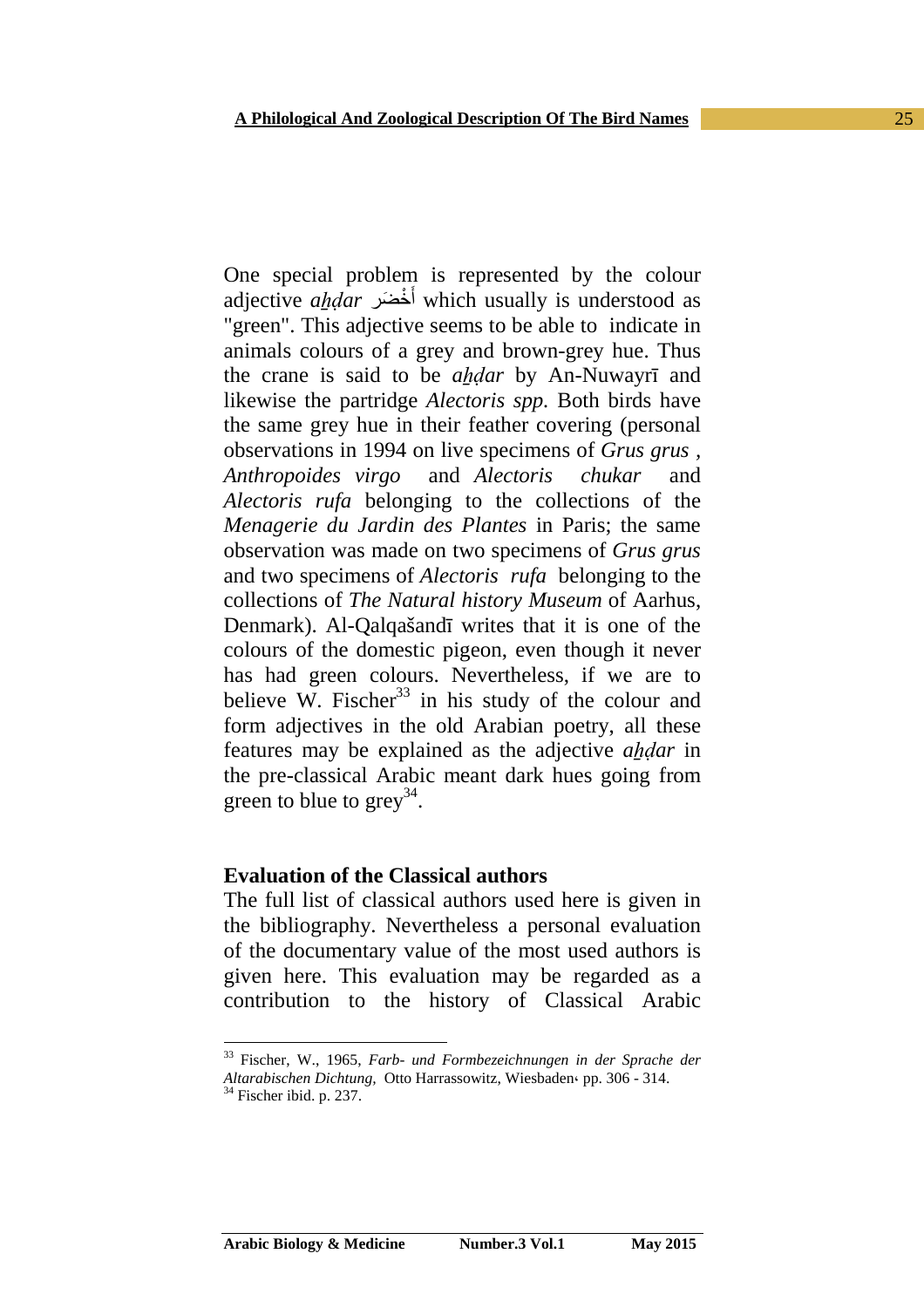literature. The authors are treated chronologically. As these authors already have been treated by Manfred Ullmann (1972) in *Die Natur - und Geheimwissenschaften im Islam,* and more extensively by Herbert Eisenstein (1990) in *Einfūhrung in die arabische Zoographie;* this evaluation concentrates on the evaluation of the exact biological contents of the writings of these authors.

#### $\Delta l$ -Gāhiz الْجَاحِظ / 776-868):

His well known book *Kit*ā*b al*Ḥ *ayaw*ā*n* (completed in  $847$ <sup>35</sup> provides much valuable information. His way of writing is that of a compiler, and much of his book has the appearance of a collection of reports with their sanads or chain of tradents. He nevertheless treats his material independently and discriminatively, providing ample comments, making critiques of his sources and giving frequently precise information about animals, sometimes even using experiences in order to evaluate the veracity of informations. He is of the M'tazilite school and thus he favours a rationalistic approach to problems. This is clearly shown by his preference for factual reports from Bedouins on animal matters if they contradict information stemming from classical authors. He uses a wide range of sources, and he is not afraid of contradicting even an authority like Aristotle if the eye-witness reports of the Bedouins and/or Ancient Arabic poetry tell him different facts than the Greek philosophers on matters of nature and animals. Recently, much research has been made on the *Kitāb* 

<sup>35</sup> Ullmann, M., 1972, *Die Natur-und Geheimwissenschaften im Islam,* in the serie *Handbuch der Orientalistik,* E. J. Brill, Leiden, p. 20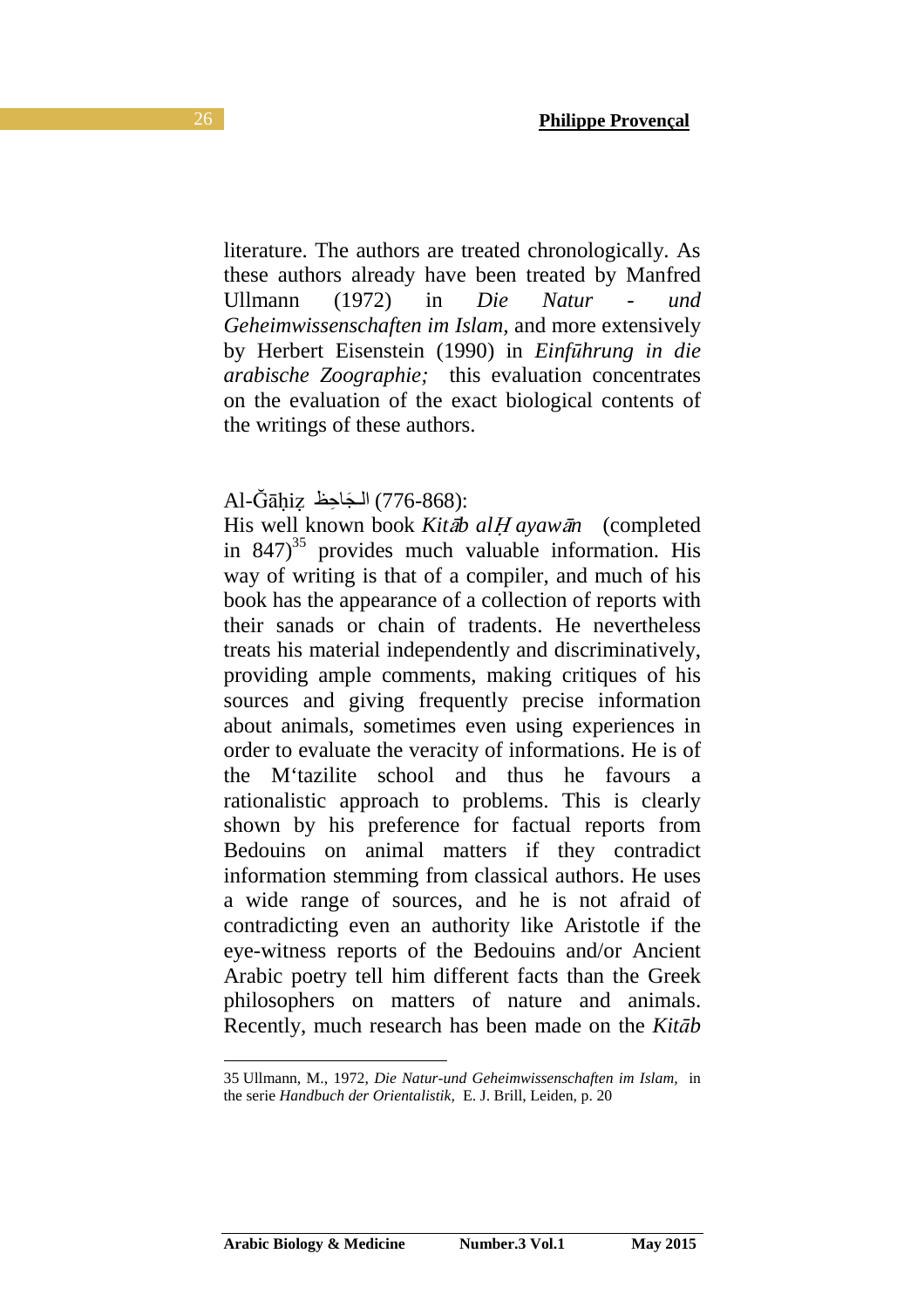al-*Ḥayawān* by Aarab<sup>36</sup>, Provençal<sup>37</sup> and Ben Saad<sup>38</sup>. On the other hand his way of compiling this adabwork with its well-known lack of systematisation gives some difficulties in the practical use of his work.

:(828-889) ابن قتيبة Qutaybah Ibn

 $\overline{a}$ 

His chapter about animals in his great adab-work 'Uyūn al-Aẖbār is compilatory. In the chapter about the Swift and the Starling the author interchanges the two names, so that a short but precise description of

<sup>36</sup> Aarab, A., 1999, *Etude analytique et comparative de la zoologie médiévale, cas du Kitâb al-Hayawân de Jâhiz (776-868)*.Thèse d'Etat présentéé à l'Université Abd-el Malek Essaadi, Faculté de science de Tétouan*.* 

Ahmed Aarab, P. Provençal and M. Idaomar*, Eco-ethological data according to Jâhiz through his work Kitāb al-Ḥayawān (The Book of Animals),* Arabica, 2000 vol. 47, pp. 278-286. Ahmed Aarab, P. Provençal and Mohamed Idaomar, 2001, The mode of action of venom according to Jāḥiz through his work Kitāb al-Ḥayawān (The Book of Animals), Arabic Science and Philosophy vol. 11, pp. 79-89. Aarab, A., Provençal, P., Idaomar, M., « La méthodologie scientifique en matière zoologique de Jâhiz dans la rédaction de son œuvre Kitâb al-Hayawân », Anaquel de Estudios Arabes (2003) : 5-19.

<sup>35.</sup> Provençal, P. 1995, *Enquête lexicographique sur les noms d'animaux en arabe /A lexicographic survey of arabic animal names*. Ph. D. thesis, University of Copenhagen.

Provençal, P., A. Aarab (2014) *The Zoology of the classical islamic culture*, Arabic Science and Medicine, Vol. 2 Nb.1. pp. 1-19.

<sup>37</sup>. Provençal, P. 1995, *Enquête lexicographique sur les noms d'animaux en arabe /A lexicographic survey of arabic animal names*. Ph. D. thesis, University of Copenhagen.

Provençal, P., A. Aarab, (2014) *The Zoology of the classical islamic culture*, Arabic Science and Medicine, Vol. 2 Nb.1. pp. 1-19.

<sup>38</sup> Ben Saad, M. 2010 *La Connaissance du Monde Vivant chez le savant al-Djâḥiẓ (776-868) : Les Sciences de la Vie, et le regard d"al-Djâḥiẓ dans l"Histoire des Sciences arabes,* Thèse pour l'Université Denis Diderot - Paris VII.

Ben Saad, M., Katouzian-Safadi, M., Provençal, P., « *Réflexions sur un critère de classification des animaux chez al- Djâhiz (776-868) : le mode de reproduction chez les reptiles et les oiseaux* » *al-Mukhatabat* (2013) No 7 pp. 69-86.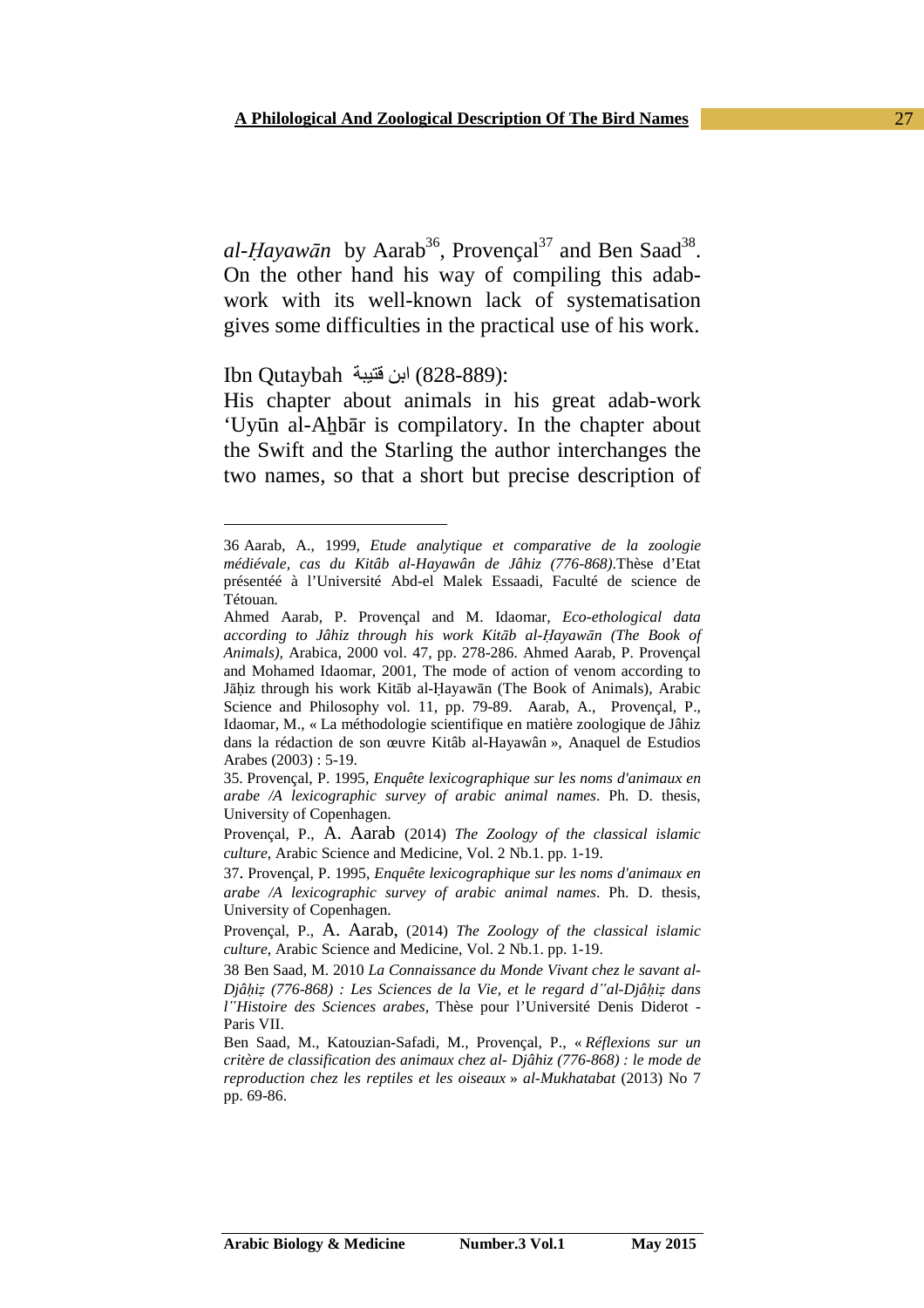the Swift is attributed to the Starling<sup>39</sup>. As the difference between these to birds is conspicuous, and as both birds are widely distributed in the Middle East<sup>40</sup>, the author obviously made no observations himself but relied on the knowledge of others. This means that he had three main sources: The Greek authors from antiquity, the Bedouins and al-Gāhiz.

#### Al-Qazwīnī القزويني) 1203-1283(:

His chapter about birds in his cosmography contains much useful information. Nevertheless his writing is rather compilatory, and he may be rather indiscriminate in the things he tells. Some of his notices on birds are nevertheless very precise.

### An-Nuwayrı النويري) 1279-1332(:

Although he explicitly states that his great work of Adab is only intended to give the class of leading secretaries and dignitaries in the administration of the state the knowledge necessary for this class of people to be at ease in social intercourse, and that he merely compiles the works of others<sup>41</sup>, he nevertheless is rather precise in the description of the animals well known to him. His treating of birds forms a large part of the chapters on animals and his remarks concerning the taxonomy of the birds are interesting and precise. He likes to use factual descriptions gathered by

<sup>39</sup> Cf. Kopf, L., F.S. Bodenheimer,1949, *The natural history section from a 9 th century "Book of Useful Knowledge" 'uyūn al-Aẖbār of Ibn Qutayba.*  Academie Internationale d'Histoire des Sciences - E.J. Brill: Paris, Leiden, p. 68.

<sup>40</sup> Cf. Hollom, P. A. D., R. F. Porter, S. Christensen, I. Willis, 1988, *Birds of the Middle East and North Africa.* T & D Poyser: Calton, p. 231 and pp. 139.

<sup>41</sup> *Encyclopaedia of Islam 2. edition.* (1960- ) E.J. Brill: Leiden, Luzac & Co. London, art. An-Nuwayrı.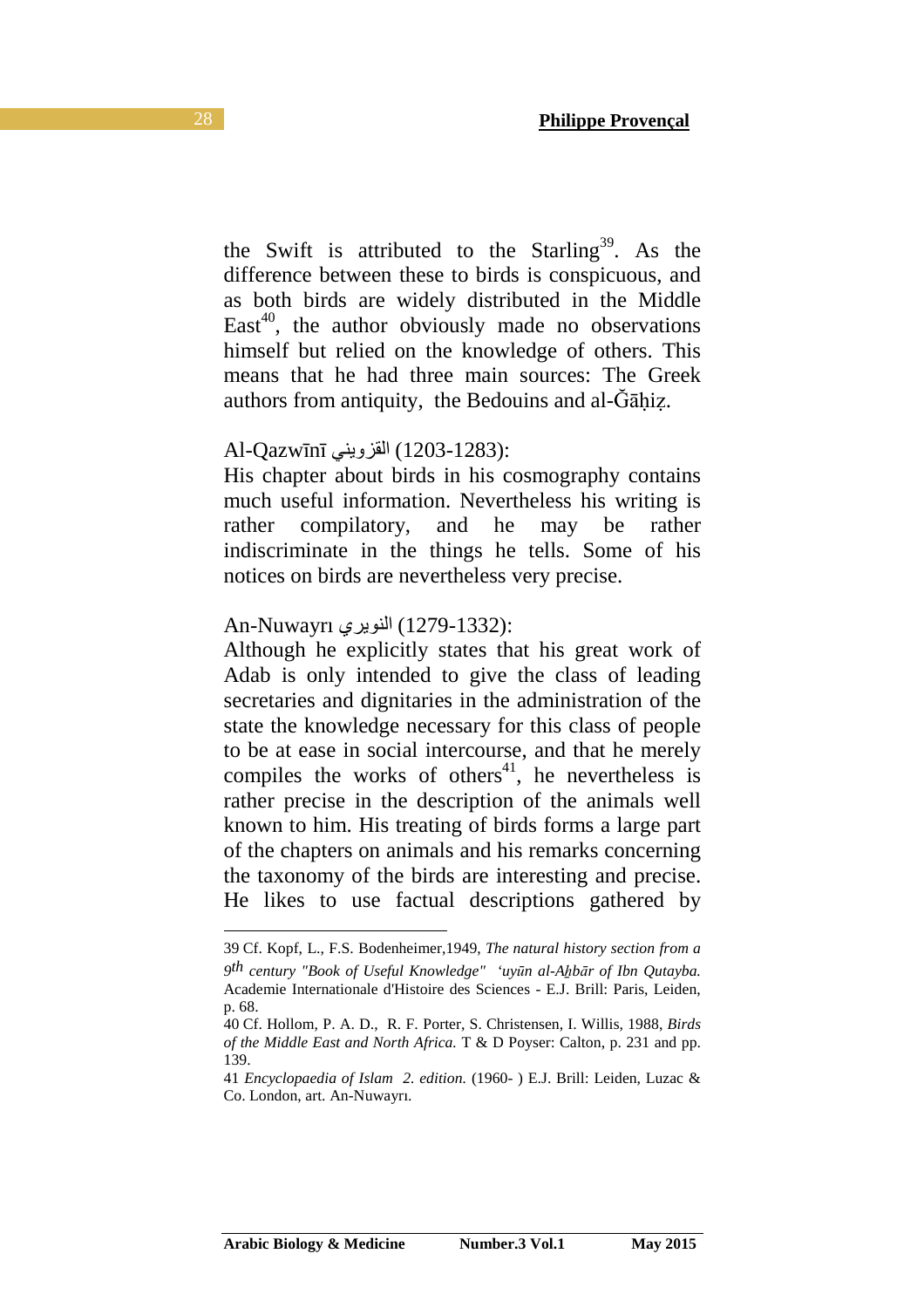observations and has a good sense of biological data in his descriptions of animals. He is discriminate in his edition of the material and although legends have found their way to his chapter about animals, they nevertheless are much fewer than in Ad-Damīrī (see infra).

## Ad-Damīrī الدميري) 1344-1405(:

He wrote one of the most famous books of zoology in the classical Arabic literature, the

*Ḥayāt Al Ḥayawān(āt)* which was completed in the month of Rajab 773 which corresponds to January/February 1372 (cf. Somogyi 1928). The alphabetical arrangement of his material makes his work very easy to consult, but the information gathered there are all compilations<sup>42</sup>, which means that the quality of the information this author gives depends on the merits of his sources. *The quality of the zoological information according to my own evaluation* goes from mere mirabilias to very precise and useful information. Ad-Damīrī apparently does not make many personal judgements on biological matters, while he on the contrary makes them regarding matters of *Šarı'ah* and *Ḥadīṯ* (cf. his article about the *waral*); e.g. in the article on the Grebe, *al Ġaṭās* الغطاس ad-Damīrī makes a mistake and identifies the Grebes with the Pied Kingfisher, *alqirillā* القرلــَّـى This means that he did not try (at least in this instance) to verify his literarily acquired knowledge by direct observations as both types of birds are common, easy to observe and very different indeed in shape, habits and appearance.

<sup>42</sup> Eisenstein, H., 1990, *Einfūhrung in die arabische Zoographie.* Dietrich Reimer Verlag, Berlin, p. 132.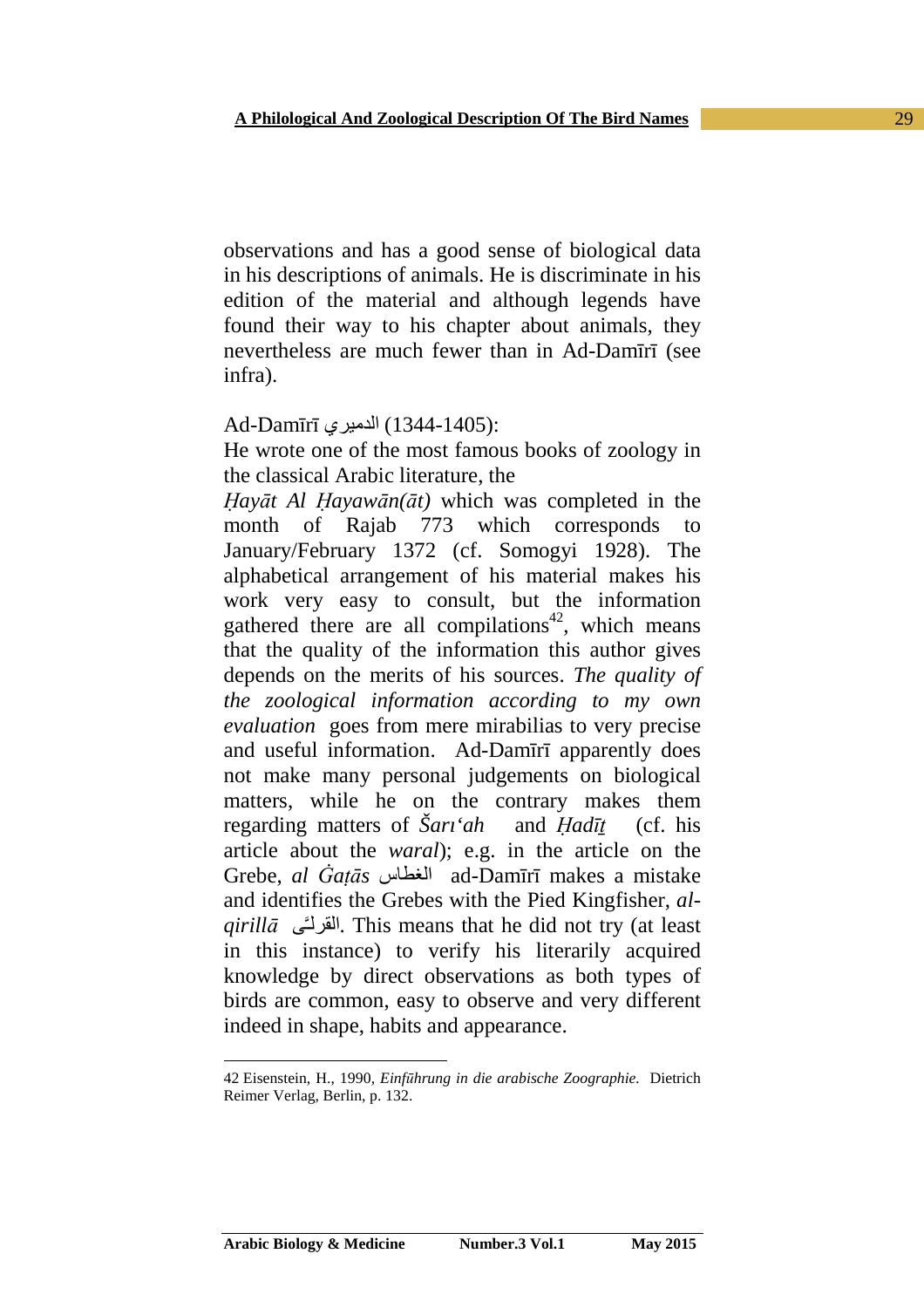#### Al-Qalqašandī القلقشندي) 1355-1418 (

Al-Qalqašandī wrote a great adab work called Subhual-A'šā (completed in 1412 (Cf. Encyclopaedia of Islam 2. ed. art. al-, Al-Qalqašandī) in which he devotes a chapter to the description of animals in a context of the sport of hunting. His descriptions of birds are very precise, and one cannot help thinking that he was a man well acquainted with nature and wildlife. His chapter on animals are written as a guide for hunters and the author knew his subject-matter well. Here are found very fine descriptions of the most common birds in the Middle-East with a precision of details which neither al-Qazwīnī nor ad-Damīrī ever approaches. Together with the writing of 'Abd al-Laṭīf al-Baġdādī, an-Nuwayrī and al-Marwazī they form real zoological literature, where the writings of 'Abd al-Laṭīf al-Baġdādī are very much based on personal observations and therefore are publications of original  $research<sup>43</sup>$ .

## Al-Ibšīhī بشيهي $\chi$ l(died after 1446)<sup>44</sup>

In the chapter about animals in his adab work *Al-Musta*ḍ*raf f*ī *kull fann mustaẓraf* (ed. 1952 pp. 108 - 145), the author describes the animals rather shortly. His writing is pure compilation and the materials are for the most part found in other adab-works. Nevertheless (some) of his lemmata are only found here, and their descriptions are valuable. Regarding the rest, the value is rather poor according to my own

l

<sup>43</sup> Provençal, P., 1992, *Observations Zoologiques de 'Abd al-Laṭıf al-Baġdādī, Centaurus,* vol. 35, pp. 28-45. Provençal, P. 1995, *Nouvel essai.* 

<sup>44</sup> Eisenstein, *Einfūhrung,* p. 44.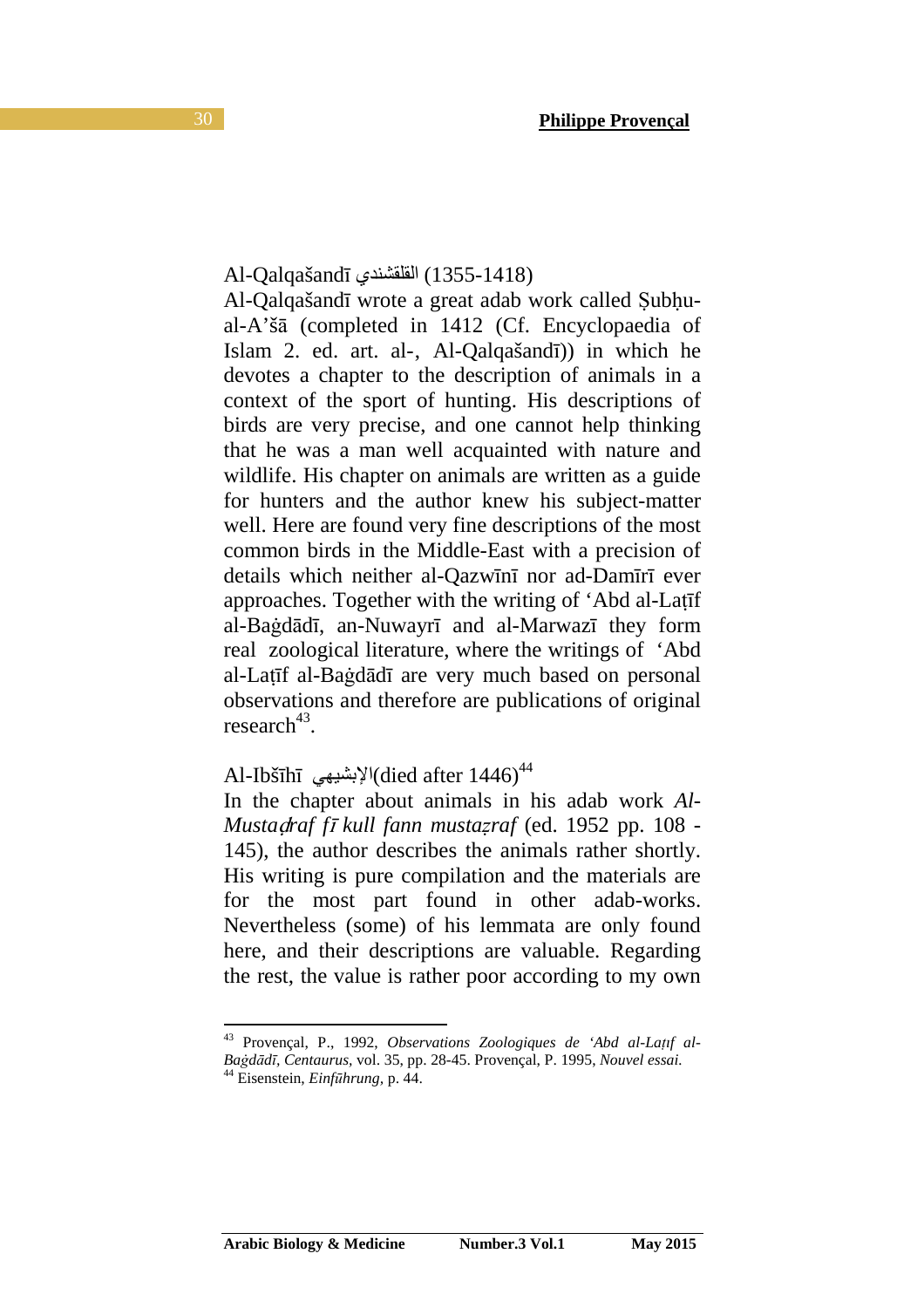evaluation.

# **THE BIRD NAMES:**

In the treating of these bird names we will begin with the names, for which the identity is clear or easy to work out. As explained above, some bird names are still in use and the species in questions are well described in the classical literature. In order to avoid making the text of this article too long, we will only treat ten species here. The remaining being treated in subsequent articles.

\_\_\_\_\_\_\_\_\_\_\_\_\_\_\_\_\_\_\_\_\_\_\_\_\_\_\_\_\_\_\_\_\_\_\_\_\_\_\_\_\_\_\_

السلوى

 $\overline{a}$ 

## (No. 1)/As-salwā / **Quail** /*Coturnix coturnix*

## *Philological comments*

This species is generally known in Arabic, both classical and modern, by this name<sup>45</sup>; coll. سَلْنُوىَ Nomen unitatis وةَ ْ سلـَ and there are several local names<sup>46</sup>. The Quail is known by this name in other Semitic languages. In the Old Testament, Numeri 11, 31-32, where a flock of arriving migrating birds is described the bird is called  $\dot{s}^{\text{e}}$ lāw plural śalwīm corresponding to the Syriac salway . The other name used in Arabic for the Quail namely sumānā ىَمانَ سُ is of Persian origin<sup>47</sup>.

<sup>45</sup> Cf. Malouf, *An Arabic Zoological*, p. 198, Goodman, et al. *The Birds,* p. 214.

<sup>46</sup> Malouf, *An Arabic Zoological*, p. 198.

<sup>47</sup> Cf. Malouf, ibid., p. 199 and comments on name No. 54 in the present list.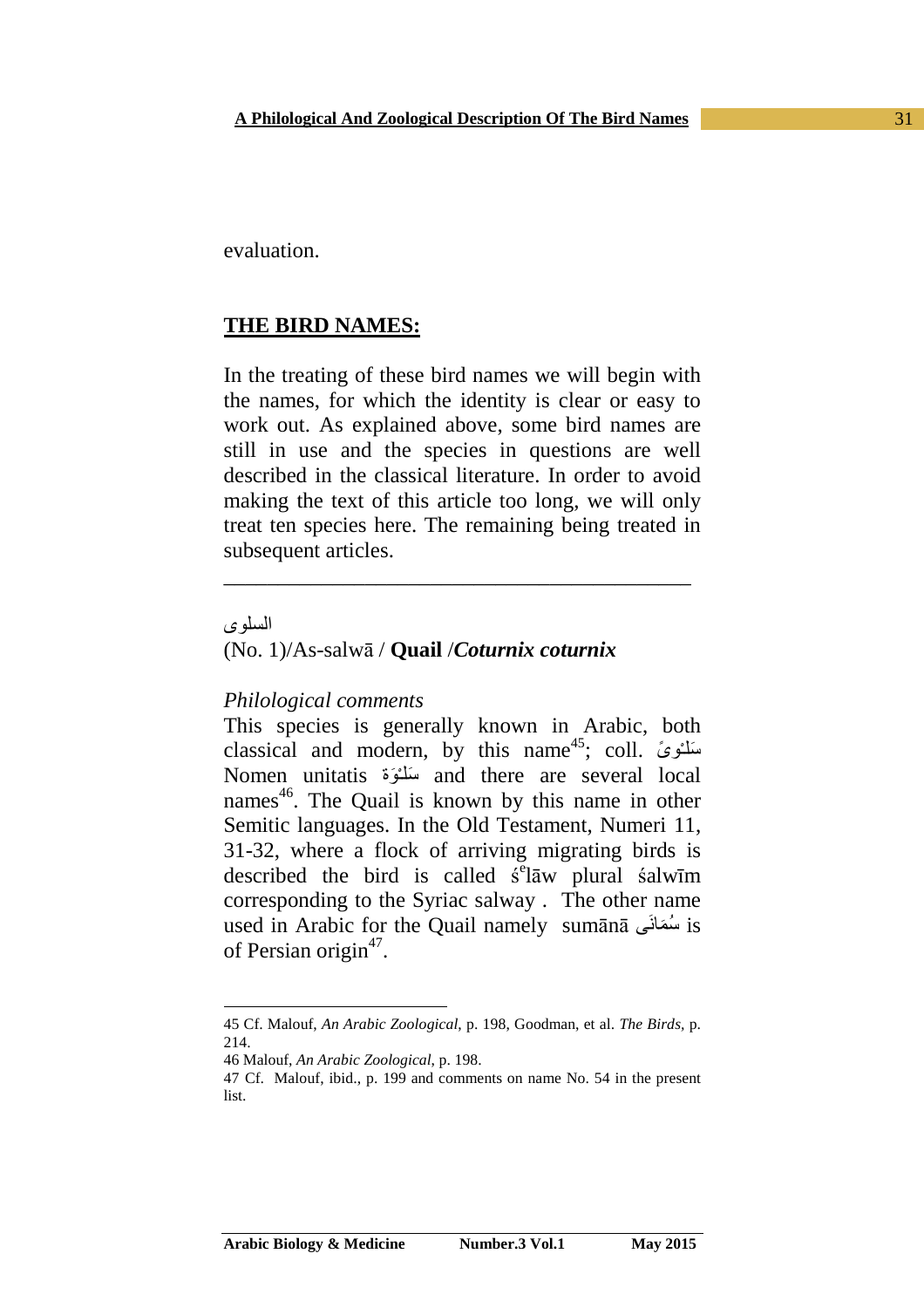## *Biological comments*

The Quail in present Egypt is a common autumn and spring migrant. The bird is known from ancient Egypt where it was caught and consumed. The quail both was and is a breeding resident of Egypt. That it was breeding in ancient Egypt can be established by the fact that a fledgling of the common quail was used as a hieroglyphic sign already in the early dynastic period<sup>48</sup>. At the present time the status of the quail is somewhat uncertain in Egypt, as three nests found near Bahig in May 1967 are the only recent records of nesting birds in Egypt, but a main difficulty in assessing the actual status of quails is due to the impossibility to discriminate between migrants and nesting birds when their calls are heard in spring<sup>49</sup>.

Quails arrive in great flocks in Egypt in the autumn. These flocks are usually exhausted by their flight across the Mediterranean, and are easily caught. The event described in Numeri must be understood in this context. Quails are highly esteemed as food in present day in Egypt and have in all probability been so in the whole history of this country<sup>50</sup>. At the present time the annual catch of quails lies presumably between 55.000 and 75.000 for the Sinai alone<sup>51</sup>.

It is therefore very probable, that Quail has been a major hunting prey since the beginning of dynastic time in Egypt. At the present time quails are breeding summer visitors in Asia Minor, the Syro-Palestine

<sup>48</sup> Houlihan, P. F. 1986, *The Birds of Ancient Egypt.* Aris and Phillips. Warminster: England, pp. 74-76.

<sup>49</sup> Goodman et al. *The Birds*, p. 215.

<sup>50</sup> Houlihan, *The Birds of Ancient Egypt,* p. 78.

<sup>51</sup> Goodman et al. *The Birds*, p. 90.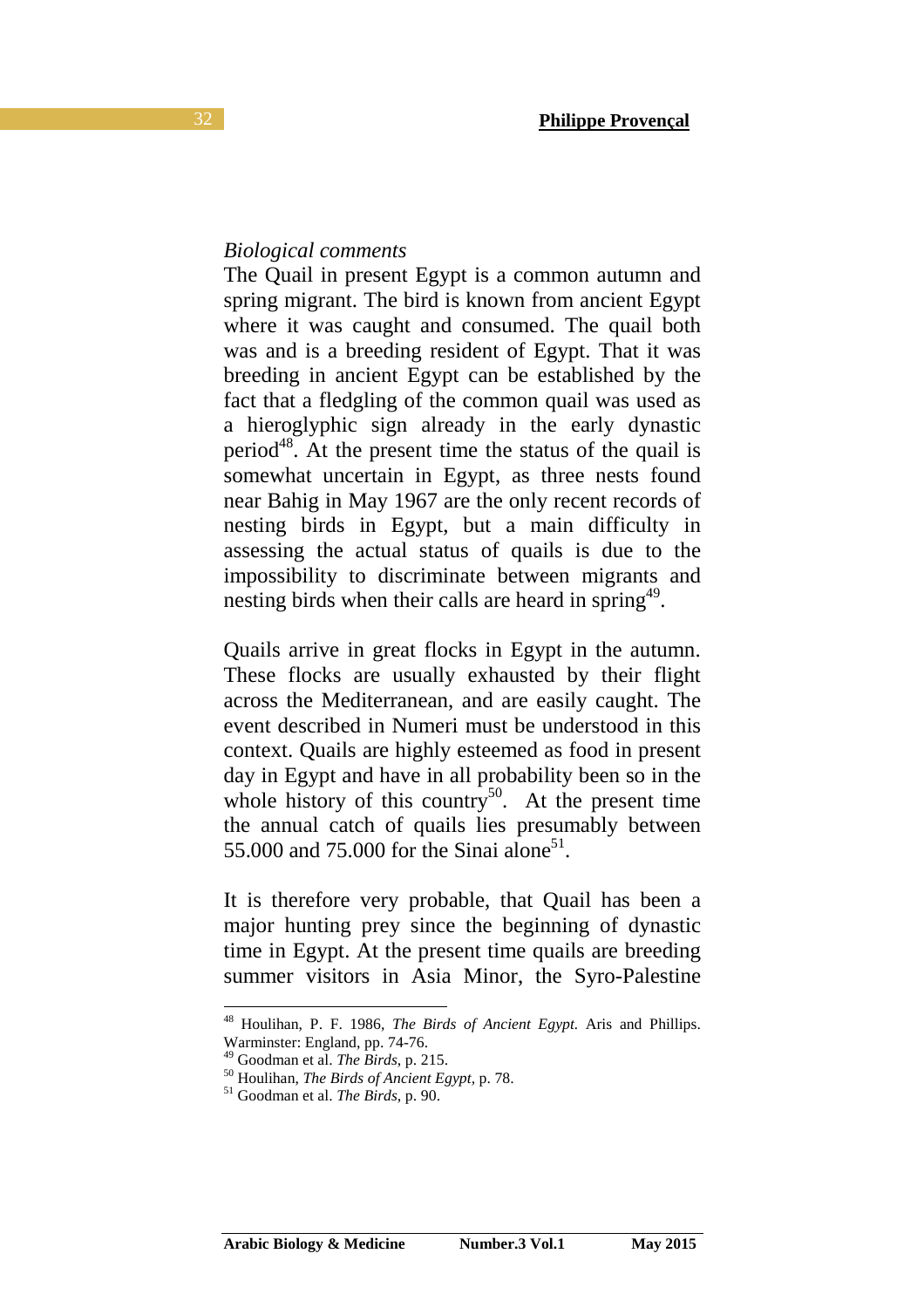region and north-west Africa and passage migrants in the whole of North Africa and the Middle East with concentration in North Africa and in Egypt in particular<sup>52</sup> (Hollom et al. 1988 p. 77).

\_\_\_\_\_\_\_\_\_\_\_\_\_\_\_\_\_\_\_\_\_\_\_\_\_\_\_\_\_\_\_\_\_\_\_\_\_\_\_\_\_\_\_

```
الزرزور
```
 $\overline{a}$ 

## Az-zarzūr (No. 4)/ **Starling/** *Sturnus vulgaris*

#### *Philological comments*

This species is generally known by this name in Arabic<sup>53</sup> (Sing. زَرَازِير), although it may locally be used on other small passerines $<sup>54</sup>$ .</sup>

Ibn Qutaybah (828-889) mentions the starling by this name together with the swift in the zoological section of his work *'Uy.n Al aẖbār* but the bird he describes precisely and correctly under the name of *zarzūr* is the swift *Apodidae sp.*, i.e. the author has interchanged the names and the identity of the birds.

The bird which al-Qazwīnī (1203-1283) describes as the *zarzūr* in the bird chapter of his *Kitāb 'Ağā'ib almaẖlūqāt wa ġarā'ib al-mawğūdāt* is not readily identifiable with the starling.

An-Nuwayrī<sup>55</sup> (1279-1332) writes the following concerning the Starling:

<sup>52</sup> Hollom et. al., *Birds of the Middle East,* p.77.

<sup>53</sup> Wehr, H., 1976, *Arabic -English Lexicon.* J. Milton Cowan, New York. Kazimirski, A. B. 1860. *Dictionnaire Arabe - Français,* Paris, Maisonneuve

et Cie, Goodman et al., *The Birds,* p. 456.

<sup>54</sup> Cf. Goodman et al. *The Birds*, p. 457-8 & 470. <sup>55</sup> An-Nuwayrı (ed.1923-55): *Nihāyat al-Arab Fī Funūn al-'Adab.* Photomechanical reprint of the ed. of Dār al-Kutub al Mißriyyah. Ministry of Culture and National Guidance, Egypt. Book 9 pp. 224-383 and book 10 pp. 1-354.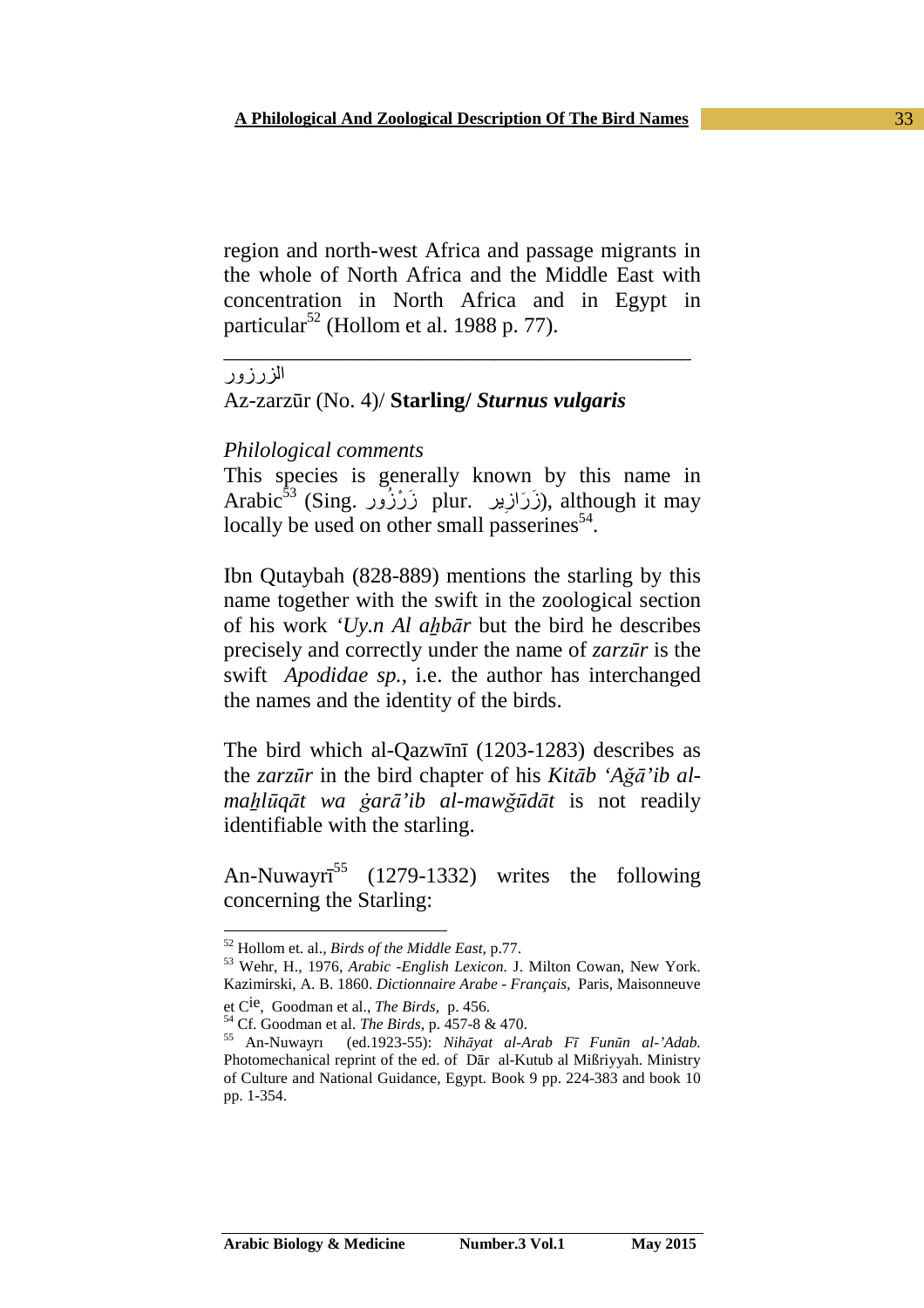و أما **الزرزور** ـ فيقال:إنه ضرب من الغراب يسمى **الغداف** و يقال انه ا**لزاغ** . وهو يقبل التعليم ، ولا يُرى الا في ايام الربيع .ولونه أرقطُ لكن السواد أغلب .وقد يوجد في لونه ابيض، وھو قليل ّجدا .

"And concerning the *Zarzūr* it is said that it is a kind of *"Corvidae "*, which is called the *"Ġudāf"* , but other people say that it is the crow (*zāġ* ) (see No. 15 in this list). (This bird) is able to learn. It is not seen except in springtime. Its colour is spotted, but black is predominant, still some white is found in the colouring of the bird but very little."

This is a very good description of the Starling. For the description of the colours see Delin and Svensson<sup>56</sup>, the remark of an-Nuwayrī regarding the spotted colouring is due to the fact that starlings are winter visitors in Egypt<sup>57</sup>. The fact that a Starling is regarded as being a kind of crow is due to the general appearance of the bird<sup>58</sup> and to the fact that this bird is able to learn to speak like the *Corvidae.*

#### *Biological comments:*

The Starling is an irregular winter visitor. In some winters large flocks are found, while in others, they are virtually absent from the Egyptian territory. In the Middle East the Starling is a summer visitor in Asia Minor and western Iran.

\_\_\_\_\_\_\_\_\_\_\_\_\_\_\_\_\_\_\_\_\_\_\_\_\_\_\_\_\_\_\_\_\_\_\_\_\_\_\_\_\_\_\_

#### الصفري

 $\overline{a}$ 

## Aṣ-ṣufrī (No. 6)/ **Golden Oriole/** *Oriolus oriolus*

<sup>56</sup> Delin, H., L. Svensson 1990. *Photographic guide to the birds of Britain and Europe.* Hamlyn Publishing Group Limited, London, pp. 200-201.

<sup>57</sup> Cf. also Bruun and Baha el-Din, *Common Birds*, plate 14.

<sup>58</sup> Delin, H., L. Svensson, *Photographic guide*, pp. 200-201 and pp. 202- 207.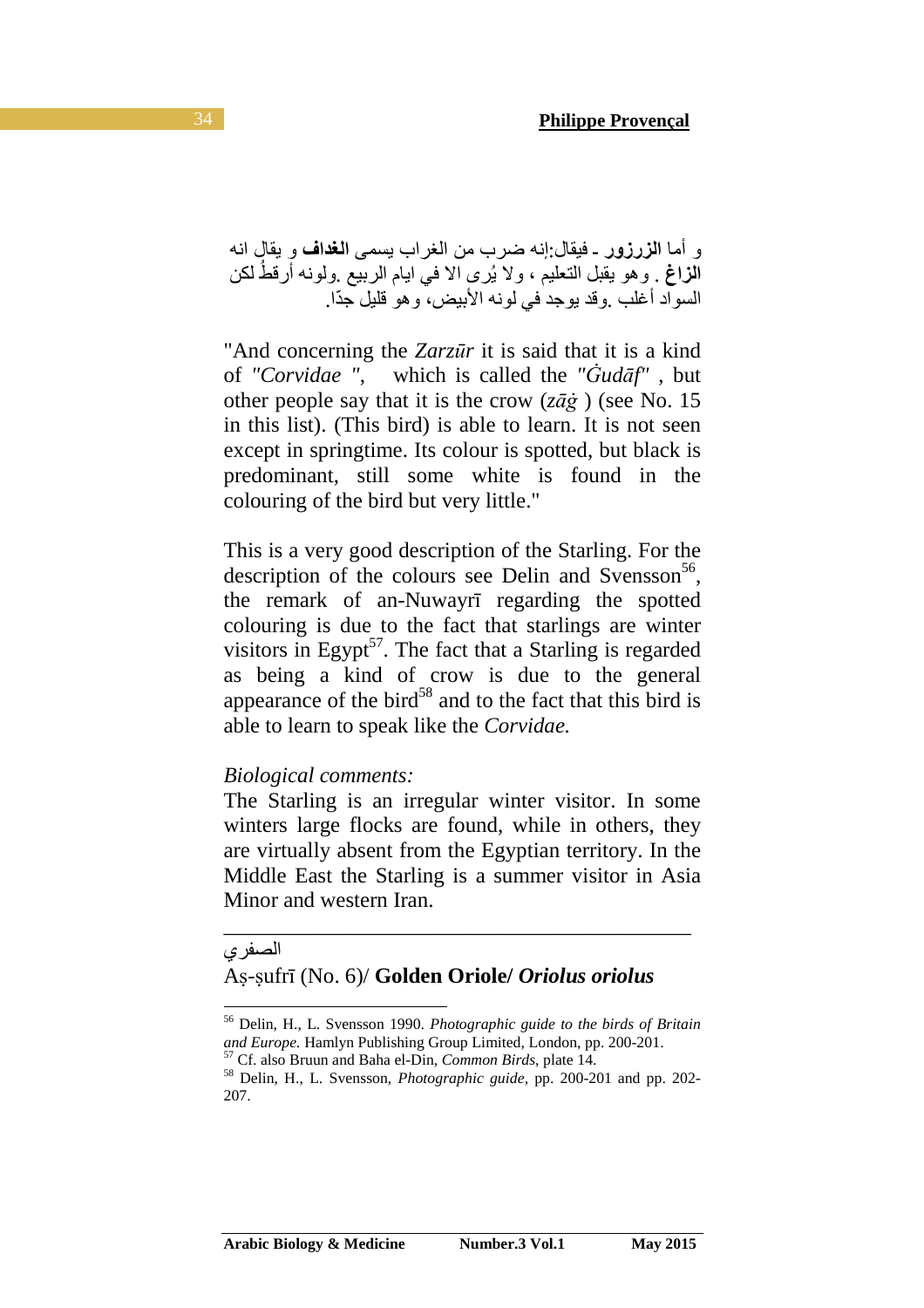## *Philological comments*

 At the present time this species is known by the names: suffāriyyah and sufrāyah<sup>59</sup> =

مُفْرَاية ، صُفَّارِيَّة and: şuffayr, abū suffayr, sufāriyah ِ 'Ustūr at-tūt $^{60}=$ يُصْفُور الثُوت ، صُفَارِية ، ابو ، صُفَّيْر صُفَّيْر =  $\rm\dot{u}$ **∶** 

Malouf writes under the entry Oriole *Oriolus oriolus* : "A yellow bird, which is called aṣ-ṣufāriyah by the people of Syria (i.e. the damascene region) and assuffayr by the Egyptians"<sup>61</sup>.

 Even if the name found in the lists is not exactly the same as the modern ones mentioned, it remains clear that all these are variations of each other. The root صفر has the general meaning of the colour yellow.

#### *Biological comments*

The Golden Oriole is a rather common passage visitor in autumn and spring. This bird occurs in the whole of Egypt<sup>62</sup>. The bird breeds in parts of Europe and Asia<sup>63</sup>, in most of Asia Minor and the southern coast of the Black Sea, in Parts of north-west Africa. This bird is recorded as a passage visitor in the whole of the Middle East and North Africa.

In pharaonic time the golden oriole was depicted on wall paintings in tombs. The bird was mostly depicted as being hunted or chased from the fruit crops in trees.

<sup>59</sup> Reig, D. 1983: *Dictionnaire arabe-français, français-arabe, as-Sabil.* Collection Saturne, Librairie Larousse, Paris.

<sup>60</sup> Goodman et al. *The Birds*, p. 441.

<sup>61</sup> Malouf, *An Arabic zoological,* p. 175.

<sup>62</sup> Goodman et al. *The Birds*, p. 441.

<sup>63</sup> Houlihan, *The Birds of Ancient Egypt,* pp. 129-131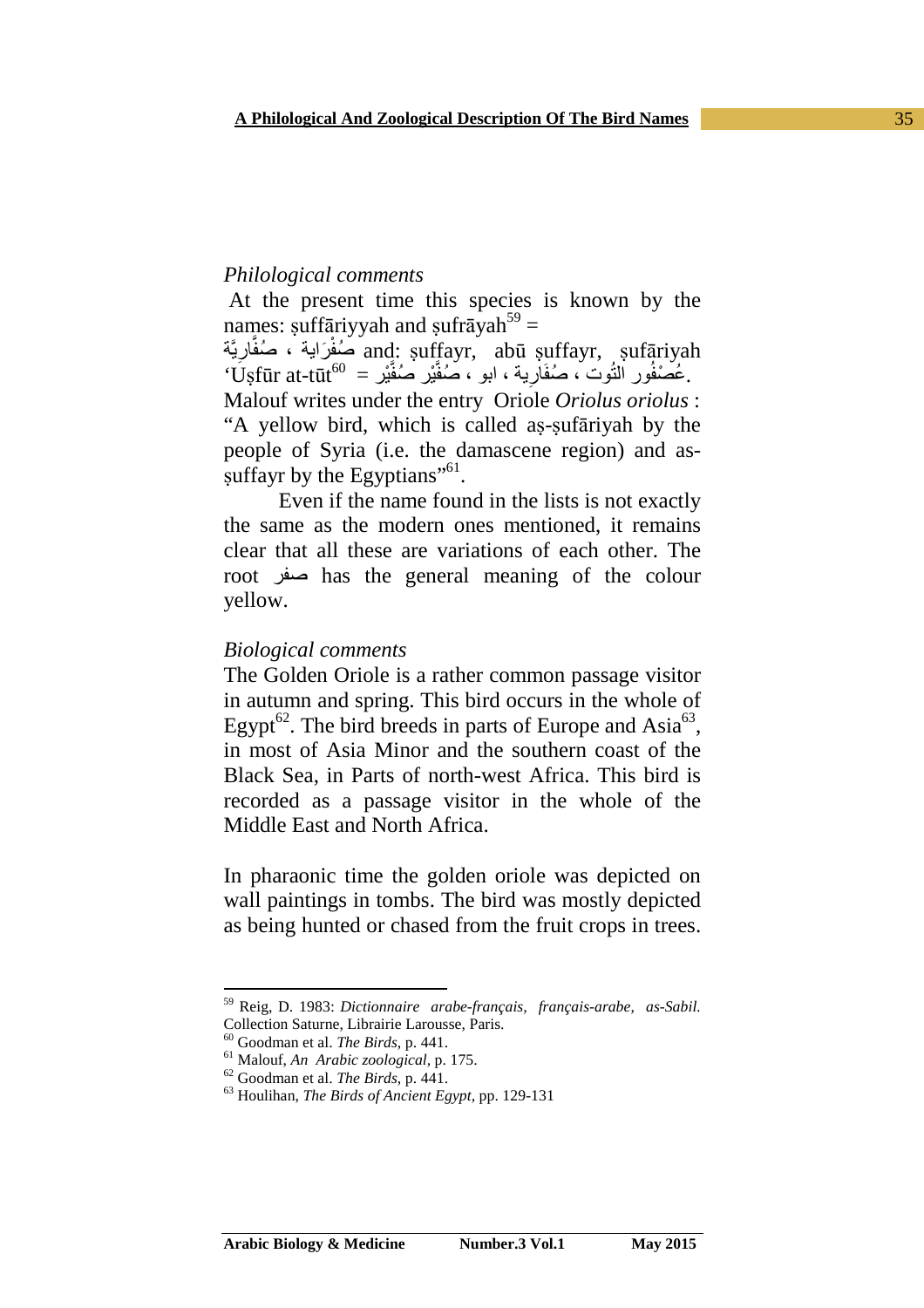Some were perhaps also eaten $<sup>64</sup>$  (Houlihan 1986).</sup>

الدبسي

## Ad-dubsı(No.7)/**Palm Dove/***Streptopelia senegalensis*

\_\_\_\_\_\_\_\_\_\_\_\_\_\_\_\_\_\_\_\_\_\_\_\_\_\_\_\_\_\_\_\_\_\_\_\_\_\_\_\_\_\_\_

### *Philological comments*

This name is a common name for the Palm Dove in Arabic $^{65}$ .

Nomen unitatis: dubsiyyah دُبْسِيَّة plural: dabāsī<sup>66</sup> كِبَاسِي

This name is of the root *d/b/s* and alludes to the red brown colouring of the bird.

Ad-Damīrī writes:

وادبس من الطير و الخيل اللذي في لونه غبرة بيـن السواد وال حمرة وھذا النوع قسم من الحمام البري

"The (colour) dubs among birds and horses (refers to the individuals) having in their colour the brown or dust coloured lying between black and red. This species is a kind of wild pigeon..."<sup>67</sup>. The Palm Dove has a red-brown colouring as main field feature<sup>68</sup>.

## *Biological comments*

The Palm Dove is an abundant breeding resident in the whole of the Nile Delta and Valley, and it breeds in many oases and human settlements in the western

<sup>64</sup> Houlihan ibid.

<sup>65</sup> Malouf, *An Arabic zoological,* p. 86, Goodman et al. *The Birds*, p. 315, Viré, F. in Etchécopar, R.D., F. Hūe. 1964. *Les Oiseaux du Nord de l'Afrique de la Mer rouge aux Canaries.* Paris, N. Boubée et C<sup>ie</sup>, p. 109. <sup>66</sup> Malouf, *An Arabic zoological,* p. 86,

<sup>67</sup> Cf. An-Nuwayrı (ed.1923-55): *Nihāyat al-'Arab*, see the article: dubsī.

<sup>&</sup>lt;sup>68</sup> Personal observations on live wild specimens in Cairo and other places in Egypt, cf. also Goodwin, D. 1967. *Pigeons and Doves of the World*. Trustees of the British Museum (Natural History), London, p. 144 and Hollom et al. Hollom et. al., 1988, *Birds of the Middle East,* p. 126 and plate 18.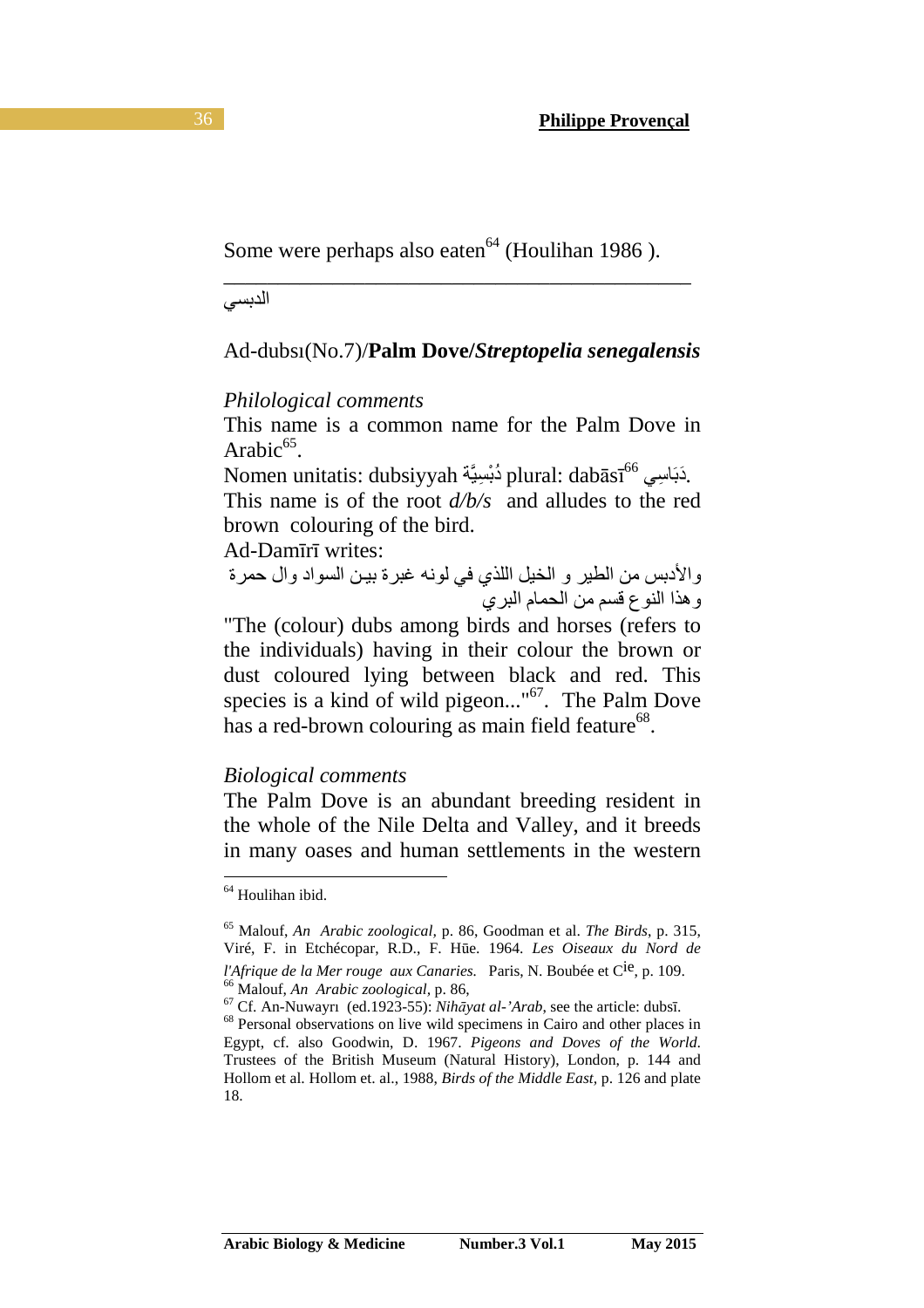and eastern desert and in the Sinai<sup>69</sup>. The bird is completely urbanised in Cairo<sup>70</sup>, and behaves there the same way as the urbanised Collared Doves Streptopelia decaocto do in Europe<sup>71</sup>.

Concerning the Arabic speaking world the Palm Dove is living in numerous places in the Middle East and North Africa<sup>72</sup>.

Houlihan writes that the ancient Egyptians to his opinion kept two kinds of doves in captivity, and that one of these was perhaps the Palm Dove<sup>73</sup> referring to depiction of doves lacking the characteristic collar spots on the neck. This is somewhat denied by Boessneck, who rather sees them as young first year birds which have not yet evolved the conspicuous patterns on the adult plumage<sup>74</sup>.

\_\_\_\_\_\_\_\_\_\_\_\_\_\_\_\_\_\_\_\_\_\_\_\_\_\_\_\_\_\_\_\_\_\_\_\_\_\_\_\_\_\_\_

#### البلبل

 $\overline{a}$ 

# Al-bulbul(No.8)/**Common Bulbul/**  *Pycnonotus barbatus*

*Philological comments* Sing. بَلَابِل .plur بُلْبُل ْ The name *Bulbul* is of Persian origin<sup>75</sup>, Steingass

<sup>69</sup> Goodman et al. *The Birds*, pp. 316-317, and Provençal personal observation of the presence of Palm Doves in the newly built town of Na'āma Bay, Southern Sinai, march 1994.

<sup>70</sup> Provençal, personal observation in Egypt in 1993.

<sup>71</sup> Provençal pers. obs. on Collared Doves in Denmark and in Paris, France**.**

<sup>72</sup> Hollom et. al., *Birds of the Middle East,* p.126.

<sup>73</sup> Houlihan, *The Birds of Ancient Egypt,* pp. 129-131

<sup>74</sup>. Boessneck, J. 1988. *Die Tierwelt des Alten Ägypten.* Verlag C.H. Beck, Mūnchen, p. 104.

<sup>75</sup>. Kazimirski, *Dictionnaire*; Steingass, F. 1982 (first published 1884). *Arabic - English dictionary.* New Delhi, Cosmo Publications.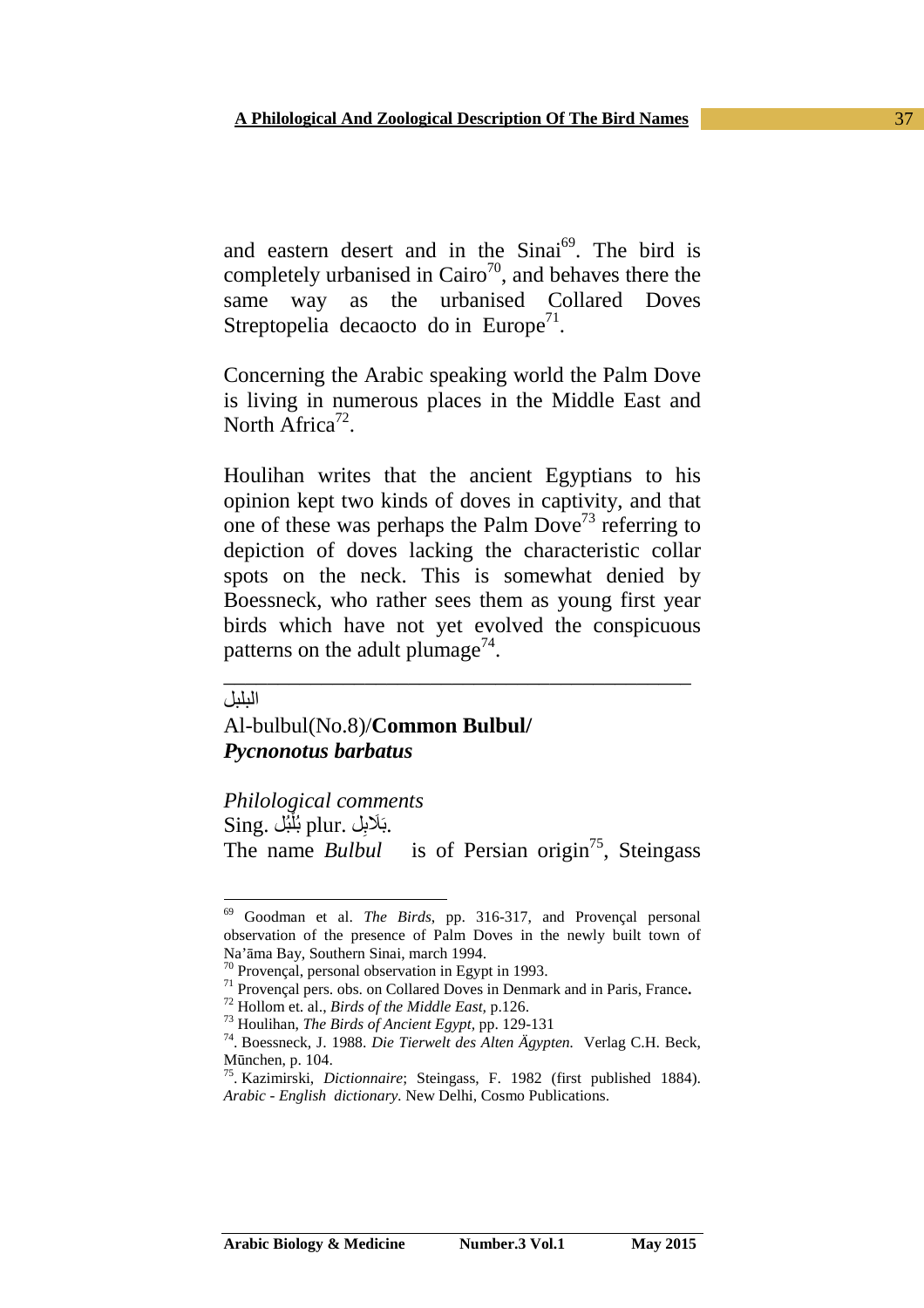#### 1884).

The name *Bulbul* applies in Arabic to the native middle eastern species of the gender *Pycnonotus* ( Malouf 1932 p. 170-171, Provençal 1995 Acta Orientalia). The Common Bulbul is the only species of Bulbuls living in Egypt proper and is rather common there.

An-Nuwayrı describes the Common Bulbul in his *Nihāyah*

و هو طائر أغبر الراس لطيف القدّ ، مأواه الشجر(…) (The *Bulbul*) is a bird with a dark head (*aġbar ar-ra's*  ), of small size and its habitat is the trees $\overline{176}$ . This is a precise description of the Common Bulbul *Pycnonotus barbatus,* i.e. the species native to Egypt.

#### *Biological comments*

The Common Bulbul is found in north-west Africa i.e. Morocco, Algeria and the northern parts of Tunisia and in Egypt (Hollom et al.1988 p. 170). It is a common breeding resident in many parts of Egypt i.e. In the whole of the Nile Delta and Valley, in Wādī Natrūn, the Fayyūm, the Suez canal area and in many places in the Sinai (Goodman et al. 1989 pp. 379-381)

The Common Bulbul was not found in Egypt proper in the last century, but it has extended its breeding range during this century. It may still be locally scarce in some places (Goodman et al. 1989 ibid.)

 $\overline{a}$ 

\_\_\_\_\_\_\_\_\_\_\_\_\_\_\_\_\_\_\_\_\_\_\_\_\_\_\_\_\_\_\_\_\_\_\_\_\_\_\_\_\_\_\_

القمري

Al-qumrı (No. 10)/**Turtle Dove/** *Streptopelia turtur* 

<sup>76</sup>. An-Nuwayrı, *Nihāyah,* section 10. p. 252.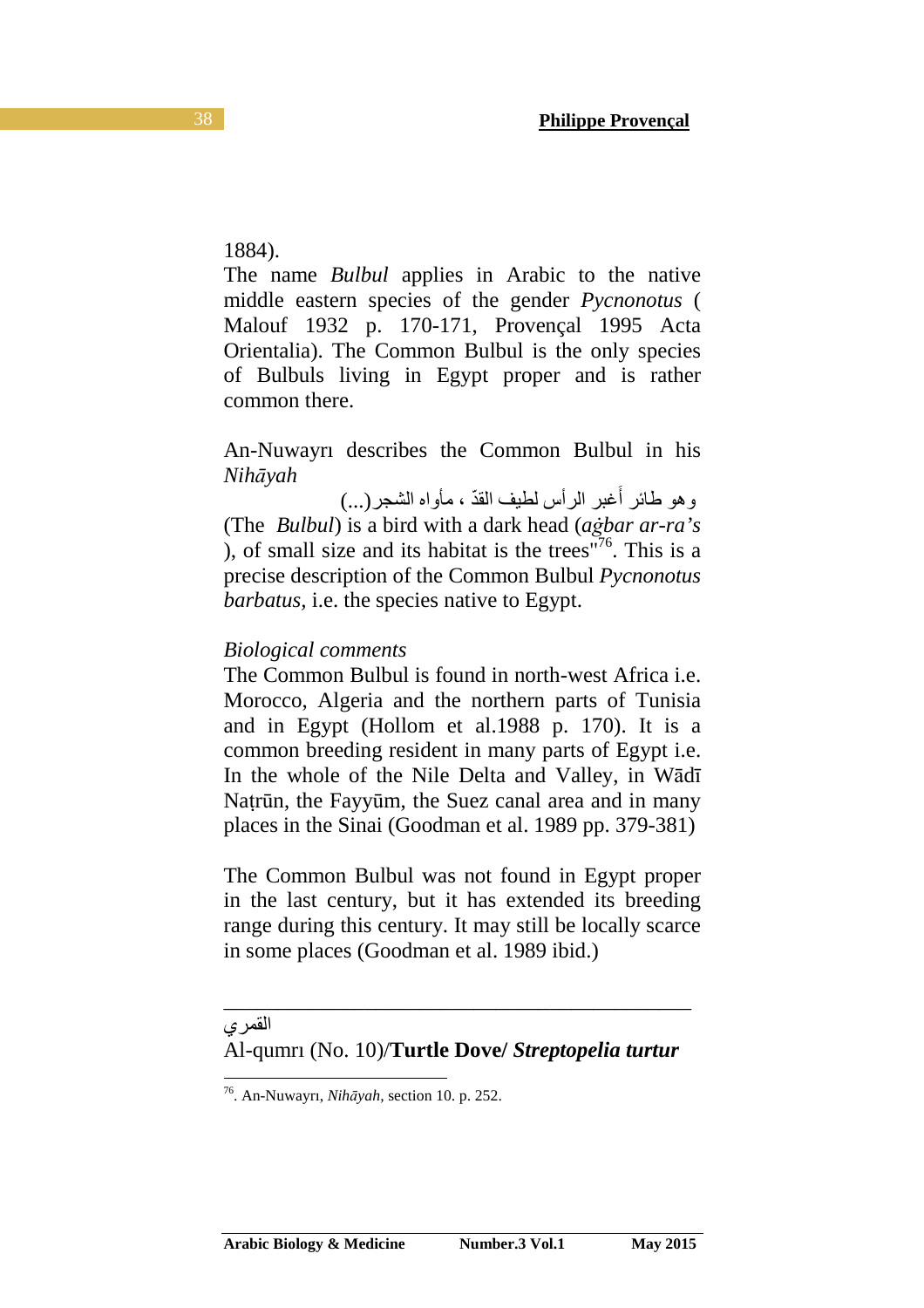### *Philological comments*

Malouf writes, that this is the Egyptian name for the turtle dove<sup>77</sup>. This is confirmed by F. Viré<sup>78</sup>, the Encyclopaedia of Islam<sup>79</sup> and Goodman et al. $80$ .

 Malouf further writes, that this name is used in Egypt as a "gender name" for all turtle dove like birds. This is confirmed by Goodman et  $al.^{81}$ , where this name is used for *Streptopelia roseogrisea, S. decaocto, S. turtur and S. senegalensis.* 

 Malouf writes that the nomen unitatis is *qumriyya*  مريةُق . The plural is *qamārī* قماري according to ad-Damīrī.

The name *qumrī* is a nisbah form of the root *q/m/r*  and alludes to the white, grey bluish colour on the chest and underparts of this bird. Cf. an-Nuwayrī art. *qumrī* where this etymology is stated. An-Nuwayrī explains *agmar* as being synonymous to *abyad*. Nevertheless *aqmar* may also mean light grey or bluish grey, i.e. *aqmar* is used as an adjective for the light on a cloudy day or for the colour of a cloudy sky, when the sun is veiled by the clouds<sup>82</sup>. This colour of a veiled cloudy sky is similar to the colour on the underparts of the Turtle Dove, cf. Delin and Svensson<sup>83</sup> where this colour is well illustrated. The

<sup>77</sup> Malouf, *An Arabic zoological,* p. 87.

<sup>78</sup> Viré, F. in Etchécopar, R.D., F. Hūe. 1964. *Les Oiseaux du Nord de l'Afrique de la Mer rouge aux Canaries.* Paris, N. Boubée et Cie p. 603 and 198.

<sup>79</sup> .*Encyclopaedia of Islam 2. edition.* art. *ḥamām* (1960-2007) E.J. Brill: Leiden, Luzac & Co. London.

<sup>80</sup> Goodman et al. *The Birds*, p. 314.

<sup>81</sup> Ibid. pp. 311 - 315.

<sup>82</sup> Fischer, *Farb- und Formbezeichnungen,* p. 267.

<sup>83</sup> Delin, H., L. Svensson, *Photographic guide*, pp. 156-159.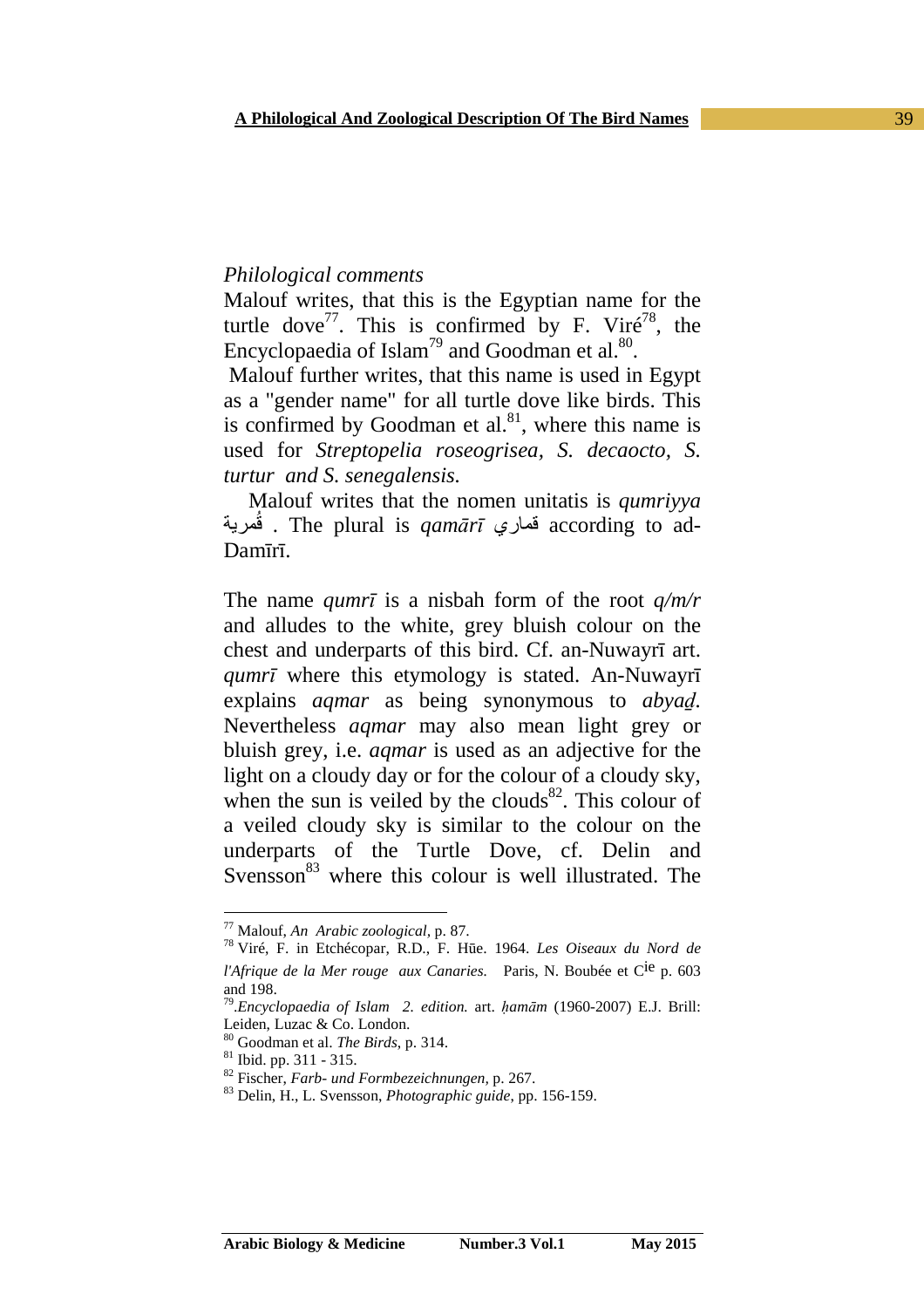turtle dove is the *only Streptopelia sp.in Egypt which has this colouring.* 

> The biblical Hebrew name of this bird is *tōr* which is an onomatopoetic of the calling of the bird corresponding to the Latin name *turtur*<sup>84</sup>. In *Canticus Canticorum* 3; 12-14, the voice of the *tōr* "in our land" is put in opposition to the *yōnāthım* "of the clefts in the rock, of the cover on the rocky mountain slopes", i.e. the Turtle Dove is opposed to the Rock Dove *Columba livia* , whose habitat is: "typically, pure form occur in rocky upland and around sea cliffs(...) nests in crevices or caves among rocks"<sup>85</sup>.

The ancient Egyptian name for the Turtle Dove was *mnwt<sup>86</sup>*. This name was perhaps used as a "gender name" for other *Streptopelia* species as well<sup>87</sup>.

#### *Biological comments*

 $\overline{a}$ 

The Turtle Dove is a common migrant breeder, breeding in the whole of the Nile Delta and Valley, together with the western desert oasis and north -east Sinai and the area around  $Suez^{88}$ . The turtle dove was recorded as being "common in marshes and reed-beds in the Lake Manzalah area, including extensive salt

<sup>84</sup> Gesenius, W. 1962. *Handwörterbuch µber das Alte Testamente.* Bearbeidet von Dr. Frants Buhl, Unveränderter Neudruck der 1915 erschienenen 17. Auflage. Springer-Verlag: Berlin / Göttingen / Heidelberg.

<sup>85</sup> Hollom et. al., *Birds of the Middle East,* p.121.

<sup>86</sup> Boessneck, J. 1988. *Die Tierwelt,* p. 105.

<sup>87</sup> Cf. Houlihan, *The Birds of Ancient Egypt,* p. 105.

<sup>88</sup> Goodman et al. *The Birds*, p. 313 and map p. 314.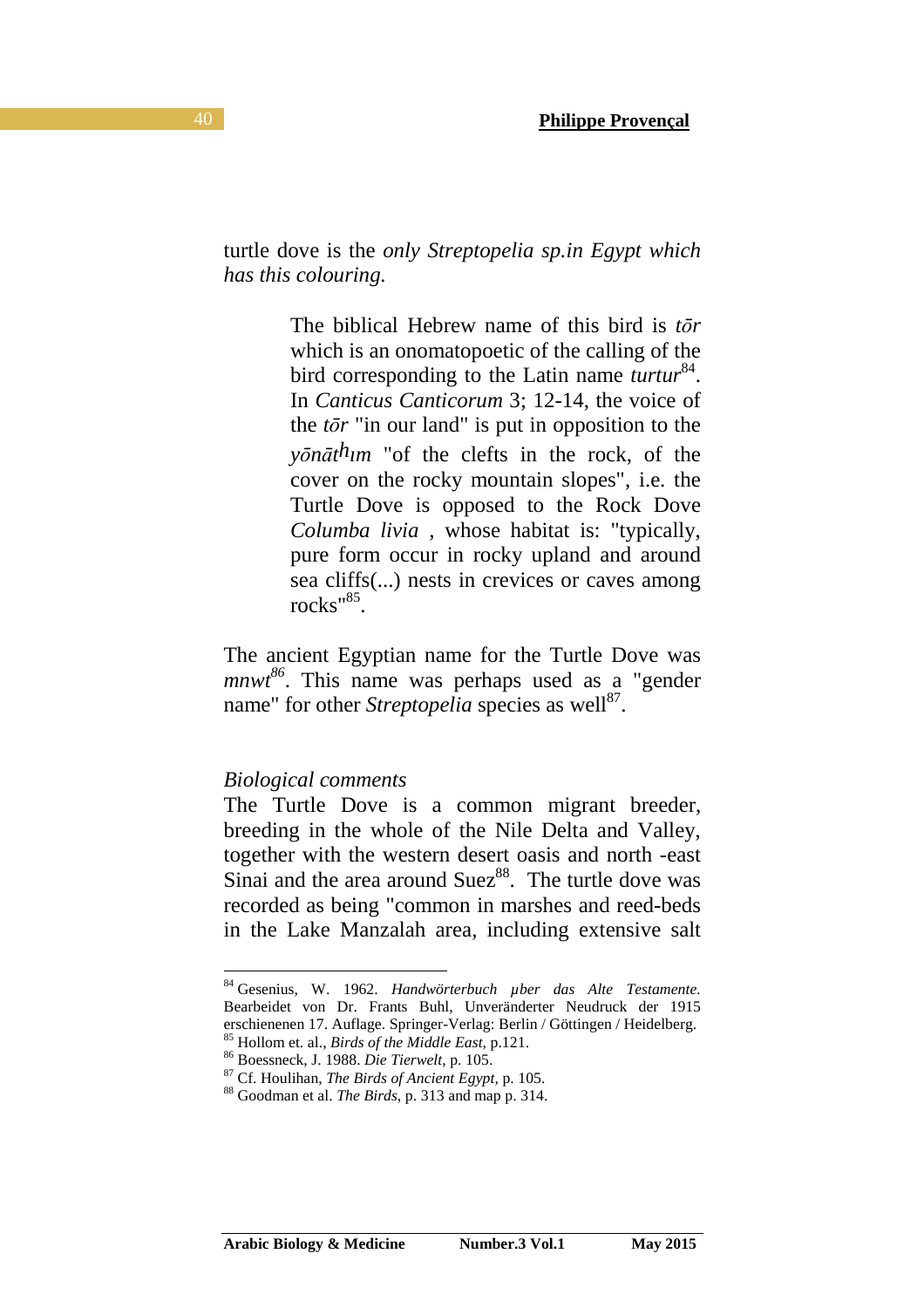marshes with no vegetation higher than 0.5 m."<sup>89</sup>.

Concerning the Arab world the Turtle Dove is now a breeding summer visitor in numerous parts of the Middle East and North Africa, and is found widely in the whole region as a passage migrant<sup>90</sup>.

The turtle dove was a common bird in ancient Egypt, well known and widely used for consumption (Houlihan 1986 pp. 103-106). The first pictorial representation of turtle doves in Ancient Egypt, which can be positively identified, is a colourless relief on the mastaba of Ti in Saqqara depicting a procession of different domestic fowls (Houlihan 1986 fig. 101) from the time of the fifth dynasty (2510-2460 BC.). This indicates that the Turtle Dove was well known from the earlier periods on.

\_\_\_\_\_\_\_\_\_\_\_\_\_\_\_\_\_\_\_\_\_\_\_\_\_\_\_\_\_\_\_\_\_\_\_\_\_\_\_\_\_\_\_

الھدھد

Al-Hudhud (No. 16)/**Hoopoe/** *Upupa epops* 

## *Philological comments*

l

This bird is generally known by the name *hudhud* in Arabic. One of the oldest texts in Arabic literature where the Hoopoe is mentioned by this name is the Qur'ān: sūrah 27, v. 20. The name *hudhud* is thus classical Arabic, but this species is known by several

<sup>89</sup>. Meininger, P.L. & Atta G.A.M. (eds). 1994. *Ornithological Studies in Egyptian Wetlands 1989/90.* FORE-report 94-O1, Wivo-report 40, Vlissingen/Zeist, p. 335.

<sup>90</sup> Hollom et. al., *Birds of the Middle East,* p.125.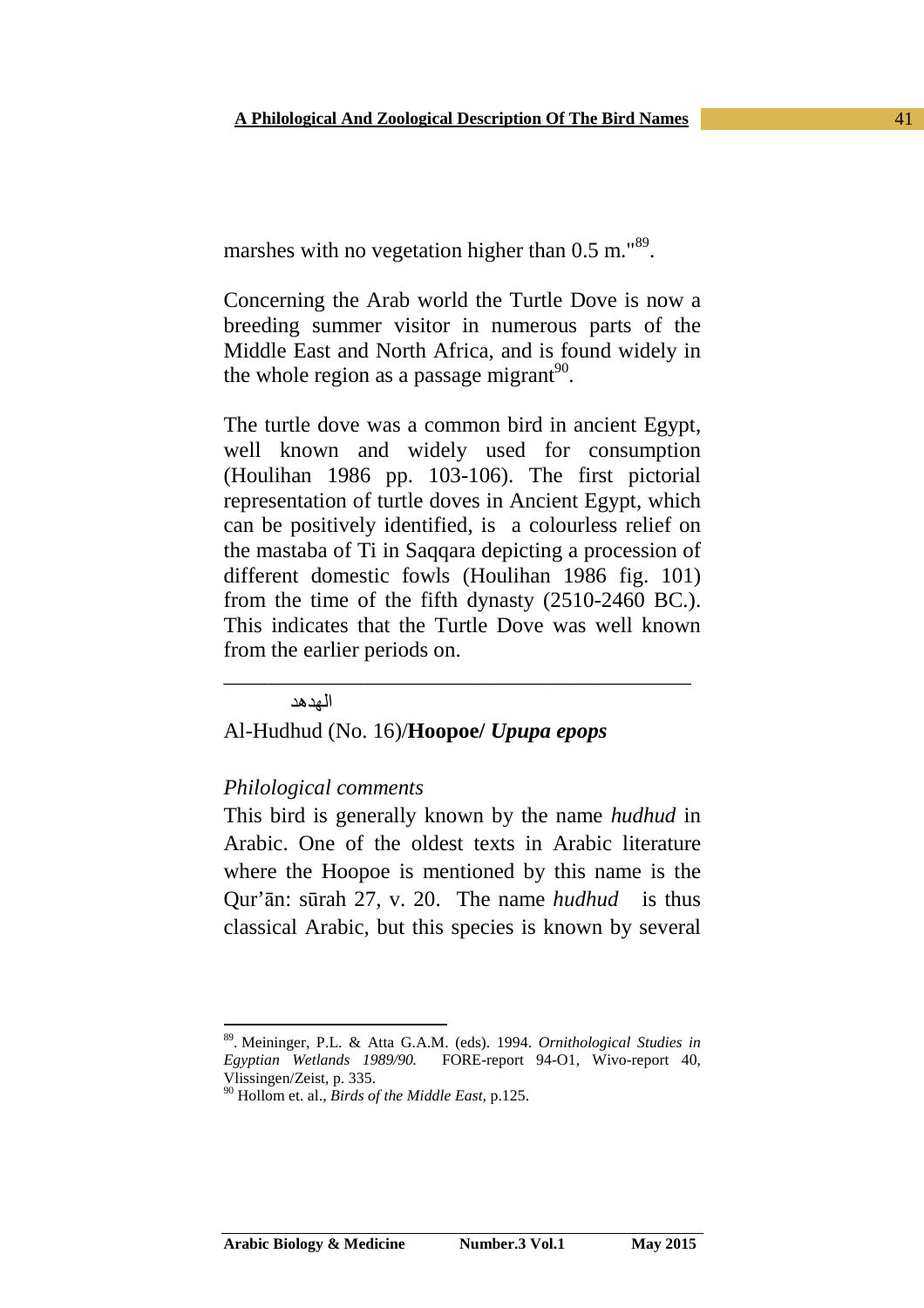other dialectal names<sup>91</sup>. The name *hudhud* is an onomatopoetic of the voice of the bird.

## *Biological comments*

The Hoopoe is a common and urbanised bird in Egypt (personal observation in Cairo in April 1993). It is a common breeding resident in most of Egypt and is found more or less throughout the whole country during migrations<sup>92</sup>.

In Ancient Egypt the Hoopoe was often depicted. The oldest representation goes as far back as the fourth dynasty (2575-2465 B.C.). The Hoopoe seems to have been a popular bird and was probably often kept as a pet (Houlihan 1986 p. 119-120 and p. 187).

\_\_\_\_\_\_\_\_\_\_\_\_\_\_\_\_\_\_\_\_\_\_\_\_\_\_\_\_\_\_\_\_\_\_\_\_\_\_\_\_\_\_\_

#### الحسيني

#### Al-Ḥusaynī (No. 17)/**Bluethroat/** *Luscinia suecica*

#### *Philological comments*

This identification is given by Goodman et al. $93$  and is confirmed by Bruun and Baha ad- $Din^{94}$ . However, Malouf does not know this name. The name *ḥusaynī* seems to be special to Egypt. This list of bird names is, as far as I have seen, the only place in the classical Arabic literature where this name is mentioned.

l

<sup>&</sup>lt;sup>91</sup> Cf. Goodman et al. *The Birds*, p. 347 for the Egyptian names.

 $92$  Goodman, ibid. pp. 347-349.

<sup>93</sup> Goodman et al. *The Birds*, p. 385.

<sup>94</sup> Bruun, B. and S. Baha el Din 1990.*Common Birds of Egypt,* p. 38.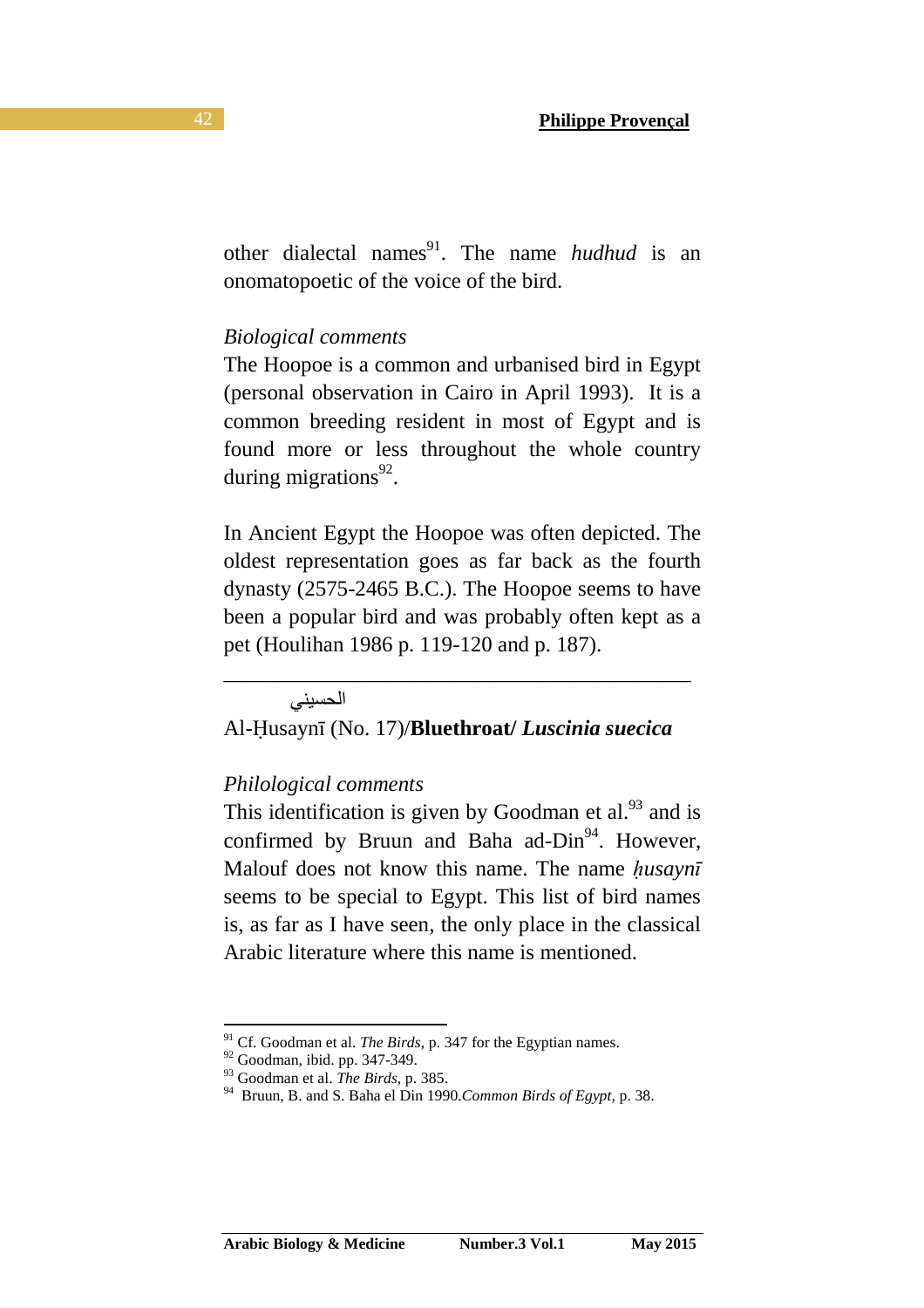## *Biological comments*

The Bluethroat is a common passage and winter visitor in Egypt $^{95}$ .

The Bluethroat is found widely in the whole of the Middle East and North Africa as a passage migrant. It winters in the whole of North Africa and the Middle East, but is widely scattered in the Middle East. The Bluethroat is found mostly in swampy areas. In winter it likes reed beds and places with dense vegetation in connection to wet areas  $96$ .

\_\_\_\_\_\_\_\_\_\_\_\_\_\_\_\_\_\_\_\_\_\_\_\_\_\_\_\_\_\_\_\_\_\_\_\_\_\_\_\_\_\_\_

# الكركي

 $\overline{a}$ 

# Al-kurkī (No. 104)/**Common Crane/** *Grus grus, Philological comments*

The name *Kurkī* is the Common Arabic name for the Crane and has been so for all periods of this language $97$ . For a clarification of the zoological descriptions of Cranes in the Classical Arabic culture cf. Provençal and Sørensen  $(1998)^{98}$  and Provençal  $(2000)^{99}$ .

*Biological comments*

<sup>95</sup> Goodman et al. *The Birds*, p. 385.

<sup>96</sup> Hollom et. al., *Birds of the Middle East,* p.175.

<sup>97</sup> *Wörterbuch der klassischen arabischen Sprache* 1970. Deutsche Morgenländische Gesellschaft.

<sup>98</sup> Provençal, P., U. G. Sørensen, 1998, Medieval record of the Siberian White Crane *Grus leucogeranus* in Egypt, *Ibis,* pp. 333 - 335.

<sup>99</sup> Provençal, P. 2000, The Birds named *Kurkī* and *Ġirnīq* in Classical Arabic and their philological description and zoological identification - a case study in the processing of Ancient Scientific knowledge in Classical Arabic Literature, *Acta Orientalia*, vol. 61, pp. 7-22.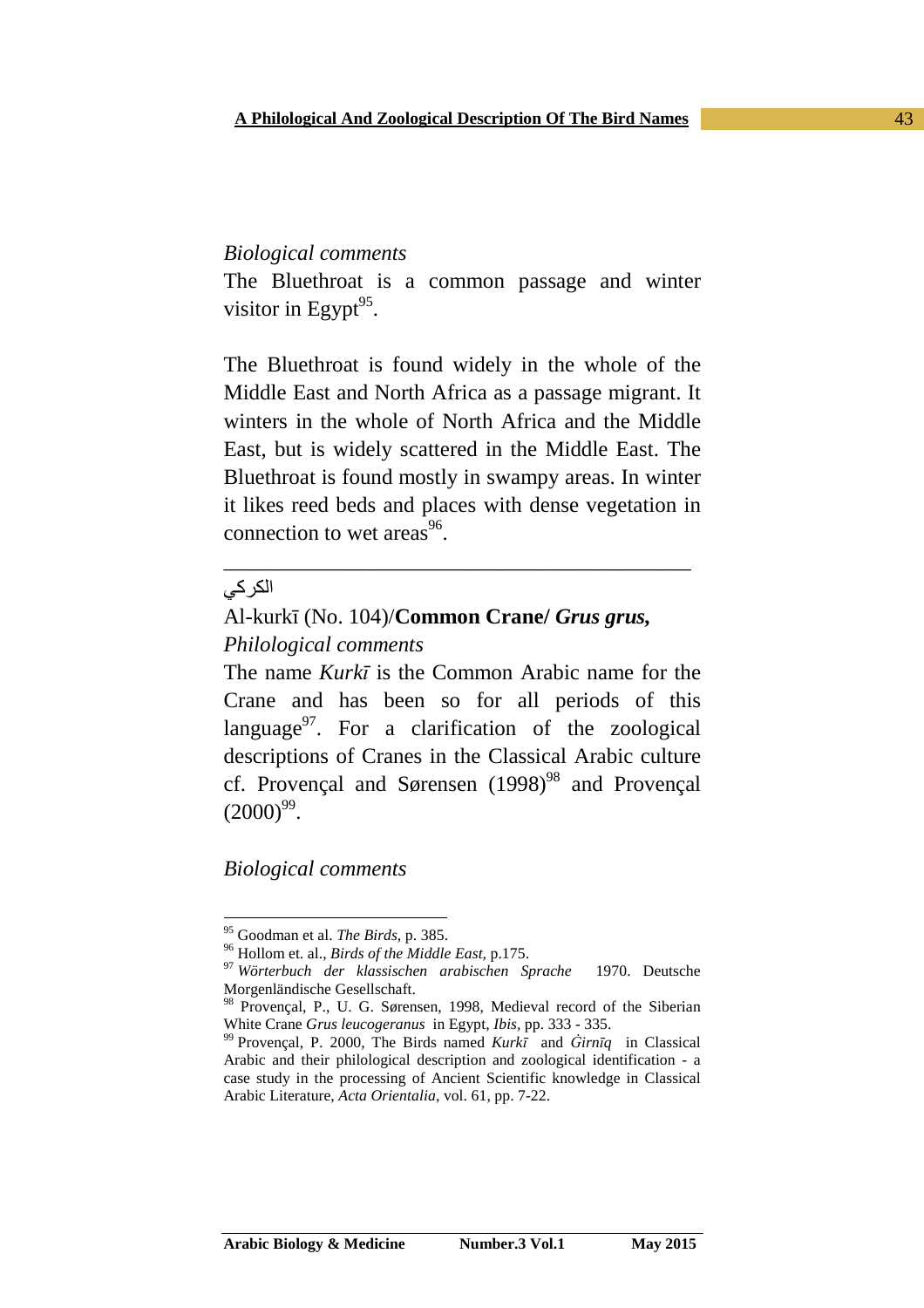Cranes are frequently illustrated in works of art from Ancient Egypt. There were depicted three species, Common Crane *Grus grus*, Demoiselle Crane *Anthropoides virgo*<sup>100</sup> and Siberian Ehite Crane *Leucogeranus leucogeranus*<sup>101</sup>. The two former species still pass through Egypt on migration to and from African wintering-areas $102$ , the Demoiselle Crane being scarcer. Even in Ancient Egypt the Demoiselle Crane was depicted as being much scarcer than the Common Crane<sup>103</sup>. The Siberian White Crane *Leucogeranus leucogeranus* occurred at least one in Egypt in medieval time, as reported by an-Nuwayr $T^{104}$ .

# القِرِلَّـَى

 $\overline{a}$ 

### Al-qirillā (No. 112)/**Pied Kingfisher/** *Ceryle rudis*

\_\_\_\_\_\_\_\_\_\_\_\_\_\_\_\_\_\_\_\_\_\_\_\_\_\_\_\_\_\_\_\_\_\_\_\_\_\_\_\_\_\_\_

#### *Philological comments*

The name of the Pied Kingfisher in Classical Arabic is  $Qirill\bar{a}$  قِرِكَى  $^{105}$ . The name is of the same origin as the scientific genus name of this species and is derived from the Greek *keryllos*<sup>106</sup>.

*Biological comments*

<sup>100</sup> Houlihan, *The Birds of Ancient Egypt,* pp. 83-88.

<sup>&</sup>lt;sup>101</sup> Provençal and Sørensen, Medieval record.

<sup>102</sup> Goodman et al. *The Birds*, p. 224-227.

<sup>103</sup> Houlihan, *The Birds of Ancient Egypt,* p. 88.

<sup>&</sup>lt;sup>104</sup> Provençal and Sørensen, Medieval record.

<sup>105</sup> Malouf, *An Arabic zoological,* p. 87، where the zoological identity is well shown

<sup>&</sup>lt;sup>106</sup> Malouf, ibid., Compare the Classical descriptions cited by Malouf (1932) with Delin, H., L. Svensson, *Photographic guide*, pp. 170-171.